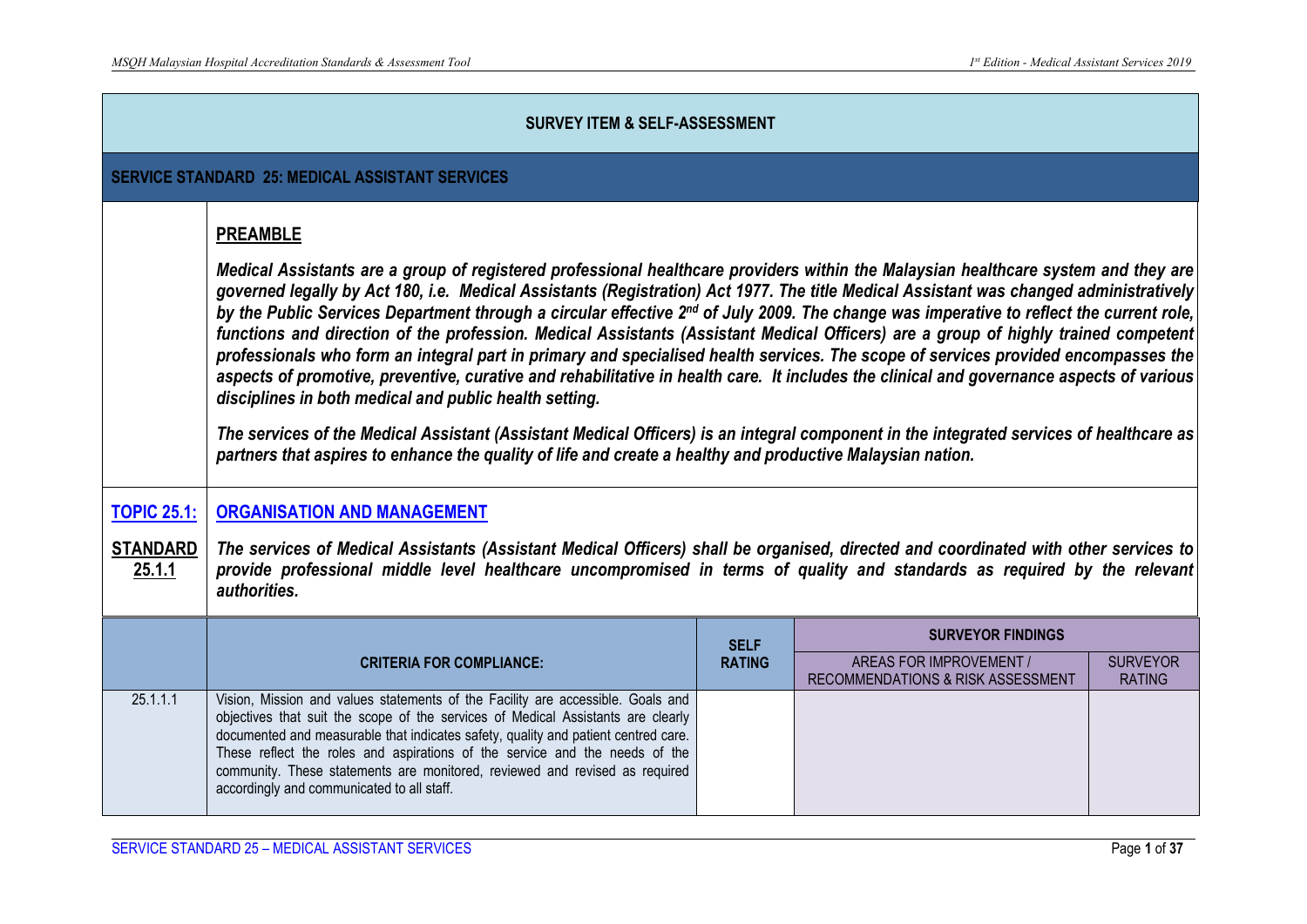|                         |                                                                                                                                                                                                                                                                                                                                                                                                                                                                                                                                                                                                                                                                                                                                                                                                                                                                                                     |               | <b>SURVEYOR FINDINGS</b>                                     |                                  |
|-------------------------|-----------------------------------------------------------------------------------------------------------------------------------------------------------------------------------------------------------------------------------------------------------------------------------------------------------------------------------------------------------------------------------------------------------------------------------------------------------------------------------------------------------------------------------------------------------------------------------------------------------------------------------------------------------------------------------------------------------------------------------------------------------------------------------------------------------------------------------------------------------------------------------------------------|---------------|--------------------------------------------------------------|----------------------------------|
|                         | <b>CRITERIA FOR COMPLIANCE:</b>                                                                                                                                                                                                                                                                                                                                                                                                                                                                                                                                                                                                                                                                                                                                                                                                                                                                     | <b>RATING</b> | AREAS FOR IMPROVEMENT /<br>RECOMMENDATIONS & RISK ASSESSMENT | <b>SURVEYOR</b><br><b>RATING</b> |
|                         | 1. Vision, Mission and values statements of the Facility are<br>$\Box$<br>available, endorsed and dated by the Governing Body.<br>EVIDENCE OF COMPLIANCE<br>2. Goals and objectives of the services of Medical<br>$\Box$<br>Assistants in line with the Facility statements are<br>available, endorsed and dated.<br>$\Box$<br>3. Evidence of planned review of the above statements.<br>4. These statements are communicated to all staff<br>$\Box$<br>(orientation programme, minutes of meeting, etc.)<br>5. Achievement of objectives are monitored, reviewed and<br>$\Box$<br>revised accordingly.<br><b>Facility Comments:</b>                                                                                                                                                                                                                                                                |               |                                                              |                                  |
| 25.1.1.2<br><b>CORE</b> | The organisational structure of the services of Medical Assistants is clearly<br>represented in one or more organisation charts which:<br>a) provides a clear representation of the structure, functions and reporting<br>relationships between the Person In Charge (PIC), Head of Service (Chief<br>Medical Assistant), Senior Medical Assistants, Medical Assistants (numbers<br>only), Senior Healthcare Assistants (Pembantu Perawatan Kesihatan, PPK).<br>PPK) and Healthcare Assistants (numbers only).<br>b) is accessible to all staff and clients;<br>c) is revised when there is a major change in any one of the following:<br>organisation;<br>$\overline{\mathsf{ii}}$<br>functions;<br>iii)<br>reporting relationships;<br>staffing patterns.<br>iv)<br>1. Clearly delineated current organisation chart with line of<br>$\Box$<br>functions and reporting relationships between the |               |                                                              |                                  |
|                         | Person In Charge (PIC), Chief Medical Assistant, all<br>EVIDENCE OF<br>COMPLIANCE<br>Senior Medical Assistants, Medical Assistants (numbers<br>only), Senior Healthcare Assistants (PPK) and<br>Healthcare Assistants (numbers only).<br>At each service level, a unit organisation chart is<br>$\Box$<br>available which reflects the working relationships<br>between consultants, medical practitioners, Senior                                                                                                                                                                                                                                                                                                                                                                                                                                                                                  |               |                                                              |                                  |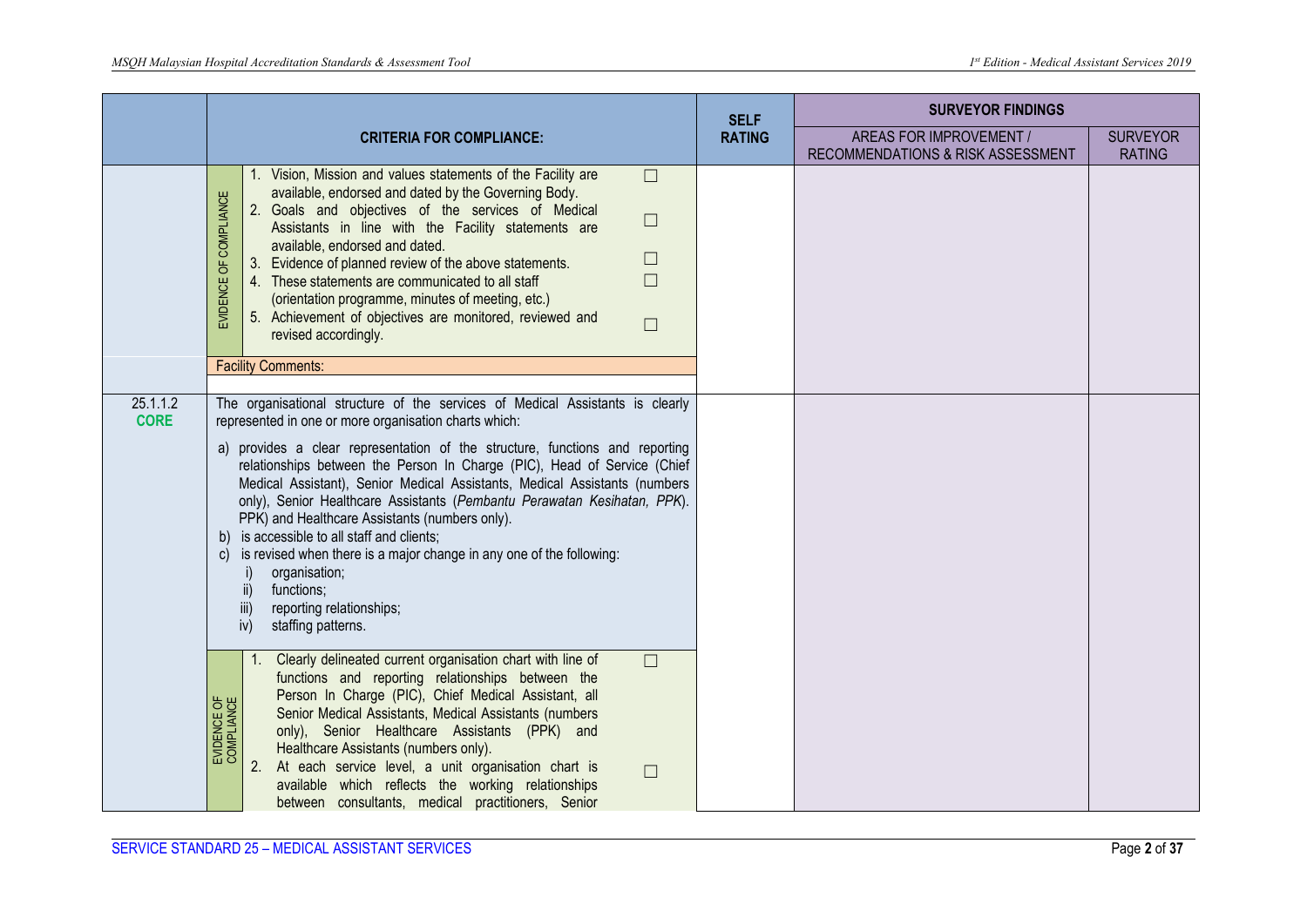|          |                                                                                                                                                                                                                                                                                                                                                                                                                      | <b>SELF</b>   | <b>SURVEYOR FINDINGS</b>                                            |                                  |
|----------|----------------------------------------------------------------------------------------------------------------------------------------------------------------------------------------------------------------------------------------------------------------------------------------------------------------------------------------------------------------------------------------------------------------------|---------------|---------------------------------------------------------------------|----------------------------------|
|          | <b>CRITERIA FOR COMPLIANCE:</b>                                                                                                                                                                                                                                                                                                                                                                                      | <b>RATING</b> | <b>AREAS FOR IMPROVEMENT /</b><br>RECOMMENDATIONS & RISK ASSESSMENT | <b>SURVEYOR</b><br><b>RATING</b> |
|          | Medical Assistants and Senior Healthcare Assistants<br>(PPK).<br>3. Organisation chart of the service is endorsed, dated and<br>$\Box$<br>accessible.<br>4. The organisation chart is reviewed when there is a major<br>$\Box$<br>change in any of the items (c) (i) to (iv).<br><b>Facility Comments:</b>                                                                                                           |               |                                                                     |                                  |
| 25.1.1.3 | Regular staff meetings are held between the Chief Medical Assistant and staff with<br>sufficient regularity to discuss issues and matters pertaining to the operations of the<br>services of Senior Medical Assistants and Senior Healthcare Assistants (PPK).<br>Minutes are kept; decisions and resolutions made during meetings shall be<br>accessible, communicated to all staff of the service and implemented. |               |                                                                     |                                  |
|          | 1. Minutes are accessible, disseminated and acknowledged<br>$\Box$<br>by the staff.<br>2. Attendance list of members with adequate<br>EVIDENCE OF<br>COMPLIANCE<br>$\Box$<br>representatives of the service.<br>$\Box$<br>3. Frequency of meetings as scheduled.<br>4. Discussion and resolutions are implemented. (Problems<br>$\Box$<br>not solved to be brought forward in the next meeting until<br>resolved.)   |               |                                                                     |                                  |
|          | <b>Facility Comments:</b>                                                                                                                                                                                                                                                                                                                                                                                            |               |                                                                     |                                  |
| 25.1.1.4 | The Chief Medical Assistant is involved in the planning, justification and<br>management of the budget and resource utilisation of the services.                                                                                                                                                                                                                                                                     |               |                                                                     |                                  |
|          | 1. Minutes of Facility-wide management meeting<br>$\Box$<br>EVIDENCE OF<br>COMPLIANCE<br>2. Documented evidence on request for allocation of<br>$\Box$<br>budget and resources (staffing, equipment, etc.)<br>$\Box$<br>3. Approved budget and resources                                                                                                                                                             |               |                                                                     |                                  |
|          | <b>Facility Comments:</b>                                                                                                                                                                                                                                                                                                                                                                                            |               |                                                                     |                                  |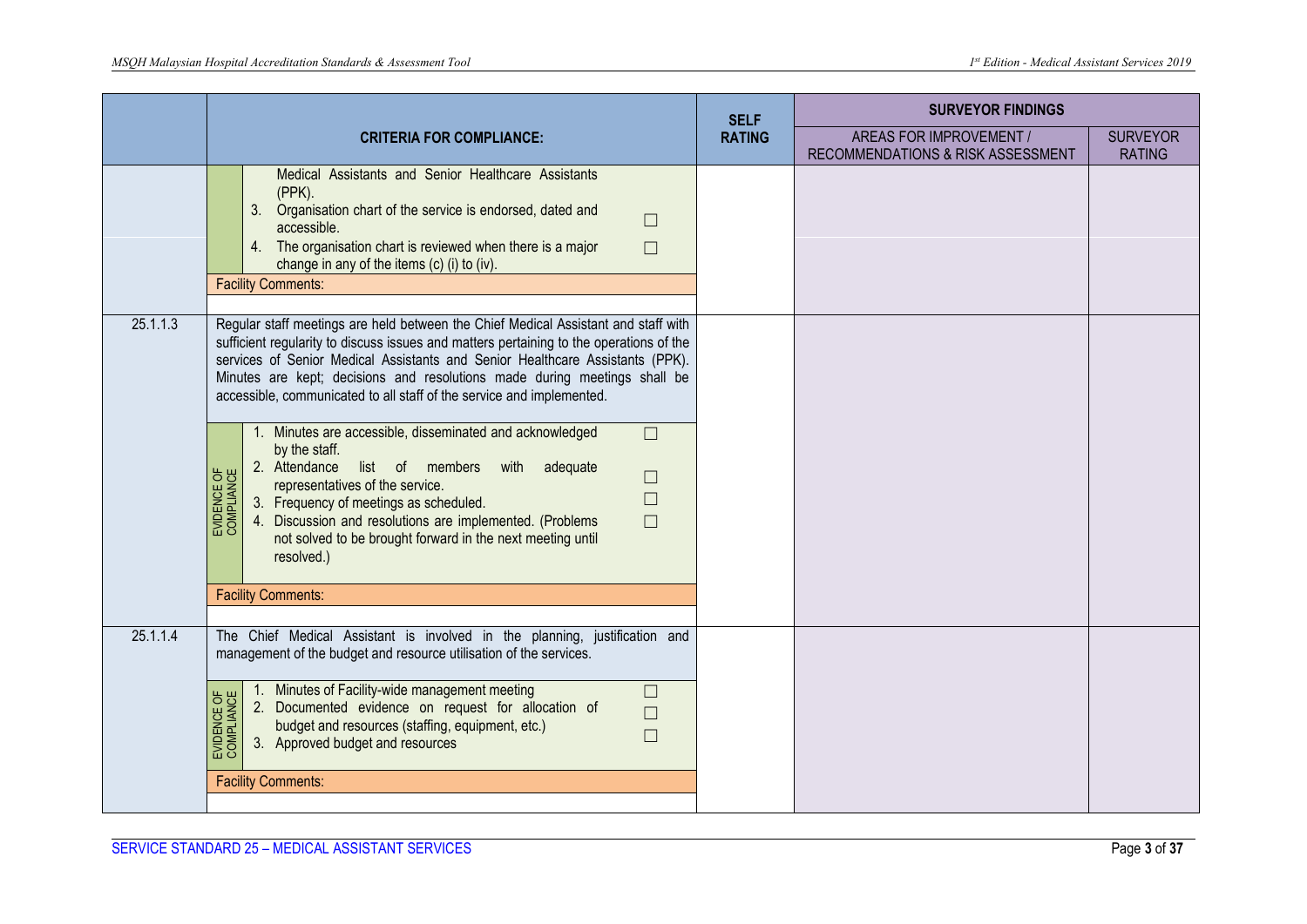|          | <b>CRITERIA FOR COMPLIANCE:</b>                                                                                                                                                                                                                                                                                                                                                                                                                                                                                                                                                                                                                         |  | <b>SURVEYOR FINDINGS</b>                                     |                                  |
|----------|---------------------------------------------------------------------------------------------------------------------------------------------------------------------------------------------------------------------------------------------------------------------------------------------------------------------------------------------------------------------------------------------------------------------------------------------------------------------------------------------------------------------------------------------------------------------------------------------------------------------------------------------------------|--|--------------------------------------------------------------|----------------------------------|
|          |                                                                                                                                                                                                                                                                                                                                                                                                                                                                                                                                                                                                                                                         |  | AREAS FOR IMPROVEMENT /<br>RECOMMENDATIONS & RISK ASSESSMENT | <b>SURVEYOR</b><br><b>RATING</b> |
| 25.1.1.5 | The Chief Medical Assistant is involved in the assignment of staff.                                                                                                                                                                                                                                                                                                                                                                                                                                                                                                                                                                                     |  |                                                              |                                  |
|          | Records on staff interview (if applicable)<br>$\Box$<br>Assignment letter of Head of Service (Chief Medical<br>2.<br>$\Box$<br>EVIDENCE OF<br>COMPLIANCE<br>Assistant)<br>$\Box$<br>3.<br>Job description of Head of Service (Chief Medical<br>Assistant)<br>Records on staff assignment/deployment<br>4.<br>$\Box$<br>5. Duty roster<br>$\Box$<br><b>Facility Comments:</b>                                                                                                                                                                                                                                                                            |  |                                                              |                                  |
| 25.1.1.6 | All statistics and records pertaining to the services of Medical Assistants shall be<br>maintained and used for managing the services and patient care purposes.<br>Records are available but not limited to following:<br>$1_{\cdot}$<br>workload/census for inpatients and outpatients;<br>a)<br>$\Box$<br>EVIDENCE OF<br>COMPLIANCE<br>annual report;<br>b)<br>П<br>incident and near misses reports;<br>C)<br>staffing number and staff profile;<br>d)<br>$\Box$<br>staff training records;<br>$\epsilon$<br>$\Box$<br>data on performance improvement activities,<br>f<br>$\Box$<br>including performance indicators.<br><b>Facility Comments:</b> |  |                                                              |                                  |
| 25.1.1.7 | The Chief Medical Assistant heads the planning, development and evaluation of the<br>services of Medical Assistants and Healthcare Assistants (PPK).<br>Chief Medical Assistant's involvement in steering a<br>$\Box$<br>1 <sub>1</sub><br><b>JENCE OF</b><br><b><i>RELIANCE</i></b><br>team in planning, development and implementation of<br>new and existing policies, services and facilities.<br>$\Box$<br>EVIDE<br>COMI<br>Job description of Chief Medical Assistant.<br>2.<br>$\Box$<br>3.<br>Minutes of meetings of steering committee/team.                                                                                                   |  |                                                              |                                  |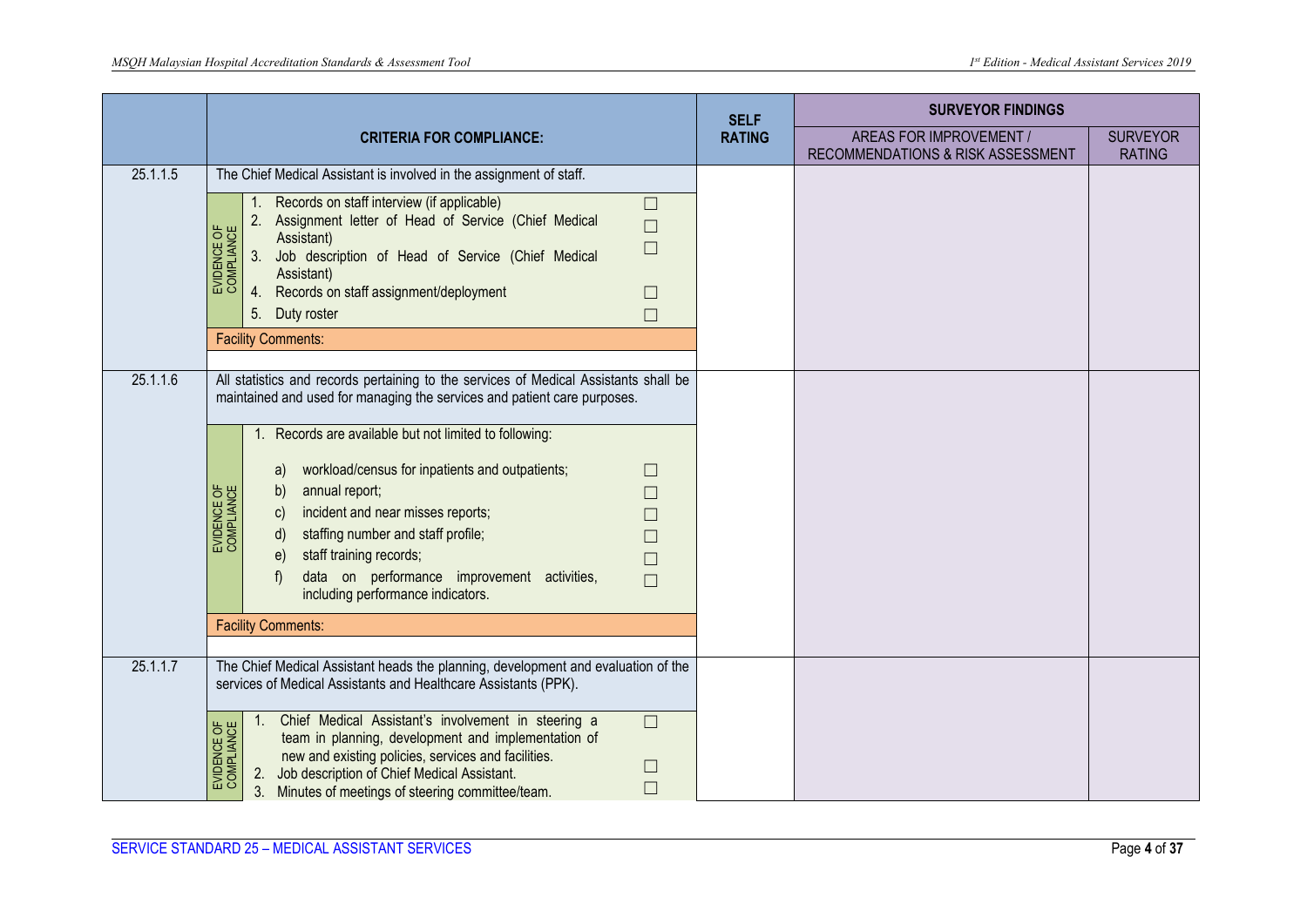|          |                                                                                                                                                                                                                                                                                                                                                                                                            | <b>SELF</b>   | <b>SURVEYOR FINDINGS</b>                                     |                                  |
|----------|------------------------------------------------------------------------------------------------------------------------------------------------------------------------------------------------------------------------------------------------------------------------------------------------------------------------------------------------------------------------------------------------------------|---------------|--------------------------------------------------------------|----------------------------------|
|          | <b>CRITERIA FOR COMPLIANCE:</b>                                                                                                                                                                                                                                                                                                                                                                            | <b>RATING</b> | AREAS FOR IMPROVEMENT /<br>RECOMMENDATIONS & RISK ASSESSMENT | <b>SURVEYOR</b><br><b>RATING</b> |
|          | <b>Facility Comments:</b>                                                                                                                                                                                                                                                                                                                                                                                  |               |                                                              |                                  |
|          | There is evidence that the services of Medical Assistants are involved in the                                                                                                                                                                                                                                                                                                                              |               |                                                              |                                  |
| 25.1.1.8 | development and implementation of new technologies.                                                                                                                                                                                                                                                                                                                                                        |               |                                                              |                                  |
|          | 1. Evidence of involvement of the Medical Assistants on<br>$\Box$<br>EVIDENCE OF<br>COMPLIANCE<br>development and implementation of new technologies.<br>2. Minutes of departmental/management meetings.<br>$\Box$                                                                                                                                                                                         |               |                                                              |                                  |
|          | <b>Facility Comments:</b>                                                                                                                                                                                                                                                                                                                                                                                  |               |                                                              |                                  |
|          |                                                                                                                                                                                                                                                                                                                                                                                                            |               |                                                              |                                  |
| 25.1.1.9 | If the Facility provides clinical experience for student Medical Assistants, there<br>should be a comprehensive documented agreement between the Facility and the<br>educational institution detailing the responsibilities of all parties, which shall include:<br>time period;<br>a)<br>liability;<br>b)<br>review of terms of contract;<br>$\mathsf{C}$<br>accountability for clinical practices.<br>d) |               |                                                              |                                  |
|          | Memorandum of Understanding (MOU) or<br>1. Valid<br>$\Box$<br>Agreement<br>EVIDENCE OF<br>COMPLIANCE<br>2. Ratio of<br>Clinical Instructor (CI) and students<br>$\Box$<br>commensurate with the number of student (1:15)<br>3. Student allocation roster for each discipline<br>$\Box$<br>4. Standards and Guidelines for Medical Assistant<br>$\Box$<br>Education Programme.                              |               |                                                              |                                  |
|          | <b>Facility Comments:</b>                                                                                                                                                                                                                                                                                                                                                                                  |               |                                                              |                                  |
|          |                                                                                                                                                                                                                                                                                                                                                                                                            |               |                                                              |                                  |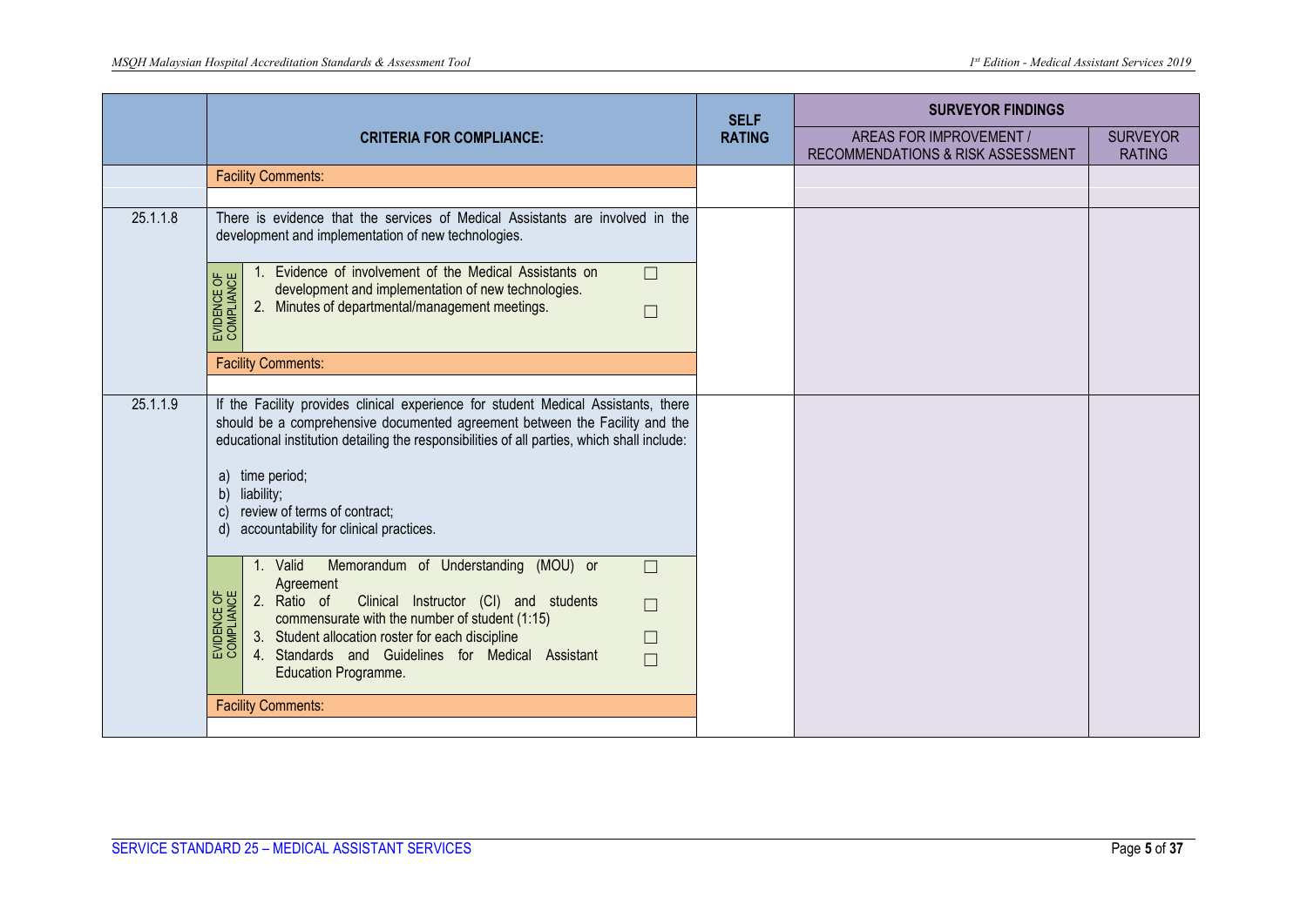|                                                | <b>SURVEY ITEM &amp; SELF-ASSESSMENT</b>                                                                                                                                                                                                                                                                                                                                                                                                                                                                                                                                                                                                                                                                                                                                                                                                                                                                                                                                                                                                                  |  |                                                                                   |                                  |  |  |  |
|------------------------------------------------|-----------------------------------------------------------------------------------------------------------------------------------------------------------------------------------------------------------------------------------------------------------------------------------------------------------------------------------------------------------------------------------------------------------------------------------------------------------------------------------------------------------------------------------------------------------------------------------------------------------------------------------------------------------------------------------------------------------------------------------------------------------------------------------------------------------------------------------------------------------------------------------------------------------------------------------------------------------------------------------------------------------------------------------------------------------|--|-----------------------------------------------------------------------------------|----------------------------------|--|--|--|
| <b>TOPIC 25.2</b><br><b>STANDARD</b><br>25.2.1 | HUMAN RESOURCE DEVELOPMENT AND MANAGEMENT<br>The Medical Assistant Services shall be directed by suitably qualified and experienced Chief Medical Assistant, and adequately<br>staffed by Medical Assistants and Healthcare Assistants to achieve the goals and objectives of the services.                                                                                                                                                                                                                                                                                                                                                                                                                                                                                                                                                                                                                                                                                                                                                               |  |                                                                                   |                                  |  |  |  |
|                                                | <b>SURVEYOR FINDINGS</b>                                                                                                                                                                                                                                                                                                                                                                                                                                                                                                                                                                                                                                                                                                                                                                                                                                                                                                                                                                                                                                  |  |                                                                                   |                                  |  |  |  |
|                                                | <b>CRITERIA FOR COMPLIANCE:</b>                                                                                                                                                                                                                                                                                                                                                                                                                                                                                                                                                                                                                                                                                                                                                                                                                                                                                                                                                                                                                           |  | AREAS FOR IMPROVEMENT /<br><b>RECOMMENDATIONS &amp; RISK</b><br><b>ASSESSMENT</b> | <b>SURVEYOR</b><br><b>RATING</b> |  |  |  |
| 25.2.1.1                                       | All Medical Assistants shall be individuals qualified in terms of education, training,<br>experience, certification and registration under the Medical Assistants (Registration)<br>Act 1977 to commensurate with the requirements of the various positions.<br>1. Records of credentials of Chief Medical Assistant, all Medical<br>$\Box$<br>Assistants and Healthcare Assistants required to fill up the<br>posts within the services (to match the complexity of the<br>Facility and services), certification/registration and Annual<br>Renewal Certificate [Medical Assistants (Registration) Act<br>EVIDENCE OF<br>COMPLIANCE<br>180, 1977].<br>Profile of the staff, qualification, experience and overall<br>2.<br>$\Box$<br>staffing level.<br>List of Medical Assistants with post basic certification in<br>$\Box$<br>various disciplines.<br>4. Training and competency records<br>$\Box$<br>Records on deployment/assignment of Medical Assistants<br>$\Box$<br>according to experience and specialty training<br><b>Facility Comments:</b> |  |                                                                                   |                                  |  |  |  |
| 25.2.1.2                                       | The Chief Medical Assistant is a member of the Senior Management Team and sits on<br>relevant committees of the Governing Body.                                                                                                                                                                                                                                                                                                                                                                                                                                                                                                                                                                                                                                                                                                                                                                                                                                                                                                                           |  |                                                                                   |                                  |  |  |  |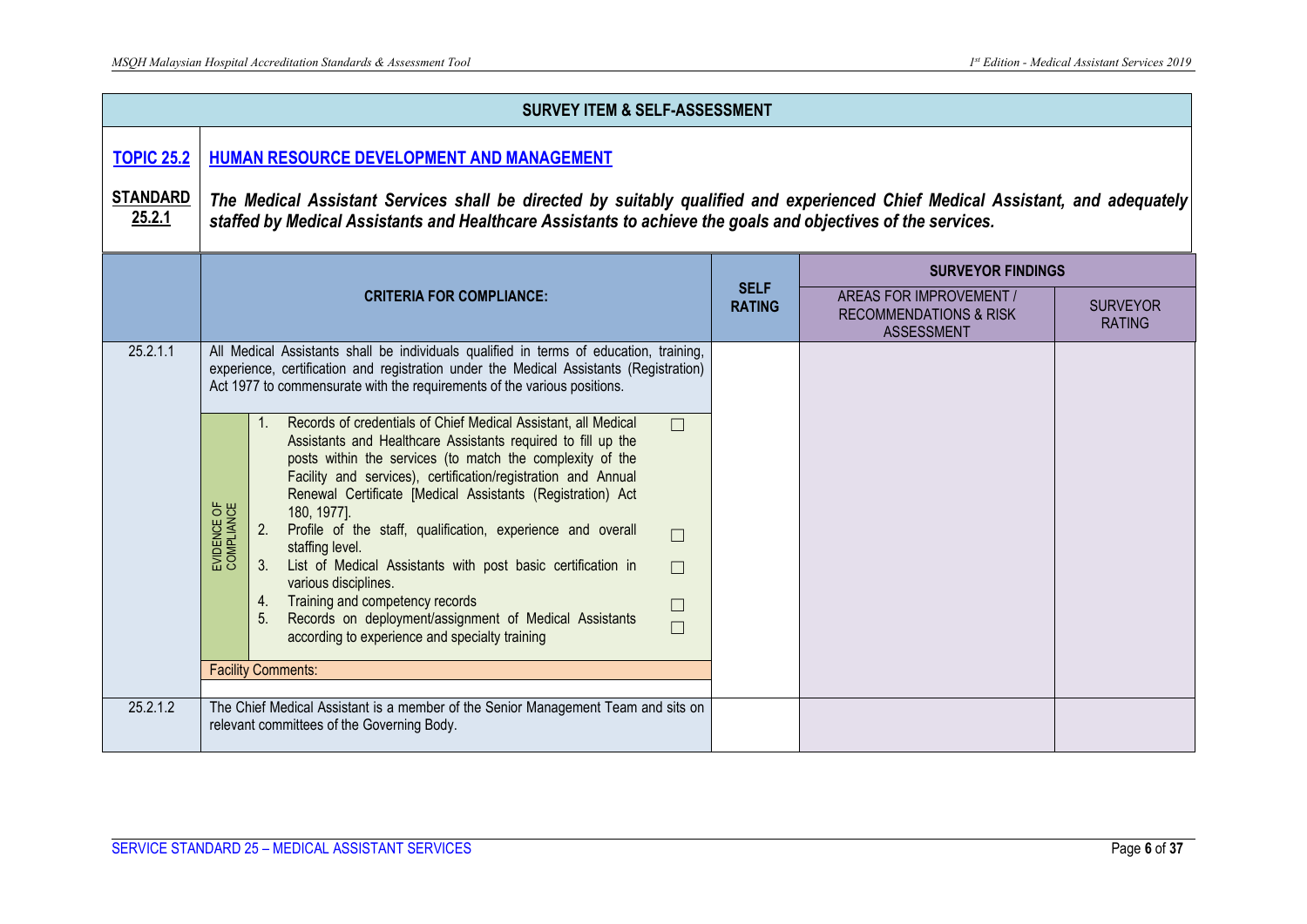|          |                                                                                                                                                                                                                                                                                                                                                                                                                                                                                                                                                                                                                                                                 |                              | <b>SURVEYOR FINDINGS</b>                                                          |                                  |
|----------|-----------------------------------------------------------------------------------------------------------------------------------------------------------------------------------------------------------------------------------------------------------------------------------------------------------------------------------------------------------------------------------------------------------------------------------------------------------------------------------------------------------------------------------------------------------------------------------------------------------------------------------------------------------------|------------------------------|-----------------------------------------------------------------------------------|----------------------------------|
|          | <b>CRITERIA FOR COMPLIANCE:</b>                                                                                                                                                                                                                                                                                                                                                                                                                                                                                                                                                                                                                                 | <b>SELF</b><br><b>RATING</b> | AREAS FOR IMPROVEMENT /<br><b>RECOMMENDATIONS &amp; RISK</b><br><b>ASSESSMENT</b> | <b>SURVEYOR</b><br><b>RATING</b> |
|          | 1. Valid appointment letters and Terms of Reference as member<br>$\Box$<br>EVIDENCE OF<br>COMPLIANCE<br>of committees stipulated by the Governing Body.<br>2. Minutes of relevant committee meetings<br>$\Box$                                                                                                                                                                                                                                                                                                                                                                                                                                                  |                              |                                                                                   |                                  |
|          | <b>Facility Comments:</b>                                                                                                                                                                                                                                                                                                                                                                                                                                                                                                                                                                                                                                       |                              |                                                                                   |                                  |
| 25.2.1.3 | The Chief Medical Assistant shall designate suitably qualified Medical Assistants with<br>delegated responsibilities for delivering of services for each unit.<br>1. Copies of records/duty roster on designated Medical<br>$\Box$<br>Assistants are assigned to each unit.<br>EVIDENCE OF<br>COMPLIANCE<br>2. Letters of assignment<br>$\Box$<br>3. Job description of Senior Medical Assistants<br>4. On-call duty roster of Senior Medical Assistants                                                                                                                                                                                                        |                              |                                                                                   |                                  |
|          | $\Box$<br><b>Facility Comments:</b>                                                                                                                                                                                                                                                                                                                                                                                                                                                                                                                                                                                                                             |                              |                                                                                   |                                  |
| 25.2.1.4 | Medical Assistants staffing pattern shall reflect:<br>a) patient needs and patient acuity level of care;<br>staffing profile to comply with relevant guidelines and regulatory requirements:<br>b)<br>i) numbers;<br>ii) credentials and privileges;<br>iii) experience of the various categories of Medical Assistants.<br>Contingency plan for staffing (absenteeism, turnover etc.).<br>$\mathsf{C}$<br>Records on manpower planning and forecast of staffing needs.<br>$\Box$<br>EVIDENCE OF<br>COMPLIANCE<br>2. Qualified staff and patient ratio meets the Ministry of Health<br>$\Box$<br>(MoH) norms.<br>$\Box$<br>3. Staff credentials and privileges. |                              |                                                                                   |                                  |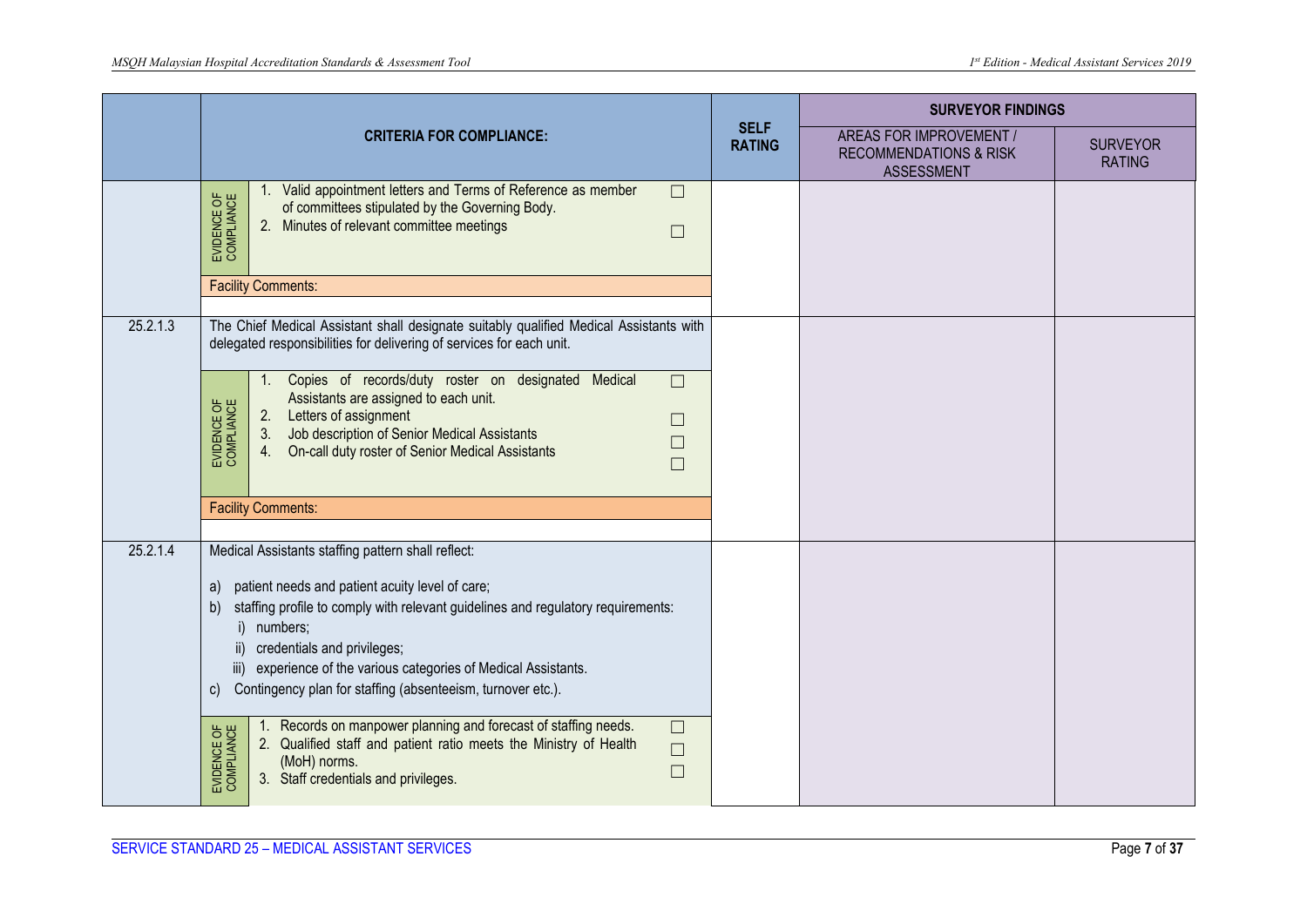|          | <b>CRITERIA FOR COMPLIANCE:</b>                                                                                                                                                                                                                                                                                                                                                                                                                                                                                                                                                                                   |  | <b>SURVEYOR FINDINGS</b>                                                          |                                  |
|----------|-------------------------------------------------------------------------------------------------------------------------------------------------------------------------------------------------------------------------------------------------------------------------------------------------------------------------------------------------------------------------------------------------------------------------------------------------------------------------------------------------------------------------------------------------------------------------------------------------------------------|--|-----------------------------------------------------------------------------------|----------------------------------|
|          |                                                                                                                                                                                                                                                                                                                                                                                                                                                                                                                                                                                                                   |  | AREAS FOR IMPROVEMENT /<br><b>RECOMMENDATIONS &amp; RISK</b><br><b>ASSESSMENT</b> | <b>SURVEYOR</b><br><b>RATING</b> |
|          | 4. Verification of staffing needs in units as reflected by:<br>current assigned duty roster;<br>a)<br>$\Box$<br>patient acuity level of care;<br>b)<br>skills mix;<br>C)<br>П<br>written contingency plan for turnover and absenteeism.<br>d)<br>П<br><b>Facility Comments:</b>                                                                                                                                                                                                                                                                                                                                   |  |                                                                                   |                                  |
| 25.2.1.5 | There are written and dated specific job descriptions for all Medical Assistants that                                                                                                                                                                                                                                                                                                                                                                                                                                                                                                                             |  |                                                                                   |                                  |
|          | include:<br>qualifications, training, experience and certification required for the position;<br>a)<br>lines of authority;<br>$\mathsf{b}$<br>accountabilities, functions and responsibilities;<br>$\mathbf{c}$<br>review when required and when there is a major change in any of the following:<br>d)<br>i) nature and scope of work;<br>duties and responsibilities;<br>general and specific accountabilities;<br>iii)<br>qualifications required and privileges granted;<br>iv)<br>staffing patterns;<br>V)<br><b>Statutory Regulations.</b><br>vi)<br>administrative, teaching and clinical functions.<br>e) |  |                                                                                   |                                  |
|          | Updated specific job description is available for each staff but<br>$\Box$<br>not limited to items (a) to (e).<br>EVIDENCE OF<br>COMPLIANCE<br>2. Job description includes specialisation skills and relevant<br>$\Box$<br>privileges granted.<br>3. The job description is acknowledged by the staff and signed<br>$\Box$<br>by the Head of Service/Unit, Chief Medical Assistant and<br>dated.                                                                                                                                                                                                                  |  |                                                                                   |                                  |
|          | <b>Facility Comments:</b>                                                                                                                                                                                                                                                                                                                                                                                                                                                                                                                                                                                         |  |                                                                                   |                                  |
|          |                                                                                                                                                                                                                                                                                                                                                                                                                                                                                                                                                                                                                   |  |                                                                                   |                                  |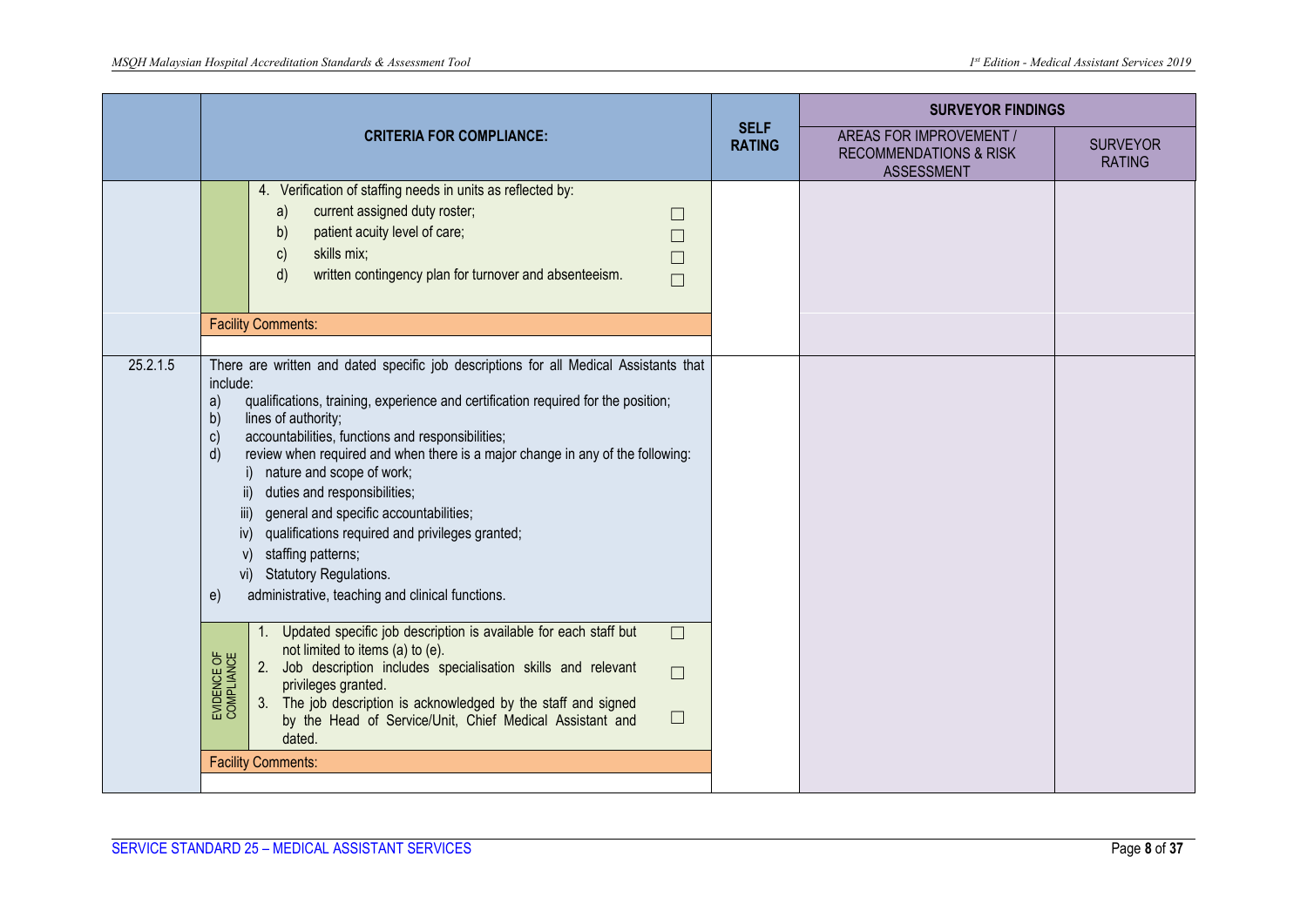|                                                                                                                                                                                                                                                                                                                                                                                                                                                                                                                                                                                                                                                                                                                                                                                                                                                                                   | <b>CRITERIA FOR COMPLIANCE:</b>                                                                                                                                                                   |                                                                                                                                   |                              | <b>SURVEYOR FINDINGS</b>                                                          |                                  |
|-----------------------------------------------------------------------------------------------------------------------------------------------------------------------------------------------------------------------------------------------------------------------------------------------------------------------------------------------------------------------------------------------------------------------------------------------------------------------------------------------------------------------------------------------------------------------------------------------------------------------------------------------------------------------------------------------------------------------------------------------------------------------------------------------------------------------------------------------------------------------------------|---------------------------------------------------------------------------------------------------------------------------------------------------------------------------------------------------|-----------------------------------------------------------------------------------------------------------------------------------|------------------------------|-----------------------------------------------------------------------------------|----------------------------------|
|                                                                                                                                                                                                                                                                                                                                                                                                                                                                                                                                                                                                                                                                                                                                                                                                                                                                                   |                                                                                                                                                                                                   |                                                                                                                                   | <b>SELF</b><br><b>RATING</b> | AREAS FOR IMPROVEMENT /<br><b>RECOMMENDATIONS &amp; RISK</b><br><b>ASSESSMENT</b> | <b>SURVEYOR</b><br><b>RATING</b> |
| 25.2.1.6<br><b>CORE</b>                                                                                                                                                                                                                                                                                                                                                                                                                                                                                                                                                                                                                                                                                                                                                                                                                                                           | The Chief Medical Assistant shall be responsible for the management, supervision,<br>training and performance appraisal of Healthcare Assistants (PPK).<br>(Not applicable for Sabah and Sarawak) |                                                                                                                                   |                              |                                                                                   |                                  |
|                                                                                                                                                                                                                                                                                                                                                                                                                                                                                                                                                                                                                                                                                                                                                                                                                                                                                   |                                                                                                                                                                                                   | 1. Letters of assignment of Healthcare Assistants<br>$\Box$                                                                       |                              |                                                                                   |                                  |
|                                                                                                                                                                                                                                                                                                                                                                                                                                                                                                                                                                                                                                                                                                                                                                                                                                                                                   |                                                                                                                                                                                                   | 2. Job description of Healthcare Assistants according to assigned<br>$\Box$<br>areas of work.-                                    |                              |                                                                                   |                                  |
|                                                                                                                                                                                                                                                                                                                                                                                                                                                                                                                                                                                                                                                                                                                                                                                                                                                                                   |                                                                                                                                                                                                   | 3. Staff profile of individual Healthcare Assistant and overall<br>$\Box$<br>staffing level.                                      |                              |                                                                                   |                                  |
|                                                                                                                                                                                                                                                                                                                                                                                                                                                                                                                                                                                                                                                                                                                                                                                                                                                                                   | EVIDENCE OF COMPLIANCE                                                                                                                                                                            | 4. Training records and list of Healthcare Assistants with Level 1<br>$\Box$<br>and Level 2 Certificate.                          |                              |                                                                                   |                                  |
|                                                                                                                                                                                                                                                                                                                                                                                                                                                                                                                                                                                                                                                                                                                                                                                                                                                                                   |                                                                                                                                                                                                   | 5. Duty roster of Healthcare Assistants in various disciplines.<br>$\Box$                                                         |                              |                                                                                   |                                  |
|                                                                                                                                                                                                                                                                                                                                                                                                                                                                                                                                                                                                                                                                                                                                                                                                                                                                                   |                                                                                                                                                                                                   | 6. Written contingency plan for turnover and absenteeism.<br>П                                                                    |                              |                                                                                   |                                  |
|                                                                                                                                                                                                                                                                                                                                                                                                                                                                                                                                                                                                                                                                                                                                                                                                                                                                                   |                                                                                                                                                                                                   | 7. Documented Supervisory Report on Healthcare Assistants.<br>$\Box$                                                              |                              |                                                                                   |                                  |
|                                                                                                                                                                                                                                                                                                                                                                                                                                                                                                                                                                                                                                                                                                                                                                                                                                                                                   |                                                                                                                                                                                                   | 8. Performance appraisal for Healthcare Assistants are completed<br>$\Box$<br>upon probationary period and as an annual exercise. |                              |                                                                                   |                                  |
|                                                                                                                                                                                                                                                                                                                                                                                                                                                                                                                                                                                                                                                                                                                                                                                                                                                                                   |                                                                                                                                                                                                   | <b>Facility Comments:</b>                                                                                                         |                              |                                                                                   |                                  |
| 25.2.1.7<br>There is structured orientation programme for all newly appointed Medical Assistants<br><b>CORE</b><br>and for those new to specific areas which shall include the followings:<br>explanation of the Goals and Objectives, policies and procedures of the Facility,<br>a)<br>Medical Assistant Services and Healthcare Assistant Services;<br>lines of authority and areas of responsibility;<br>b)<br>explanation of particular duties and functions;<br>$\mathsf{C}$<br>explanation of the methods of assigning specific care and the standards of<br>d)<br>practice;<br>handover communications;<br>e)<br>processes for resolving practice dilemmas;<br>f<br>information about safety procedures;<br>g)<br>training in basic/advanced life support techniques;<br>$\vert$ h<br>methods of obtaining appropriate resource materials;<br>Annual Renewal Certificate; |                                                                                                                                                                                                   |                                                                                                                                   |                              |                                                                                   |                                  |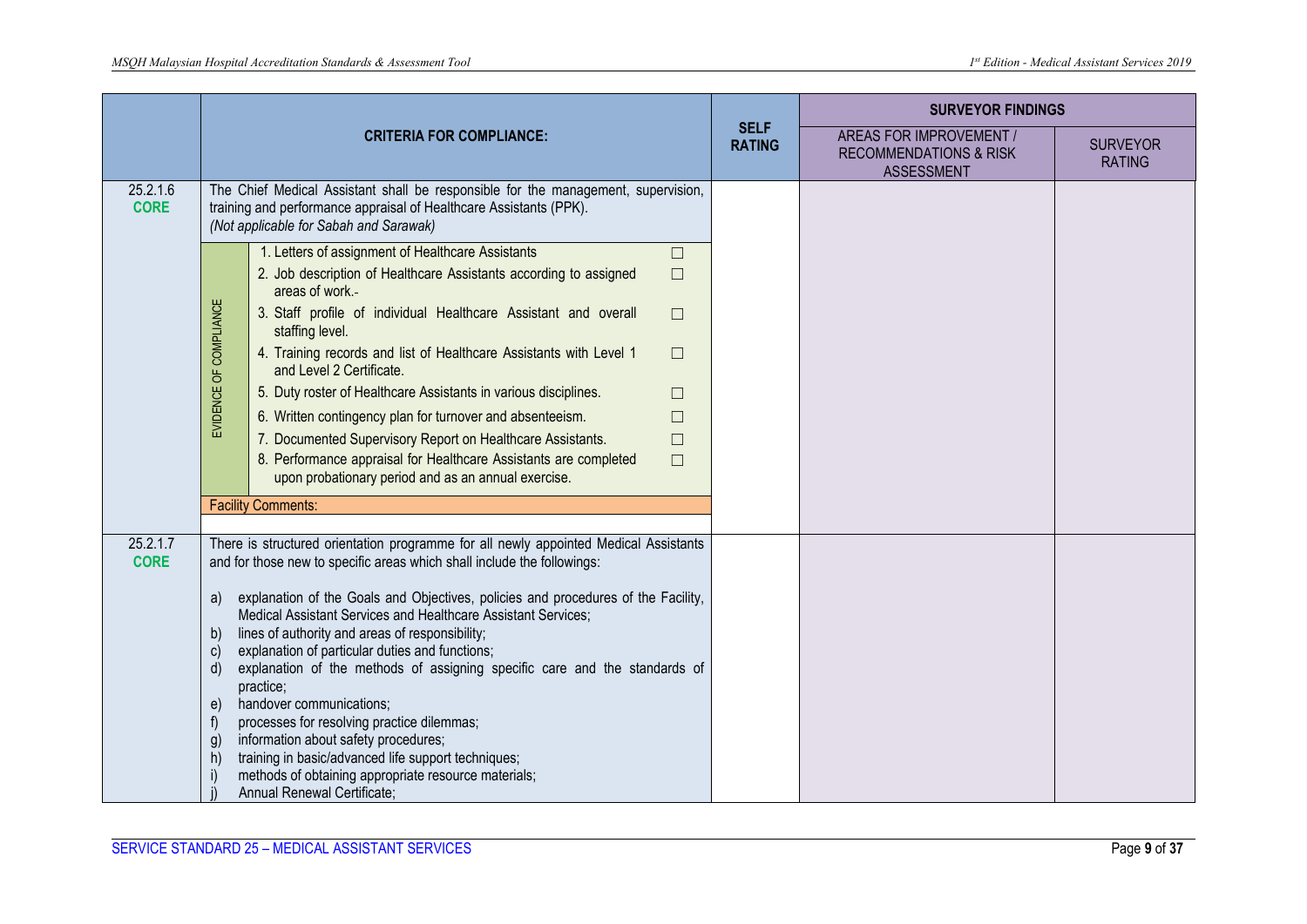|          | <b>CRITERIA FOR COMPLIANCE:</b>                                                                                                                                                                                                                                                                                                                                                                                                                                                                                                                                                                                                |  | <b>SURVEYOR FINDINGS</b>                                                          |                                  |
|----------|--------------------------------------------------------------------------------------------------------------------------------------------------------------------------------------------------------------------------------------------------------------------------------------------------------------------------------------------------------------------------------------------------------------------------------------------------------------------------------------------------------------------------------------------------------------------------------------------------------------------------------|--|-----------------------------------------------------------------------------------|----------------------------------|
|          |                                                                                                                                                                                                                                                                                                                                                                                                                                                                                                                                                                                                                                |  | AREAS FOR IMPROVEMENT /<br><b>RECOMMENDATIONS &amp; RISK</b><br><b>ASSESSMENT</b> | <b>SURVEYOR</b><br><b>RATING</b> |
|          | education on Patient and Family Rights;<br>$\mathsf{k}$<br>education on MSQH standard requirements;<br>fire safety and disaster management;<br>m<br>patient safety;<br>n<br>staff appraisal procedures for the Medical Assistant Services.<br>$\circ$<br>1. Policy requiring all new staff to attend a structured orientation<br>$\Box$<br>programme.<br>EVIDENCE OF<br>COMPLIANCE<br>2. Records of all new staff who attend a structured orientation<br>$\Box$<br>programme.<br>3. There is a standard orientation programme with relevant topics<br>$\Box$<br>not limited to topics covered from (a) to (o) and supported by |  |                                                                                   |                                  |
|          | an individual area/unit specific orientation programme.<br><b>Facility Comments:</b>                                                                                                                                                                                                                                                                                                                                                                                                                                                                                                                                           |  |                                                                                   |                                  |
| 25.2.1.8 | The Chief Medical Assistant ensures all Medical Assistants and Healthcare Assistants<br>receive evaluation of their performance at the completion of the probationary period<br>and annually.                                                                                                                                                                                                                                                                                                                                                                                                                                  |  |                                                                                   |                                  |
|          | Performance appraisal for all Medical Assistants and<br>$\Box$<br>1.<br>EVIDENCE OF<br>COMPLIANCE<br>healthcare assistants is completed upon probationary period<br>and as an annual exercise.                                                                                                                                                                                                                                                                                                                                                                                                                                 |  |                                                                                   |                                  |
|          | <b>Facility Comments:</b>                                                                                                                                                                                                                                                                                                                                                                                                                                                                                                                                                                                                      |  |                                                                                   |                                  |
| 25.2.1.9 | There is evidence of training needs assessment and staff development plan which<br>provide the knowledge and skills required for staff to maintain competency in their<br>current positions and future advancement.                                                                                                                                                                                                                                                                                                                                                                                                            |  |                                                                                   |                                  |
|          | Training needs assessment is carried out.<br>$\Box$<br>COMPLIANCE<br>EVIDENCE<br>2. A staff development plan based on training needs assessment<br>$\Box$<br>is available.<br>C<br>3. Training schedule/calendar is in place.<br>П                                                                                                                                                                                                                                                                                                                                                                                             |  |                                                                                   |                                  |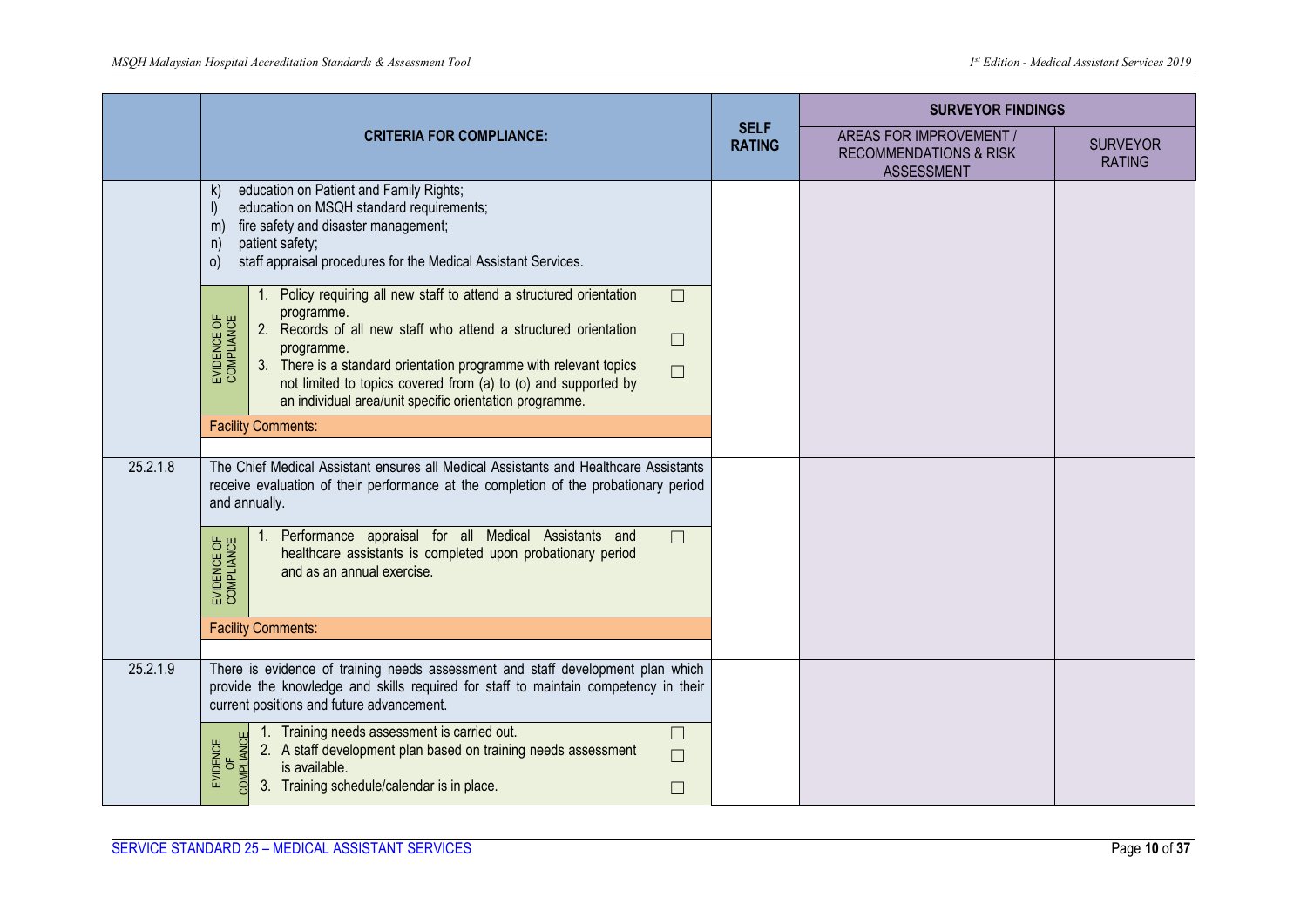|           | <b>CRITERIA FOR COMPLIANCE:</b>                                                                       |                                                                                                                                                                                                                                                                                                                                                                                              |                              | <b>SURVEYOR FINDINGS</b>                                                          |                                  |
|-----------|-------------------------------------------------------------------------------------------------------|----------------------------------------------------------------------------------------------------------------------------------------------------------------------------------------------------------------------------------------------------------------------------------------------------------------------------------------------------------------------------------------------|------------------------------|-----------------------------------------------------------------------------------|----------------------------------|
|           |                                                                                                       |                                                                                                                                                                                                                                                                                                                                                                                              | <b>SELF</b><br><b>RATING</b> | AREAS FOR IMPROVEMENT /<br><b>RECOMMENDATIONS &amp; RISK</b><br><b>ASSESSMENT</b> | <b>SURVEYOR</b><br><b>RATING</b> |
|           |                                                                                                       | 4. Training module<br>$\Box$                                                                                                                                                                                                                                                                                                                                                                 |                              |                                                                                   |                                  |
|           |                                                                                                       | <b>Facility Comments:</b>                                                                                                                                                                                                                                                                                                                                                                    |                              |                                                                                   |                                  |
| 25.2.1.10 |                                                                                                       | There are continuing medical education and Continues Professional Development<br>activities for staff to pursue professional interests and to prepare for current and future<br>changes in practice.                                                                                                                                                                                         |                              |                                                                                   |                                  |
|           | EVIDENCE OF<br>COMPLIANCE                                                                             | 1. Training calendar includes in-house/external courses/<br>$\Box$<br>workshop/conferences<br>2. Contents of training programme<br>$\Box$<br>Training records on Continuing Medical Education and<br>$\vert 3.$<br>$\Box$<br>Continuing Professional Development activities are kept and<br>maintained for each staff.<br>4. Certificate of attendance/degree/post basic training.<br>$\Box$ |                              |                                                                                   |                                  |
|           |                                                                                                       | <b>Facility Comments:</b>                                                                                                                                                                                                                                                                                                                                                                    |                              |                                                                                   |                                  |
| 25.2.1.11 | Personnel records on training, staff development, leave and others are maintained for<br>every staff. |                                                                                                                                                                                                                                                                                                                                                                                              |                              |                                                                                   |                                  |
|           | Note:<br>Staff personal record may be kept in Human Resource Department as per Facility<br>policy.    |                                                                                                                                                                                                                                                                                                                                                                                              |                              |                                                                                   |                                  |
|           |                                                                                                       | Staff personal records include:<br>a) staff biodata;                                                                                                                                                                                                                                                                                                                                         |                              |                                                                                   |                                  |
|           |                                                                                                       | qualification and experience;<br>b)                                                                                                                                                                                                                                                                                                                                                          |                              |                                                                                   |                                  |
|           | EVIDENCE OF<br>COMPLIANCE                                                                             | evidence of current registration;<br>$\mathsf{C}$                                                                                                                                                                                                                                                                                                                                            |                              |                                                                                   |                                  |
|           |                                                                                                       | training record;<br>d)                                                                                                                                                                                                                                                                                                                                                                       |                              |                                                                                   |                                  |
|           |                                                                                                       | competency record and privileging;<br>e)<br>L.                                                                                                                                                                                                                                                                                                                                               |                              |                                                                                   |                                  |
|           |                                                                                                       | leave record;<br>t)<br>$\Box$                                                                                                                                                                                                                                                                                                                                                                |                              |                                                                                   |                                  |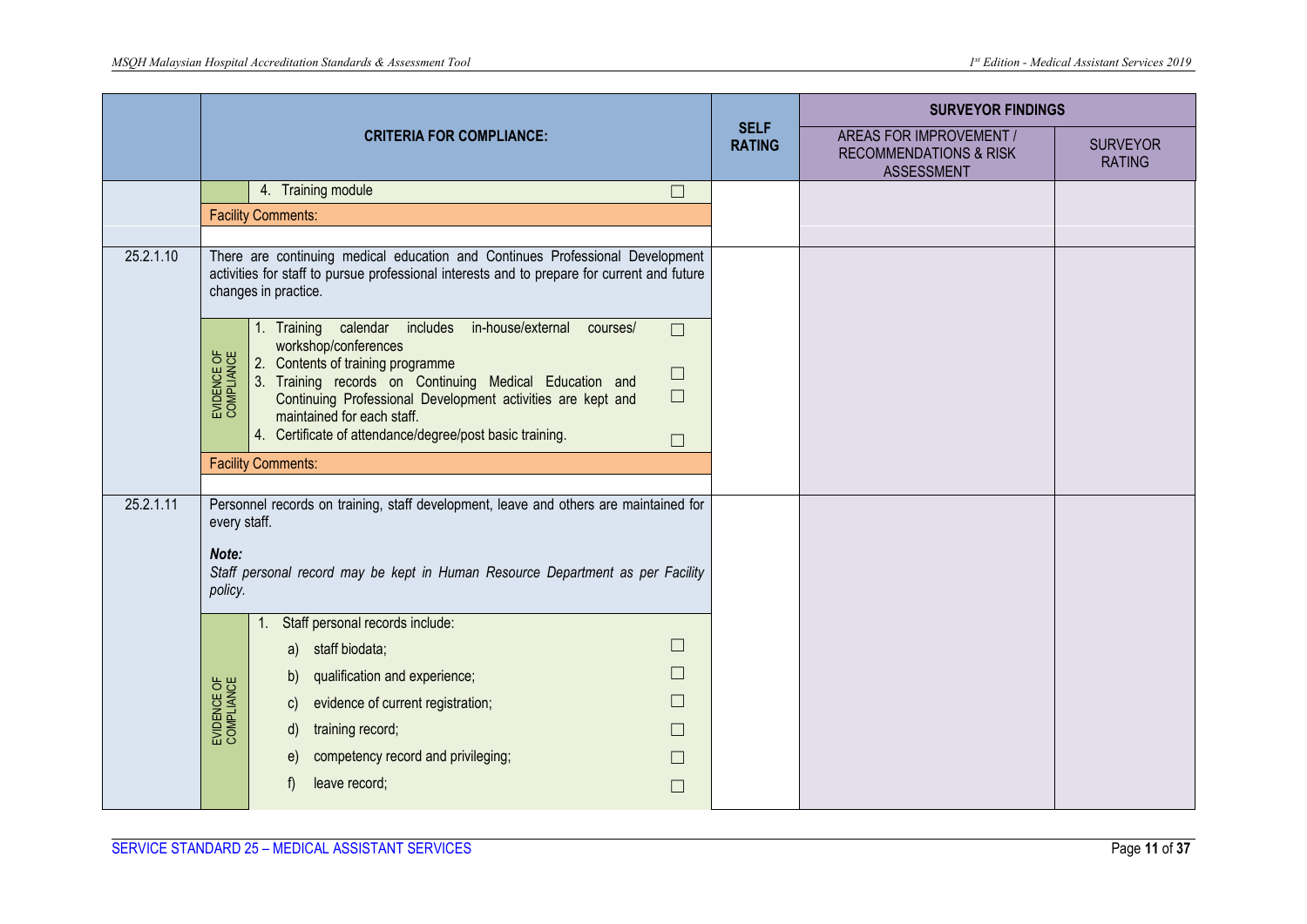|           | <b>CRITERIA FOR COMPLIANCE:</b> |                                                                                                                                                                                                                                                                                                                                                                                                                                                                                                                                                                                                                                                                                                                                                                                                                                                                                           |                              | <b>SURVEYOR FINDINGS</b>                                                          |                                  |
|-----------|---------------------------------|-------------------------------------------------------------------------------------------------------------------------------------------------------------------------------------------------------------------------------------------------------------------------------------------------------------------------------------------------------------------------------------------------------------------------------------------------------------------------------------------------------------------------------------------------------------------------------------------------------------------------------------------------------------------------------------------------------------------------------------------------------------------------------------------------------------------------------------------------------------------------------------------|------------------------------|-----------------------------------------------------------------------------------|----------------------------------|
|           |                                 |                                                                                                                                                                                                                                                                                                                                                                                                                                                                                                                                                                                                                                                                                                                                                                                                                                                                                           | <b>SELF</b><br><b>RATING</b> | AREAS FOR IMPROVEMENT /<br><b>RECOMMENDATIONS &amp; RISK</b><br><b>ASSESSMENT</b> | <b>SURVEYOR</b><br><b>RATING</b> |
|           |                                 | confidentiality agreement.<br>g)<br>$\Box$                                                                                                                                                                                                                                                                                                                                                                                                                                                                                                                                                                                                                                                                                                                                                                                                                                                |                              |                                                                                   |                                  |
|           |                                 | <b>Facility Comments:</b>                                                                                                                                                                                                                                                                                                                                                                                                                                                                                                                                                                                                                                                                                                                                                                                                                                                                 |                              |                                                                                   |                                  |
| 25.2.1.12 | EVIDENCE OF<br>COMPLIANCE       | In a Facility where Medical Assistant education programmes are conducted, the Chief<br>Medical Assistant shall ensure that there are sufficient skilled clinical instructors with<br>right credentials, experience, certification and privileged to provide clinical guidance<br>and supervision of students.<br>Skilled Clinical Medical Assistant Instructors with student<br>$\Box$<br>ratio are appropriately met (1:15).<br>Written evidence that continuous effort has been taken to<br>$2^{1}$<br>$\Box$<br>ensure that sufficient skilled Clinical Instructors are available<br>at all times.<br>3. The Clinical Instructors have the right credentials and are<br>$\Box$<br>privileged.<br>$\Box$<br>4. Signed Code of Conduct by Clinical Instructor.<br>Minutes of joint meetings between the Chief Medical<br>5.<br>$\Box$<br>Assistant and the training college/institution. |                              |                                                                                   |                                  |
|           |                                 | <b>Facility Comments:</b>                                                                                                                                                                                                                                                                                                                                                                                                                                                                                                                                                                                                                                                                                                                                                                                                                                                                 |                              |                                                                                   |                                  |
|           |                                 |                                                                                                                                                                                                                                                                                                                                                                                                                                                                                                                                                                                                                                                                                                                                                                                                                                                                                           |                              |                                                                                   |                                  |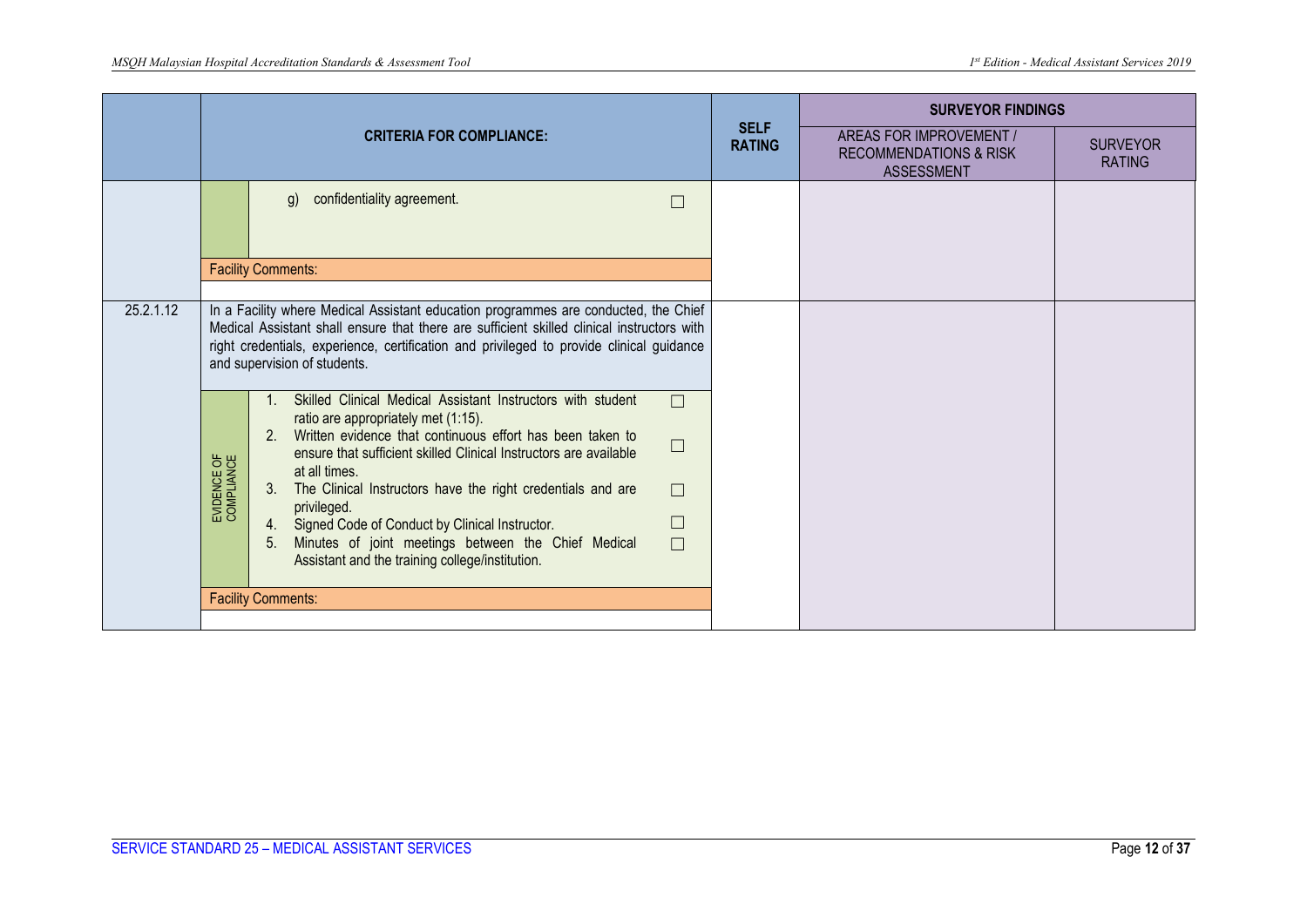|                          |                                                                                                                                                                                                                                                                                                                                                                                                                                                                                                                                                                                                                                                                                                                                                                                                                                                                                                                        |                              | <b>SURVEYOR FINDINGS</b>                                                          |                                  |
|--------------------------|------------------------------------------------------------------------------------------------------------------------------------------------------------------------------------------------------------------------------------------------------------------------------------------------------------------------------------------------------------------------------------------------------------------------------------------------------------------------------------------------------------------------------------------------------------------------------------------------------------------------------------------------------------------------------------------------------------------------------------------------------------------------------------------------------------------------------------------------------------------------------------------------------------------------|------------------------------|-----------------------------------------------------------------------------------|----------------------------------|
|                          | <b>CRITERIA FOR COMPLIANCE:</b>                                                                                                                                                                                                                                                                                                                                                                                                                                                                                                                                                                                                                                                                                                                                                                                                                                                                                        | <b>SELF</b><br><b>RATING</b> | AREAS FOR IMPROVEMENT /<br><b>RECOMMENDATIONS &amp; RISK</b><br><b>ASSESSMENT</b> | <b>SURVEYOR</b><br><b>RATING</b> |
| 25.2.1.13<br><b>CORE</b> | The Services of Medical Assistant shall ensure the establishment of a mechanism<br>which includes requirements, methodology and certification for credentialing and<br>privileging for Medical Assistants in specialised areas for specific procedures. The<br>mechanism taken by the Medical Assistants shall adhere to the following:<br>the written policies and procedures documents the criteria for privileging;<br>a)<br>the decisions made are objective, fair and impartial and consistent with written<br>b)<br>policies, procedures and criteria;<br>the granting of privileges for a specified period of time;<br>C)<br>the allocation of privileges in such a way that each staff functions within a<br>d)<br>specified area of competence;<br>the granting of privileges is approved by the Credentialing and Privileging<br>e)<br>Committee and certified by the Person In Charge (PIC)/Governing Body. |                              |                                                                                   |                                  |
|                          | 1. Documented policies and procedures are established to<br>$\Box$<br>govern the credentialing and privileging processes for Medical<br>EVIDENCE OF<br>COMPLIANCE<br>Assistants which are not limited to item (a) to (e).<br>2. There is a systematic validation process for each individual<br>staff member of their credentials.<br>3. Skill competency is assessed regularly.<br>4. Formal letters of assignment or certificate of privileging with<br>$\Box$<br>stipulated timeline are issued and reviewed accordingly.                                                                                                                                                                                                                                                                                                                                                                                           |                              |                                                                                   |                                  |
|                          | <b>Facility Comments:</b>                                                                                                                                                                                                                                                                                                                                                                                                                                                                                                                                                                                                                                                                                                                                                                                                                                                                                              |                              |                                                                                   |                                  |
|                          |                                                                                                                                                                                                                                                                                                                                                                                                                                                                                                                                                                                                                                                                                                                                                                                                                                                                                                                        |                              |                                                                                   |                                  |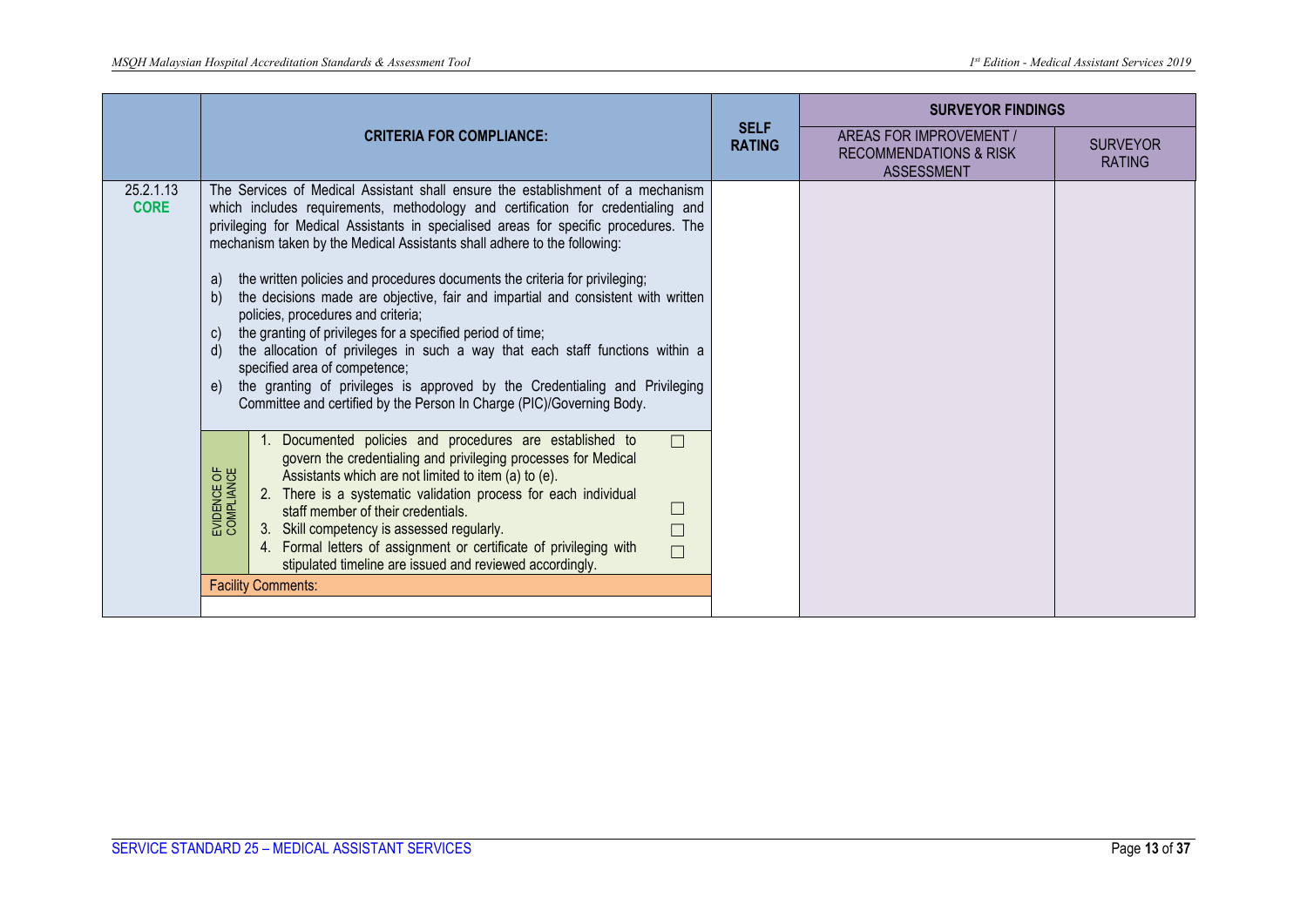|                           | <b>SURVEY ITEM &amp; SELF-ASSESSMENT</b>                                                                                                                                                                                                                                                                                                                                                                                                                                                                                                                                                                                                                                                                                                                                                                                                                                                                                                                                                                                                                                                                                      |                              |                                                                                   |                                  |  |
|---------------------------|-------------------------------------------------------------------------------------------------------------------------------------------------------------------------------------------------------------------------------------------------------------------------------------------------------------------------------------------------------------------------------------------------------------------------------------------------------------------------------------------------------------------------------------------------------------------------------------------------------------------------------------------------------------------------------------------------------------------------------------------------------------------------------------------------------------------------------------------------------------------------------------------------------------------------------------------------------------------------------------------------------------------------------------------------------------------------------------------------------------------------------|------------------------------|-----------------------------------------------------------------------------------|----------------------------------|--|
| <b>TOPIC 25.3:</b>        | <b>POLICIES AND PROCEDURES</b>                                                                                                                                                                                                                                                                                                                                                                                                                                                                                                                                                                                                                                                                                                                                                                                                                                                                                                                                                                                                                                                                                                |                              |                                                                                   |                                  |  |
| <b>STANDARD</b><br>25.3.1 | There are written and dated policies and procedures for all services provided by Medical Assistants and Healthcare Assistants. These policies and<br>procedures reflect current standards of services and practice, relevant regulations, statutory requirements and the purposes of the services.                                                                                                                                                                                                                                                                                                                                                                                                                                                                                                                                                                                                                                                                                                                                                                                                                            |                              |                                                                                   |                                  |  |
|                           |                                                                                                                                                                                                                                                                                                                                                                                                                                                                                                                                                                                                                                                                                                                                                                                                                                                                                                                                                                                                                                                                                                                               |                              | <b>SURVEYOR FINDINGS</b>                                                          |                                  |  |
|                           | <b>CRITERIA FOR COMPLIANCE:</b>                                                                                                                                                                                                                                                                                                                                                                                                                                                                                                                                                                                                                                                                                                                                                                                                                                                                                                                                                                                                                                                                                               | <b>SELF</b><br><b>RATING</b> | AREAS FOR IMPROVEMENT /<br><b>RECOMMENDATIONS &amp; RISK</b><br><b>ASSESSMENT</b> | <b>SURVEYOR</b><br><b>RATING</b> |  |
| 25.3.1.1<br><b>CORE</b>   | There are written policies and procedures for services provided by Medical<br>Assistants and Healthcare Assistants which are consistent with the overall policies<br>of the Facility, regulatory requirements and current standard practices which<br>include:<br>a) policies and procedures, applicable laws and regulations that guide the medical<br>care of all patients;<br>b) policies and procedures that guide the care of high risk patients and high risk<br>services:<br>Pre Hospital Care;<br>$\vert$ )<br>Disaster/Mass Casualty Management;<br>emergency patients;<br>iii)<br>use of resuscitation services;<br>iv)<br>administration of blood and blood products;<br>V)<br>patients on life support/comatose;<br>vi)<br>patients with communicable disease;<br>Vii)<br>immune-compromised patients;<br>viii)<br>patients on dialysis;<br>$\mathsf{ix}$<br>care of patients on restraints/violence;<br>X)<br>high risk medications (Radio-iodine Oncology);<br>XI)<br>substance abuse (Methadone Clinic);<br>xii)<br>medico legal cases;<br>xiii)<br>forensic services;<br>xiv)<br>community psychiatry.<br>XV) |                              |                                                                                   |                                  |  |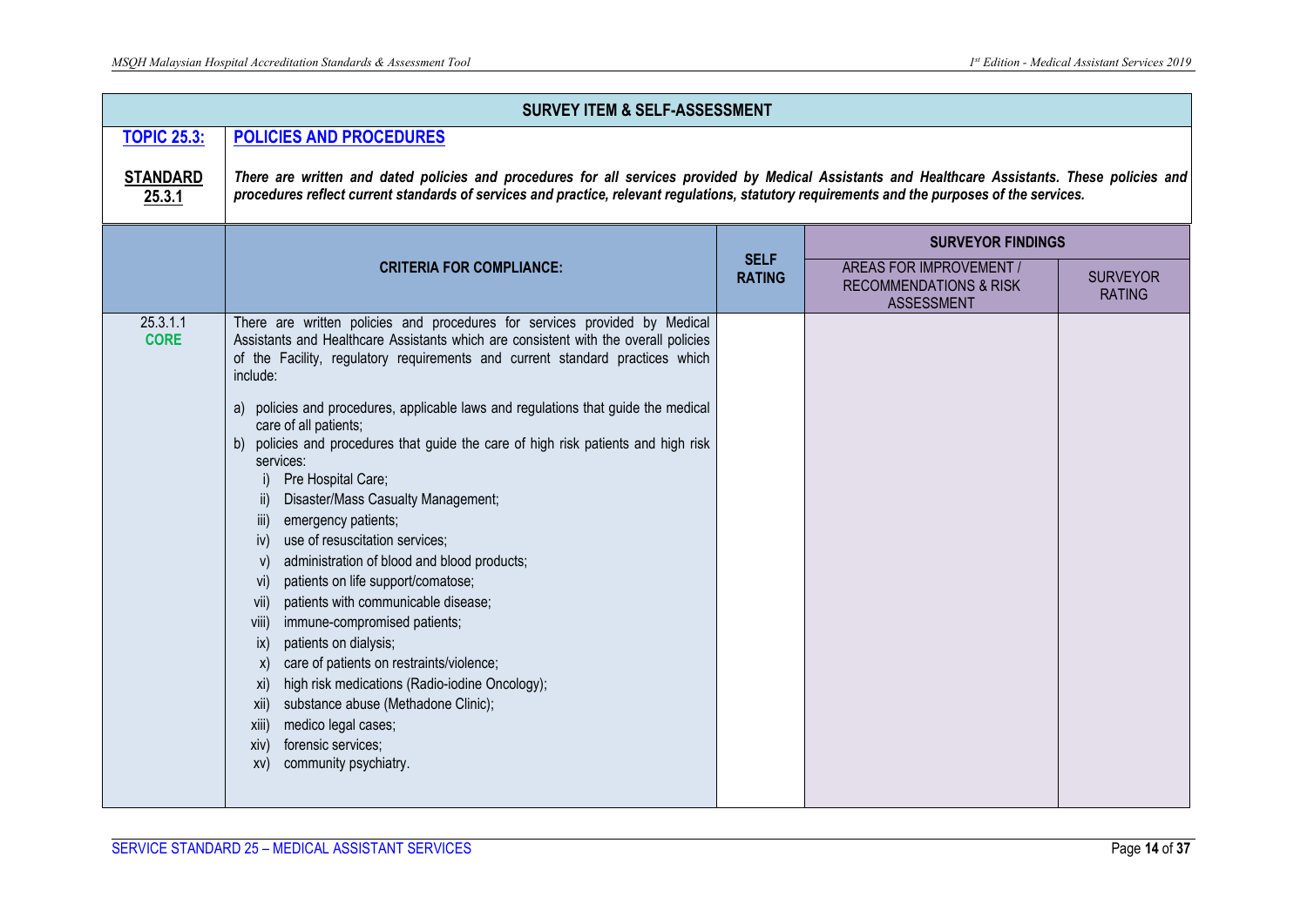|          |                        |                                                                                                                                                                                                                                                                                                                                                                                                                                                                                                                                      |                              | <b>SURVEYOR FINDINGS</b>                                                          |                                  |
|----------|------------------------|--------------------------------------------------------------------------------------------------------------------------------------------------------------------------------------------------------------------------------------------------------------------------------------------------------------------------------------------------------------------------------------------------------------------------------------------------------------------------------------------------------------------------------------|------------------------------|-----------------------------------------------------------------------------------|----------------------------------|
|          |                        | <b>CRITERIA FOR COMPLIANCE:</b>                                                                                                                                                                                                                                                                                                                                                                                                                                                                                                      | <b>SELF</b><br><b>RATING</b> | AREAS FOR IMPROVEMENT /<br><b>RECOMMENDATIONS &amp; RISK</b><br><b>ASSESSMENT</b> | <b>SURVEYOR</b><br><b>RATING</b> |
|          |                        | These policies and procedures are signed, authorised and dated. There is a<br>mechanism for and evidence of a periodic review at least once in every three years.                                                                                                                                                                                                                                                                                                                                                                    |                              |                                                                                   |                                  |
|          | EVIDENCE OF COMPLIANCE | Documented Policies and Procedures, Protocols, Manuals<br>and Guidelines are available to guide Medical Assistants<br>for:<br>general care of all patients;<br>$\Box$<br>ii. high risk patients as those mentioned in but not limited<br>$\Box$<br>to $(b)$ .<br>Policies and procedures are consistent with the regulatory<br>$\Box$<br>requirements and current standard practices.<br>$\Box$<br>Evidence of periodic review of policies and procedures.<br>3.<br>4. The policies and procedures are endorsed and dated.<br>$\Box$ |                              |                                                                                   |                                  |
|          |                        | <b>Facility Comments:</b>                                                                                                                                                                                                                                                                                                                                                                                                                                                                                                            |                              |                                                                                   |                                  |
| 25.3.1.2 |                        | Policies and procedures are developed by a committee in collaboration with staff,<br>medical practitioners, nursing staff, Management and where required with other<br>external service providers and with reference to relevant sources involved.<br>Cross departmental collaboration is practiced in developing relevant policies and<br>procedures where applicable.                                                                                                                                                              |                              |                                                                                   |                                  |
|          | EVIDENCE OF COMPLIANCE | 1. Minutes of committee meetings on development and<br>$\Box$<br>revision on policies and procedures.<br>2. Minutes of meeting with evidence of cross reference with<br>$\Box$<br>other departments<br>3. Cross departmental policies and procedures, e.g. Inter-<br>Hospital Transfer in which a policy is developed, e.g.<br>$\Box$<br>between Ambulance and Transport Services (CMA),<br>Porterage Services.                                                                                                                      |                              |                                                                                   |                                  |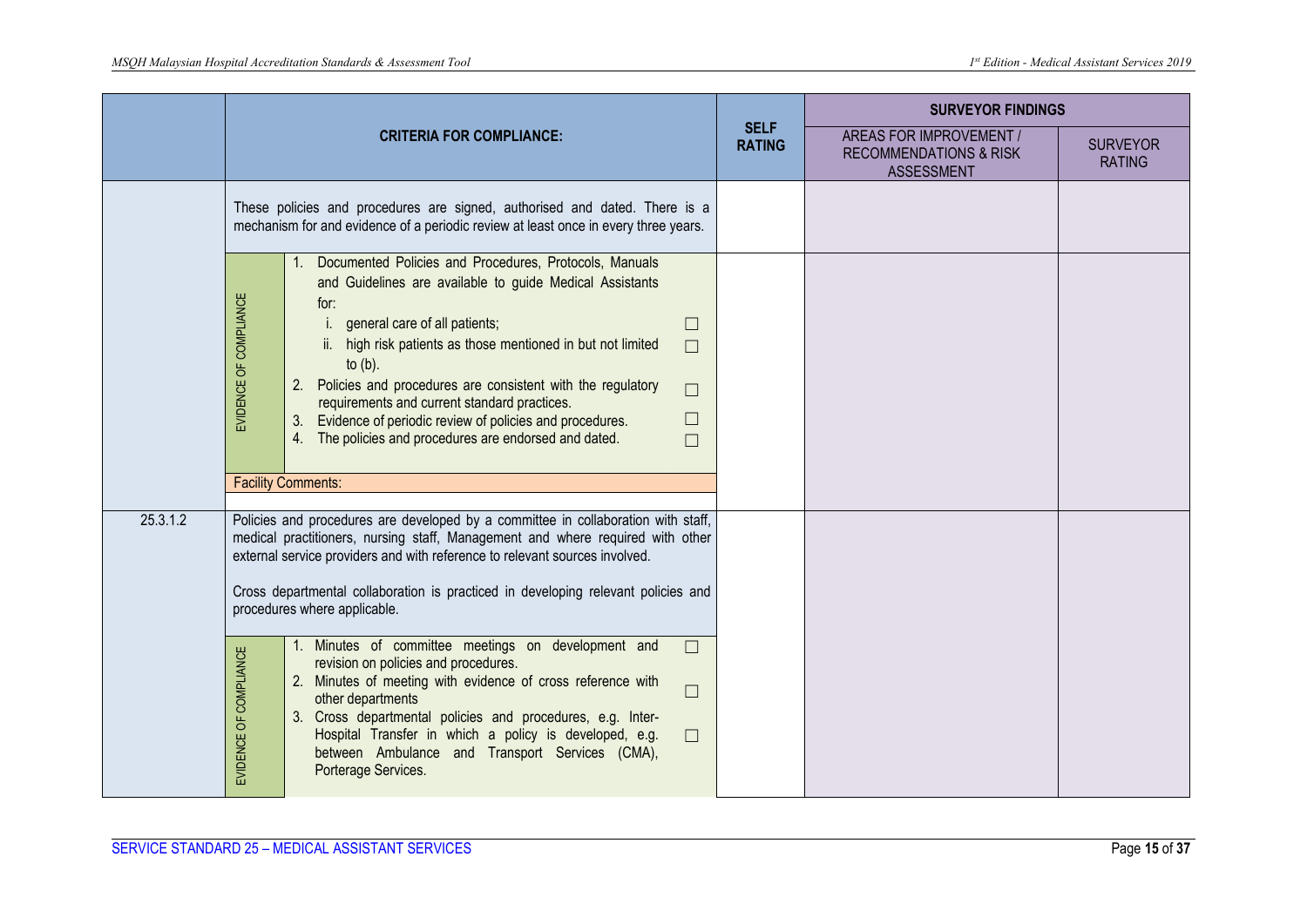|             |                                                                                                                                                                                                                                              | <b>SELF</b> | <b>SURVEYOR FINDINGS</b>                                                          |                                  |
|-------------|----------------------------------------------------------------------------------------------------------------------------------------------------------------------------------------------------------------------------------------------|-------------|-----------------------------------------------------------------------------------|----------------------------------|
|             | <b>CRITERIA FOR COMPLIANCE:</b>                                                                                                                                                                                                              |             | AREAS FOR IMPROVEMENT /<br><b>RECOMMENDATIONS &amp; RISK</b><br><b>ASSESSMENT</b> | <b>SURVEYOR</b><br><b>RATING</b> |
|             | <b>Facility Comments:</b>                                                                                                                                                                                                                    |             |                                                                                   |                                  |
|             |                                                                                                                                                                                                                                              |             |                                                                                   |                                  |
| 25.3.1.3    | Current policies and procedures are communicated to all staff of the Medical<br><b>Assistant Services.</b>                                                                                                                                   |             |                                                                                   |                                  |
|             | 1. Training and briefing on the current policies and<br>$\Box$<br>EVIDENCE OF<br>COMPLIANCE<br>procedures/Minutes of meetings.<br>2. Circulation list and acknowledgement.<br>$\Box$                                                         |             |                                                                                   |                                  |
|             | <b>Facility Comments:</b>                                                                                                                                                                                                                    |             |                                                                                   |                                  |
|             |                                                                                                                                                                                                                                              |             |                                                                                   |                                  |
| 25.3.1.4    | There is evidence of compliance with policies and procedures.                                                                                                                                                                                |             |                                                                                   |                                  |
| <b>CORE</b> | Compliance with policies and procedures through:<br>interview of staff on practices;<br>a)<br>EVIDENCE OF<br>COMPLIANCE<br>$\Box$<br>verify with observation of practices;<br>b)<br>$\Box$<br>results on audit on practices;<br>c)<br>$\Box$ |             |                                                                                   |                                  |
|             | practices in line with established policies and<br>$\mathsf{d}$<br>$\Box$<br>procedures.                                                                                                                                                     |             |                                                                                   |                                  |
|             | <b>Facility Comments:</b>                                                                                                                                                                                                                    |             |                                                                                   |                                  |
|             |                                                                                                                                                                                                                                              |             |                                                                                   |                                  |
| 25.3.1.5    | Copies of policies and procedures, protocols, guidelines, relevant Acts, Regulations,<br>By-Laws and statutory requirements are accessible to staff of Medical Assistant<br>Services.                                                        |             |                                                                                   |                                  |
|             | EVIDENCE OF<br>COMPLIANCE<br>Copies of policies and procedures, protocols, guidelines,<br>-1.<br>relevant Acts, Regulations, By-Laws and statutory<br>$\Box$<br>requirements are accessible on-site/workstation for staff<br>reference.      |             |                                                                                   |                                  |
|             | <b>Facility Comments:</b>                                                                                                                                                                                                                    |             |                                                                                   |                                  |
|             |                                                                                                                                                                                                                                              |             |                                                                                   |                                  |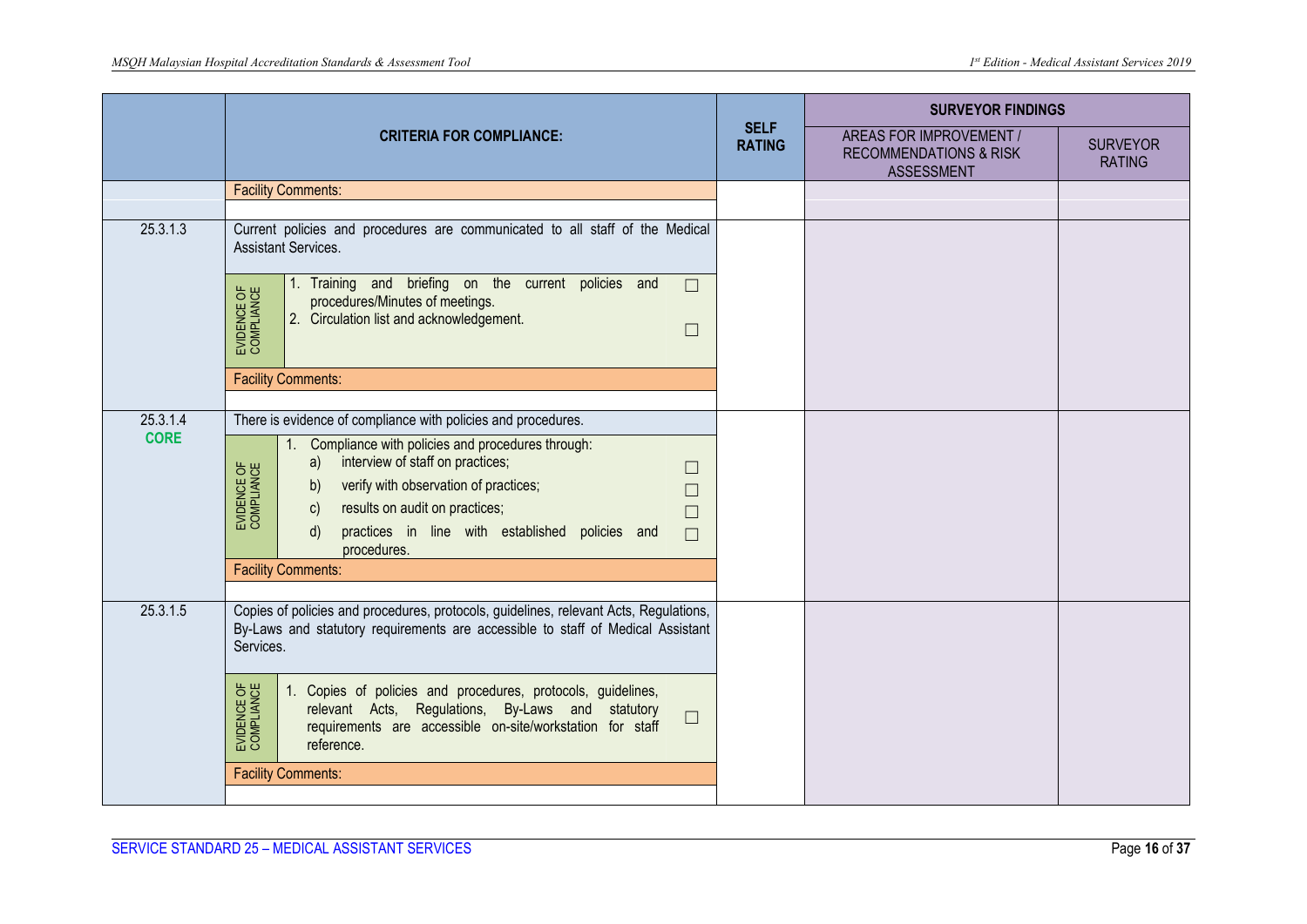|                         | <b>CRITERIA FOR COMPLIANCE:</b>                                                                                                                                                                                                                                                                                                                                                                                                                                                                                                                                                                                                                                                                                                                                                                                                                            |  | <b>SURVEYOR FINDINGS</b>                                                          |                                  |
|-------------------------|------------------------------------------------------------------------------------------------------------------------------------------------------------------------------------------------------------------------------------------------------------------------------------------------------------------------------------------------------------------------------------------------------------------------------------------------------------------------------------------------------------------------------------------------------------------------------------------------------------------------------------------------------------------------------------------------------------------------------------------------------------------------------------------------------------------------------------------------------------|--|-----------------------------------------------------------------------------------|----------------------------------|
|                         |                                                                                                                                                                                                                                                                                                                                                                                                                                                                                                                                                                                                                                                                                                                                                                                                                                                            |  | AREAS FOR IMPROVEMENT /<br><b>RECOMMENDATIONS &amp; RISK</b><br><b>ASSESSMENT</b> | <b>SURVEYOR</b><br><b>RATING</b> |
| 25.3.1.6                | The Chief Medical Assistant is responsible for the organisation, documentation and<br>implementation of policies and procedures for the Medical Assistant Services.                                                                                                                                                                                                                                                                                                                                                                                                                                                                                                                                                                                                                                                                                        |  |                                                                                   |                                  |
|                         | Policies and procedures for the Medical Assistant Services<br>$\Box$<br>EVIDENCE OF<br>COMPLIANCE<br>are endorsed by the Chief Medical Assistant.                                                                                                                                                                                                                                                                                                                                                                                                                                                                                                                                                                                                                                                                                                          |  |                                                                                   |                                  |
|                         | <b>Facility Comments:</b>                                                                                                                                                                                                                                                                                                                                                                                                                                                                                                                                                                                                                                                                                                                                                                                                                                  |  |                                                                                   |                                  |
| 25.3.1.7                | The Medical Assistants participate in planning, decision making and formulation of<br>polices of the Facility.                                                                                                                                                                                                                                                                                                                                                                                                                                                                                                                                                                                                                                                                                                                                             |  |                                                                                   |                                  |
|                         | 1. List of committees where the Chief Medical Assistant is<br>$\Box$<br>EVIDENCE OF<br>COMPLIANCE<br>involved.<br>2. Minutes of Management meetings<br>$\Box$                                                                                                                                                                                                                                                                                                                                                                                                                                                                                                                                                                                                                                                                                              |  |                                                                                   |                                  |
|                         | <b>Facility Comments:</b>                                                                                                                                                                                                                                                                                                                                                                                                                                                                                                                                                                                                                                                                                                                                                                                                                                  |  |                                                                                   |                                  |
| 25.3.1.8<br><b>CORE</b> | Medical Assistants practice is in accordance with nationally accepted standards<br>based on current evidences:<br>initial assessment of patients and immediate intervention deemed necessary<br>a)<br>where relevant, i.e. triaging of patients for emergency services, pre-hospital<br>care and dialysis patients;<br>administering treatment and performing procedures as ordered by the medical<br>b)<br>practitioners;<br>reviewing and reporting changes in the progress of the patient where relevant;<br>$\mathsf{C}$<br>completing the planned management with proper documentation;<br>d)<br>planning follow up that reflects continuity of care where required;<br>e)<br>patient education which shall be documented, e.g. Outpatient Clinic,<br>$\mathsf{f}$<br>Orthopedics, Dermatology and Eye Clinics; Haemodialysis and Asthma<br>patients. |  |                                                                                   |                                  |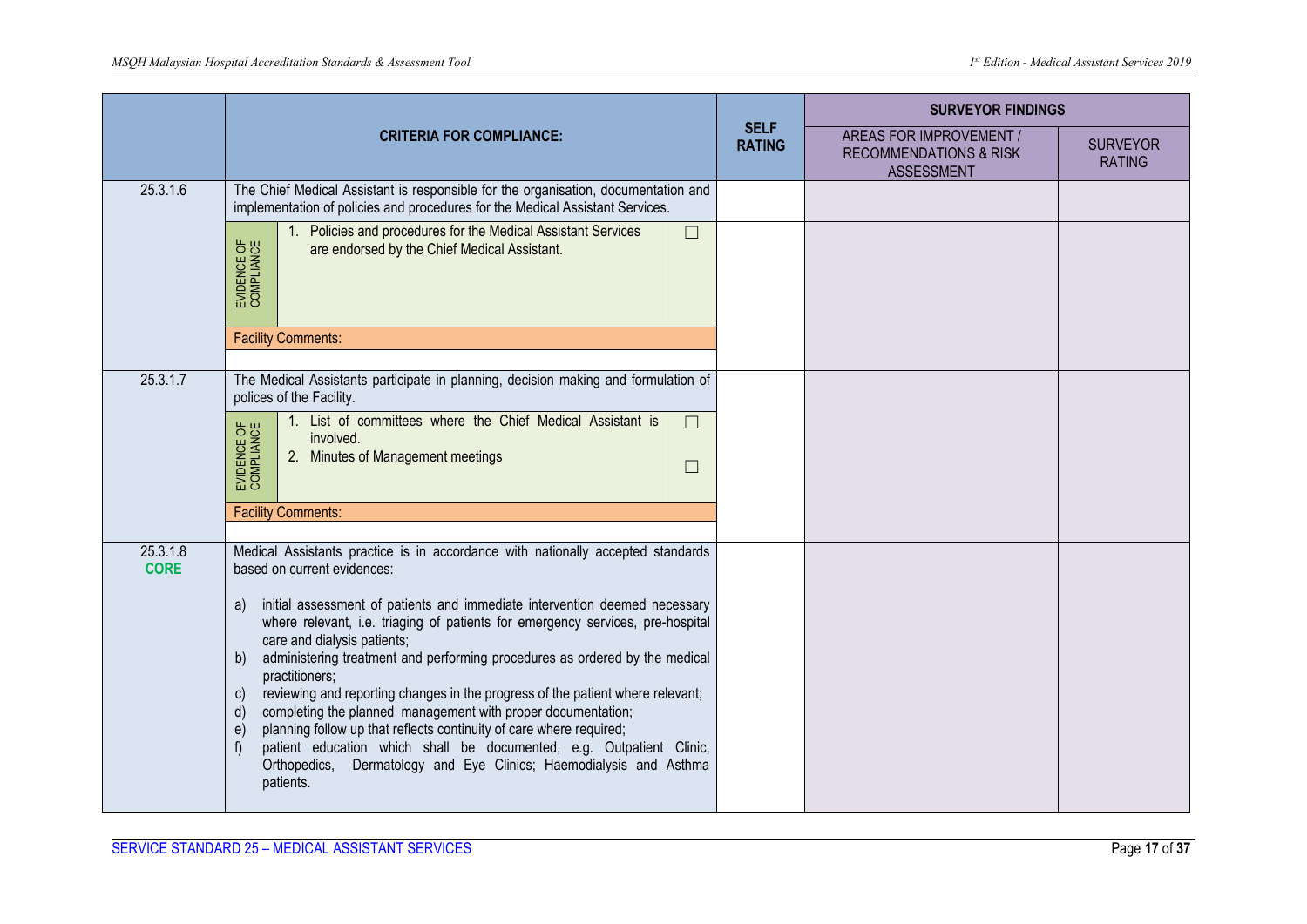|                                 |                                                                                                                                                                                                             |                              | <b>SURVEYOR FINDINGS</b>                                                          |                                  |
|---------------------------------|-------------------------------------------------------------------------------------------------------------------------------------------------------------------------------------------------------------|------------------------------|-----------------------------------------------------------------------------------|----------------------------------|
| <b>CRITERIA FOR COMPLIANCE:</b> |                                                                                                                                                                                                             | <b>SELF</b><br><b>RATING</b> | AREAS FOR IMPROVEMENT /<br><b>RECOMMENDATIONS &amp; RISK</b><br><b>ASSESSMENT</b> | <b>SURVEYOR</b><br><b>RATING</b> |
| EVIDENCE OF<br>COMPLIANCE       | Evidence of implementation and documentation of practices<br>$\Box$<br>(a) to (f); signed/stamped and dated, e.g. patient's medical<br>records.<br>2. Compliance to relevant National Patient Safety Goals. |                              |                                                                                   |                                  |
|                                 | <b>Facility Comments:</b>                                                                                                                                                                                   |                              |                                                                                   |                                  |
|                                 |                                                                                                                                                                                                             |                              |                                                                                   |                                  |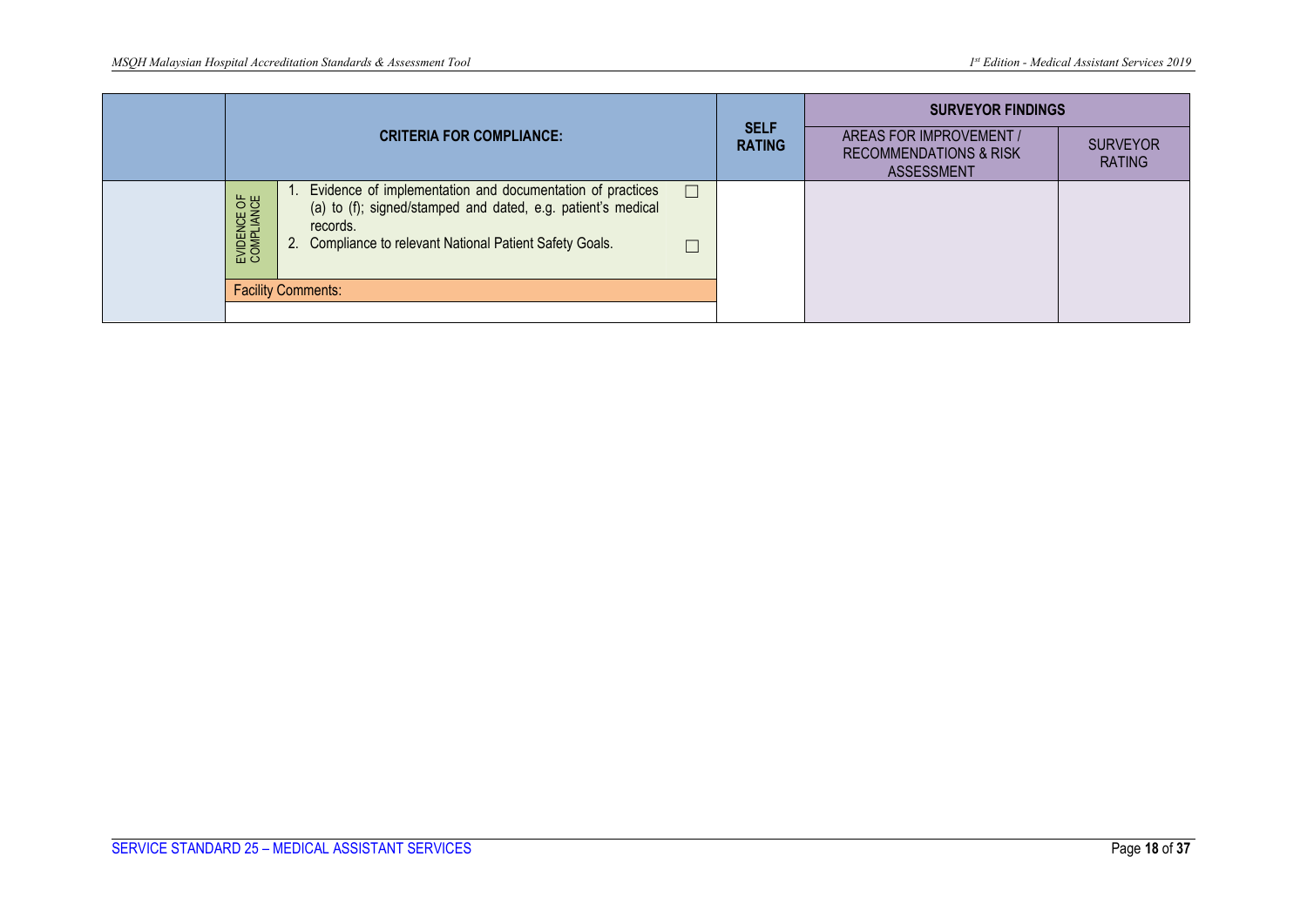|                           | <b>SURVEY ITEM &amp; SELF-ASSESSMENT</b>                                                                                                                                                                                                                                                                                                                                                                                                                                                                                                                                                                                                                                                                           |                              |                                                              |                                  |  |  |
|---------------------------|--------------------------------------------------------------------------------------------------------------------------------------------------------------------------------------------------------------------------------------------------------------------------------------------------------------------------------------------------------------------------------------------------------------------------------------------------------------------------------------------------------------------------------------------------------------------------------------------------------------------------------------------------------------------------------------------------------------------|------------------------------|--------------------------------------------------------------|----------------------------------|--|--|
| <b>TOPIC 25.4:</b>        | <b>FACILITIES AND EQUIPMENT</b>                                                                                                                                                                                                                                                                                                                                                                                                                                                                                                                                                                                                                                                                                    |                              |                                                              |                                  |  |  |
| <b>STANDARD</b><br>25.4.1 | There are adequate and appropriate facilities and equipment for providing safe and efficient medical assistants' services according<br>to standards set by the relevant authorities and regulatory requirements.                                                                                                                                                                                                                                                                                                                                                                                                                                                                                                   |                              |                                                              |                                  |  |  |
|                           | <b>CRITERIA FOR COMPLIANCE:</b>                                                                                                                                                                                                                                                                                                                                                                                                                                                                                                                                                                                                                                                                                    | <b>SELF</b><br><b>RATING</b> | <b>SURVEYOR FINDINGS</b>                                     |                                  |  |  |
|                           |                                                                                                                                                                                                                                                                                                                                                                                                                                                                                                                                                                                                                                                                                                                    |                              | AREAS FOR IMPROVEMENT /<br>RECOMMENDATIONS & RISK ASSESSMENT | <b>SURVEYOR</b><br><b>RATING</b> |  |  |
| 25.4.1.1                  | There are adequate and appropriate facilities and equipment with proper utilisation of<br>space to allow the Medical Assistants to carry out their services safely and efficiently.<br>Adequate and proper utilisation of space.<br>$\Box$<br>2. Appropriate type of equipment to match the complexity of the<br>$\Box$<br>Medical Assistant Services.<br>EVIDENCE OF<br>COMPLIANCE<br>3.<br>Adequate facilities and equipment for Medical Assistants at<br>$\Box$<br>each assigned patient care area for safe care. (e.g.<br>defibrillators, emergency cart, hand washing facilities etc.)<br>Easy access and clear exit routes<br>$\Box$<br>5.<br>Absence of overcrowding<br>$\Box$<br><b>Facility Comments:</b> |                              |                                                              |                                  |  |  |
| 25.4.1.2                  | Medical Assistants are provided with sufficient supplies and equipment at all times,<br>including appropriate personal protective equipment.<br>Adequate equipment and supplies.<br>$\Box$<br>Equipment are replaced in a planned and systematic manner.<br>2.<br>$\Box$<br>EVIDENCE OF<br>COMPLIANCE<br>Stock inventory including personal protective equipment are<br>3.<br>$\Box$<br>according to par level.<br>$\Box$<br>4. Accessibility of critical equipment and consumables at all<br>times.<br>5. Equipment has valid Planned Preventive Maintenance (PPM)<br>$\Box$<br><b>Facility Comments:</b>                                                                                                         |                              |                                                              |                                  |  |  |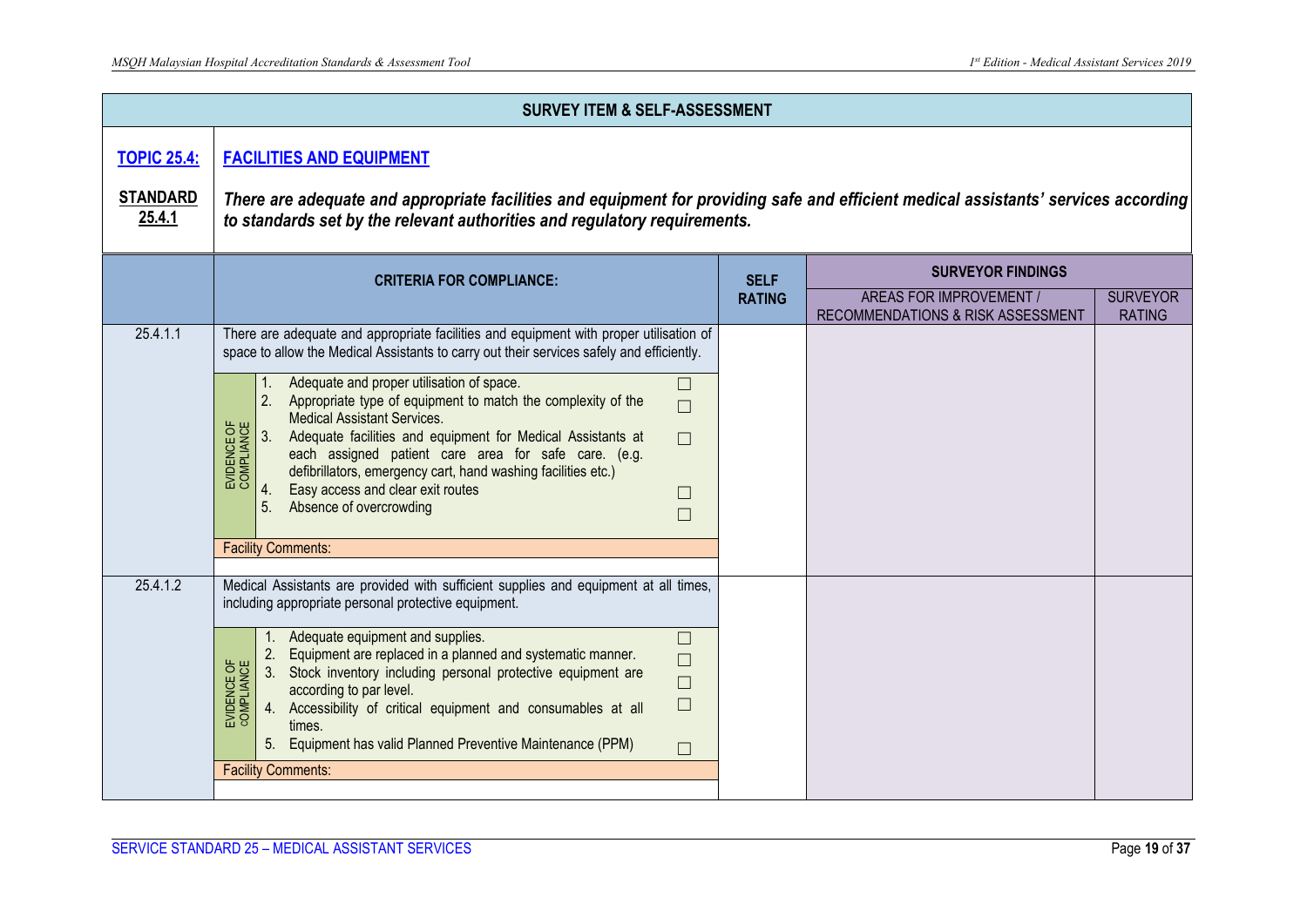|          | <b>CRITERIA FOR COMPLIANCE:</b>                                                                     | <b>SELF</b><br><b>RATING</b> | <b>SURVEYOR FINDINGS</b>                                     |                                  |
|----------|-----------------------------------------------------------------------------------------------------|------------------------------|--------------------------------------------------------------|----------------------------------|
|          |                                                                                                     |                              | AREAS FOR IMPROVEMENT /<br>RECOMMENDATIONS & RISK ASSESSMENT | <b>SURVEYOR</b><br><b>RATING</b> |
| 25.4.1.3 | Facilities which provide training shall have specific areas for training and rooms for<br>tutorial. |                              |                                                              |                                  |
|          | Availability of training/tutorial areas/rooms.<br>EVIDENCE OF<br>COMPLIANCE                         |                              |                                                              |                                  |
|          | <b>Facility Comments:</b>                                                                           |                              |                                                              |                                  |
|          |                                                                                                     |                              |                                                              |                                  |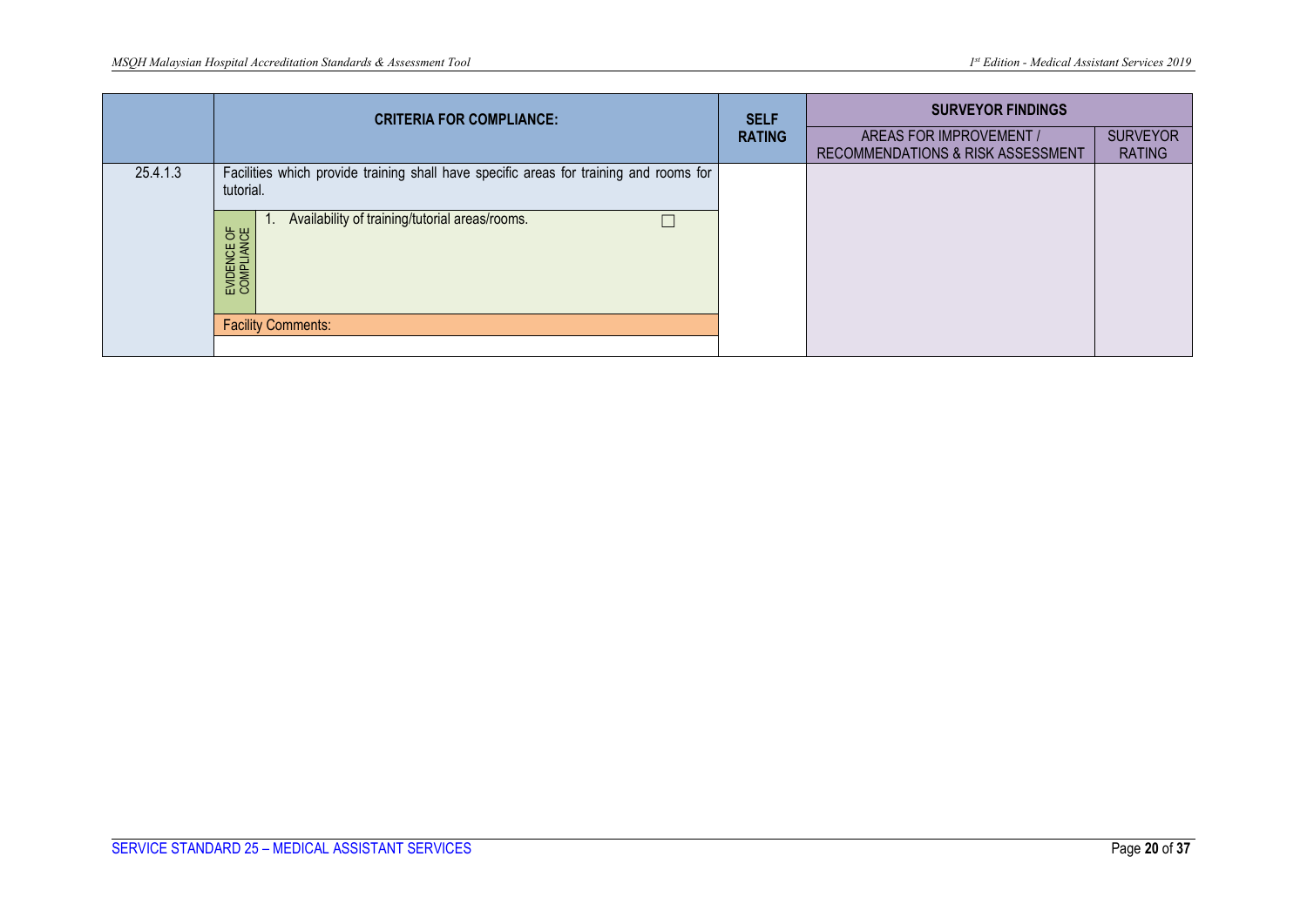|                           |                                                                                                                                                                                                                                   | <b>SURVEY ITEM &amp; SELF-ASSESSMENT</b>                                                                                                                                                                                                                                                                                                                                                                                                                                                                                                                                                                                 |                              |                                                                                   |                                  |  |  |
|---------------------------|-----------------------------------------------------------------------------------------------------------------------------------------------------------------------------------------------------------------------------------|--------------------------------------------------------------------------------------------------------------------------------------------------------------------------------------------------------------------------------------------------------------------------------------------------------------------------------------------------------------------------------------------------------------------------------------------------------------------------------------------------------------------------------------------------------------------------------------------------------------------------|------------------------------|-----------------------------------------------------------------------------------|----------------------------------|--|--|
| <b>TOPIC</b><br>25.5:     | SAFETY AND PERFORMANCE IMPROVEMENT ACTIVITIES                                                                                                                                                                                     |                                                                                                                                                                                                                                                                                                                                                                                                                                                                                                                                                                                                                          |                              |                                                                                   |                                  |  |  |
| <b>STANDARD</b><br>25.5.1 | The Chief Medical Assistant shall ensure the provision of quality performance and safety of patients with the staff involvement in<br>continuous safety and performance improvement activities of the Medical Assistant Services. |                                                                                                                                                                                                                                                                                                                                                                                                                                                                                                                                                                                                                          |                              |                                                                                   |                                  |  |  |
|                           |                                                                                                                                                                                                                                   |                                                                                                                                                                                                                                                                                                                                                                                                                                                                                                                                                                                                                          |                              | <b>SURVEYOR FINDINGS</b>                                                          |                                  |  |  |
|                           |                                                                                                                                                                                                                                   | <b>CRITERIA FOR COMPLIANCE:</b>                                                                                                                                                                                                                                                                                                                                                                                                                                                                                                                                                                                          | <b>SELF</b><br><b>RATING</b> | AREAS FOR IMPROVEMENT /<br><b>RECOMMENDATIONS &amp; RISK</b><br><b>ASSESSMENT</b> | <b>SURVEYOR</b><br><b>RATING</b> |  |  |
| 25.5.1.1                  | Planned activities<br>a)<br>Data collection<br>b)<br>$\mathbf{C}$<br>d)<br>e)<br>Innovation is advocated.<br>EVIDENCE OF<br>COMPLIANCE<br><b>Facility Comments:</b>                                                               | There are planned and systematic safety and performance improvement activities to<br>monitor and evaluate the performance. The process includes:<br>Monitoring and evaluation of the performance<br>Action plan for improvement<br>Implementation of action plan<br>Re-evaluation for improvement<br>1. Planned performance improvement activities include (a) to (f)<br>$\Box$<br>2. Records on performance improvement activities.<br>$\Box$<br>3. Minutes of performance improvement meetings.<br>$\overline{\phantom{a}}$<br>4. Performance improvement studies.<br>$\Box$<br>5. Records of innovation if available. |                              |                                                                                   |                                  |  |  |
| 25.5.1.2                  |                                                                                                                                                                                                                                   | The Chief Medical Assistant has assigned the responsibilities for planning, monitoring<br>and managing safety and performance improvement activities to appropriate<br>individual/personnel within the respective services.                                                                                                                                                                                                                                                                                                                                                                                              |                              |                                                                                   |                                  |  |  |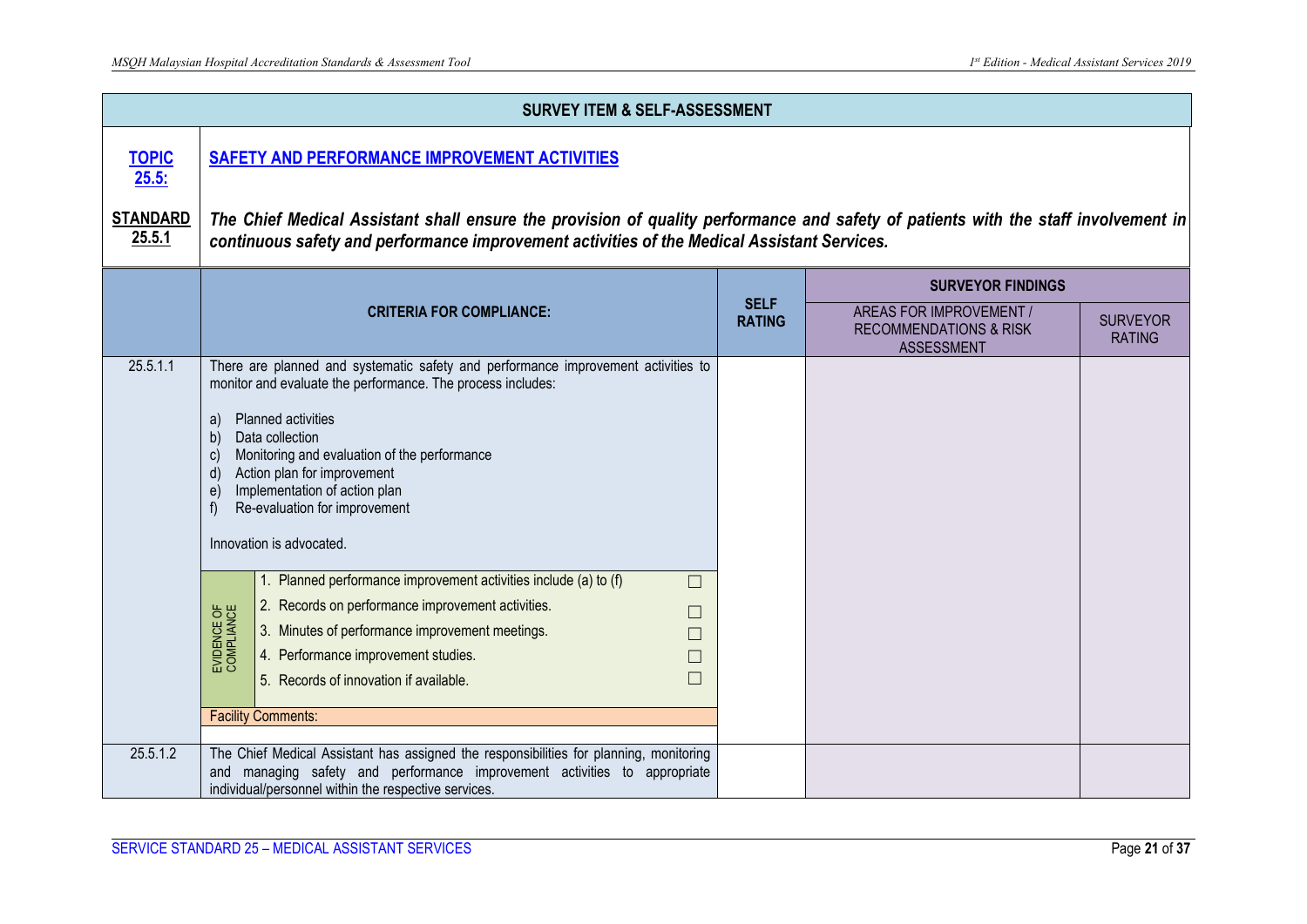|                         |                           |                                                                                                                                                                                                                                                                                                                                                                                                                                                                                                                                                                                                                                                                  |                              | <b>SURVEYOR FINDINGS</b>                                                          |                                  |
|-------------------------|---------------------------|------------------------------------------------------------------------------------------------------------------------------------------------------------------------------------------------------------------------------------------------------------------------------------------------------------------------------------------------------------------------------------------------------------------------------------------------------------------------------------------------------------------------------------------------------------------------------------------------------------------------------------------------------------------|------------------------------|-----------------------------------------------------------------------------------|----------------------------------|
|                         |                           | <b>CRITERIA FOR COMPLIANCE:</b>                                                                                                                                                                                                                                                                                                                                                                                                                                                                                                                                                                                                                                  | <b>SELF</b><br><b>RATING</b> | AREAS FOR IMPROVEMENT /<br><b>RECOMMENDATIONS &amp; RISK</b><br><b>ASSESSMENT</b> | <b>SURVEYOR</b><br><b>RATING</b> |
|                         | EVIDENCE OF<br>COMPLIANCE | Minutes of meetings<br>1.<br>$\Box$<br>Letter of assignment of responsibilities<br>2.<br>П<br>3.<br>Job description<br>$\Box$<br><b>Facility Comments:</b>                                                                                                                                                                                                                                                                                                                                                                                                                                                                                                       |                              |                                                                                   |                                  |
| 25.5.1.3<br><b>CORE</b> |                           | The Chief Medical Assistant shall ensure that the staff are trained and complete incident<br>reports (where applicable) which are promptly reported, investigated, discussed by the<br>staff with learning objectives and forwarded to the Person In Charge (PIC) of the Facility.<br>Incidents reported have had Root Cause Analysis done and action taken within the<br>agreed time frame to prevent recurrence.                                                                                                                                                                                                                                               |                              |                                                                                   |                                  |
|                         | EVIDENCE OF<br>COMPLIANCE | 1. System for incident reporting is in place, which include:<br>a) Training of staff<br>$\Box$<br>Policy on incident reporting<br>b)<br>П<br>П<br>Methodology of incident reporting<br>$\mathsf{C}$<br>$\Box$<br>Register/records of incidents<br>d)<br>$\Box$<br>Completed incident reports<br>2.<br>3.<br>Root Cause Analysis<br>$\Box$<br>$\Box$<br>Corrective and preventive action plans<br>4.<br>$\Box$<br>Remedial measure<br>5.<br>$\Box$<br>Minutes of meetings<br>6.<br>Acknowledgment by Chief Assistant Medical Officer and<br>7.<br>$\Box$<br><b>PIC/Hospital Director</b><br>$\Box$<br>Feedback given to staff regarding incident reporting.<br>8. |                              |                                                                                   |                                  |
|                         |                           | <b>Facility Comments:</b>                                                                                                                                                                                                                                                                                                                                                                                                                                                                                                                                                                                                                                        |                              |                                                                                   |                                  |
|                         |                           |                                                                                                                                                                                                                                                                                                                                                                                                                                                                                                                                                                                                                                                                  |                              |                                                                                   |                                  |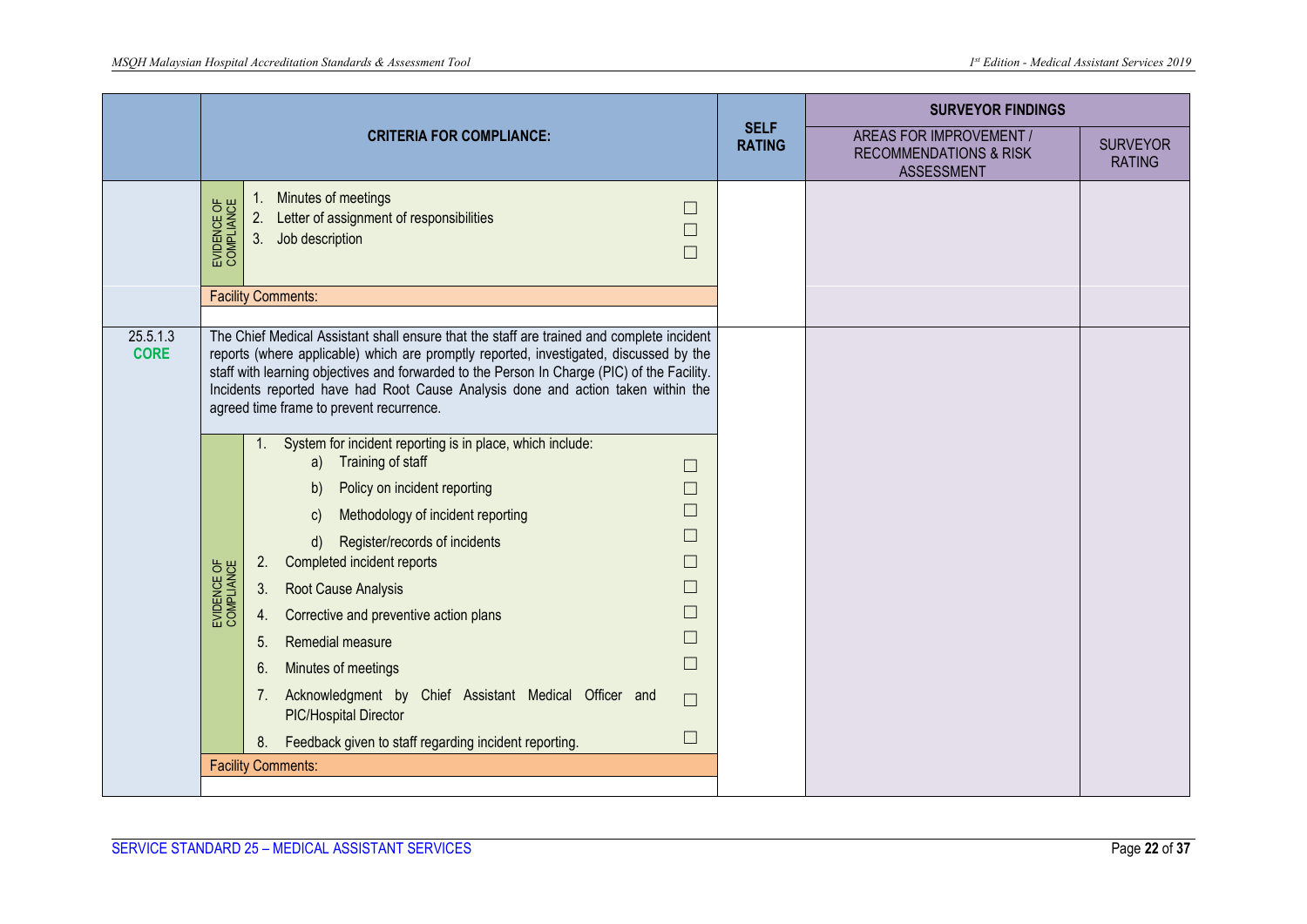|                         |                                                                                                                                                                                                                                                                                                          |                              | <b>SURVEYOR FINDINGS</b>                                                          |                                  |
|-------------------------|----------------------------------------------------------------------------------------------------------------------------------------------------------------------------------------------------------------------------------------------------------------------------------------------------------|------------------------------|-----------------------------------------------------------------------------------|----------------------------------|
|                         | <b>CRITERIA FOR COMPLIANCE:</b>                                                                                                                                                                                                                                                                          | <b>SELF</b><br><b>RATING</b> | AREAS FOR IMPROVEMENT /<br><b>RECOMMENDATIONS &amp; RISK</b><br><b>ASSESSMENT</b> | <b>SURVEYOR</b><br><b>RATING</b> |
| 25.5.1.4<br><b>CORE</b> | The Medical Assistant Services shall conduct tracking and trending of the following<br>specific performance indicators:                                                                                                                                                                                  |                              |                                                                                   |                                  |
|                         | i. Number of fire drill that has been carried out by the hospital in the corresponding<br>year:<br>a. Fire Drill at hospital level: Once a year<br>b. Tabletop Exercise at hospital level: Twice a year (Once in 6 month)<br>ii. Dispatch and Ambulance Preparedness of Primary Responses (Target: ≥90%) |                              |                                                                                   |                                  |
|                         |                                                                                                                                                                                                                                                                                                          |                              |                                                                                   |                                  |
|                         | Percentage of Medical Assistants in Emergency Services trained in Advanced<br>Life Support (ALS)<br>(Target: Non-specialist hospital: ≥30%<br>Specialist hospital: ≥50%)                                                                                                                                 |                              |                                                                                   |                                  |
|                         | iv. Percentage of Medical Assistants with post basic qualification and advance training<br>in relevant disciplines.<br>Target: $\geq$ 50% (for staff with at least 3 years working experience)                                                                                                           |                              |                                                                                   |                                  |
|                         | v. Peak Flow Rate (PEFR) Implementation for Asthma Patients in Asthma Bay by<br><b>Medical Assistant</b><br>(Target: >80% number of all asthma patients with Pre and Post PEFR treated in<br>Asthma Bay)                                                                                                 |                              |                                                                                   |                                  |
|                         | Specific performance indicators monitored.<br>$\Box$                                                                                                                                                                                                                                                     |                              |                                                                                   |                                  |
|                         | 2. Reports on Fire Drill and Table Top Exercise<br>$\Box$                                                                                                                                                                                                                                                |                              |                                                                                   |                                  |
|                         | EVIDENCE OF<br>COMPLIANCE<br>3. Remedial measures taken where appropriate<br>$\Box$                                                                                                                                                                                                                      |                              |                                                                                   |                                  |
|                         | <b>Facility Comments:</b>                                                                                                                                                                                                                                                                                |                              |                                                                                   |                                  |
| 25.5.1.5                | Feedback on results of safety and performance improvement activities are regularly                                                                                                                                                                                                                       |                              |                                                                                   |                                  |
|                         | communicated to the staff.                                                                                                                                                                                                                                                                               |                              |                                                                                   |                                  |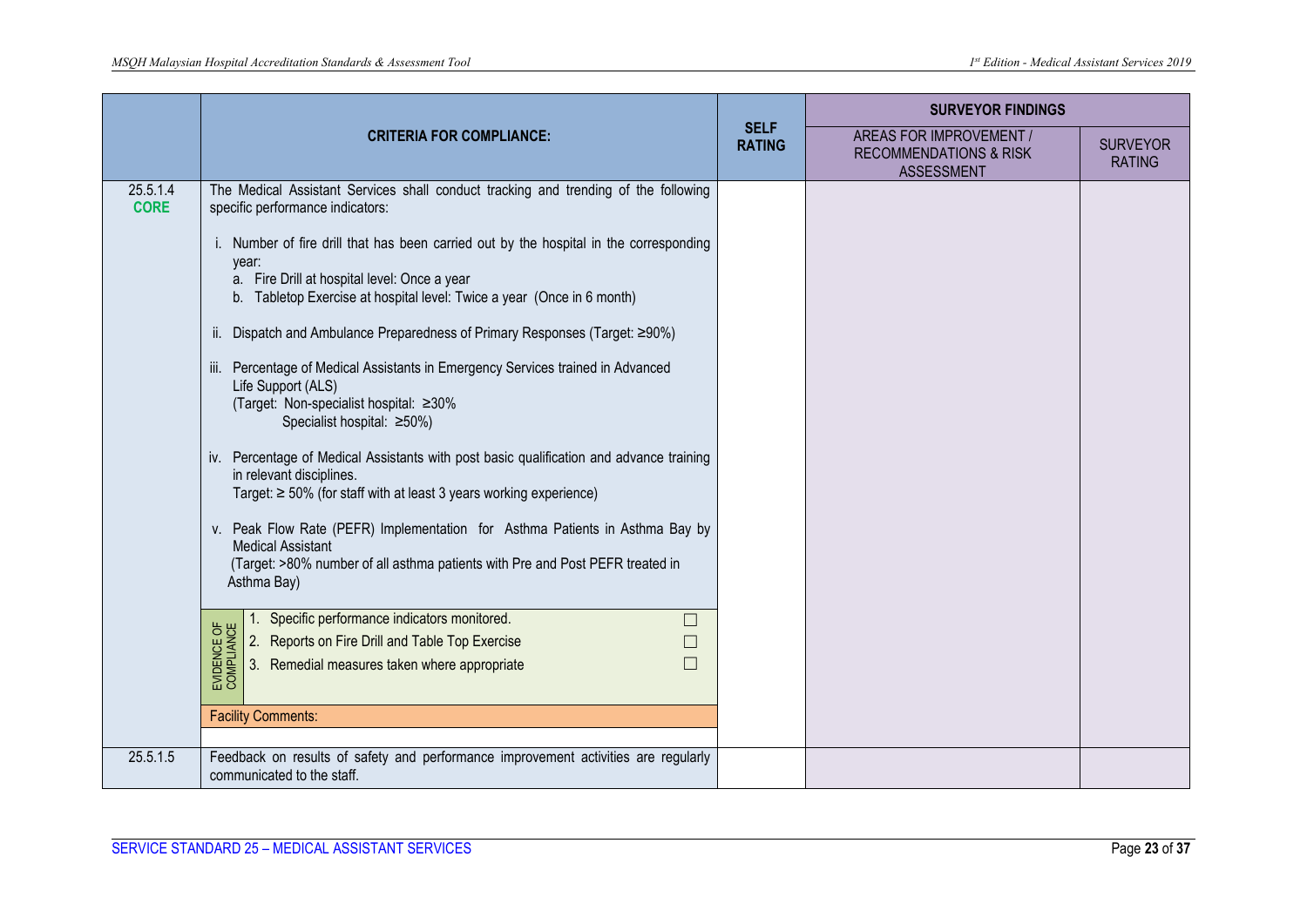|          |                                                                                                                                                                                                                                                                                                                                                                                          |                              | <b>SURVEYOR FINDINGS</b>                                                   |                                  |
|----------|------------------------------------------------------------------------------------------------------------------------------------------------------------------------------------------------------------------------------------------------------------------------------------------------------------------------------------------------------------------------------------------|------------------------------|----------------------------------------------------------------------------|----------------------------------|
|          | <b>CRITERIA FOR COMPLIANCE:</b>                                                                                                                                                                                                                                                                                                                                                          | <b>SELF</b><br><b>RATING</b> | AREAS FOR IMPROVEMENT /<br><b>RECOMMENDATIONS &amp; RISK</b><br>ASSESSMENT | <b>SURVEYOR</b><br><b>RATING</b> |
|          | Results on safety and performance improvement activities are<br>$\Box$<br>EVIDENCE OF<br>COMPLIANCE<br>accessible to staff.<br>2.<br>Evidence of feedback via communication on results of<br>$\Box$<br>performance improvement activities through continuing medical<br>education activities /meetings.<br>Minutes of service/unit/committee meetings<br>3.<br><b>Facility Comments:</b> |                              |                                                                            |                                  |
| 25.5.1.6 | Appropriate documentation of safety and performance improvement activities is kept<br>and confidentiality of medical practitioners, staff and patients is preserved.                                                                                                                                                                                                                     |                              |                                                                            |                                  |
|          | Documentations on performance improvement activities and<br>$\Box$<br>EVIDENCE OF<br>COMPLIANCE<br>performance indicators.<br>Policy statement on anonymity on patients and providers involved<br>2.<br>$\Box$<br>in performance improvement activities                                                                                                                                  |                              |                                                                            |                                  |
|          | <b>Facility Comments:</b>                                                                                                                                                                                                                                                                                                                                                                |                              |                                                                            |                                  |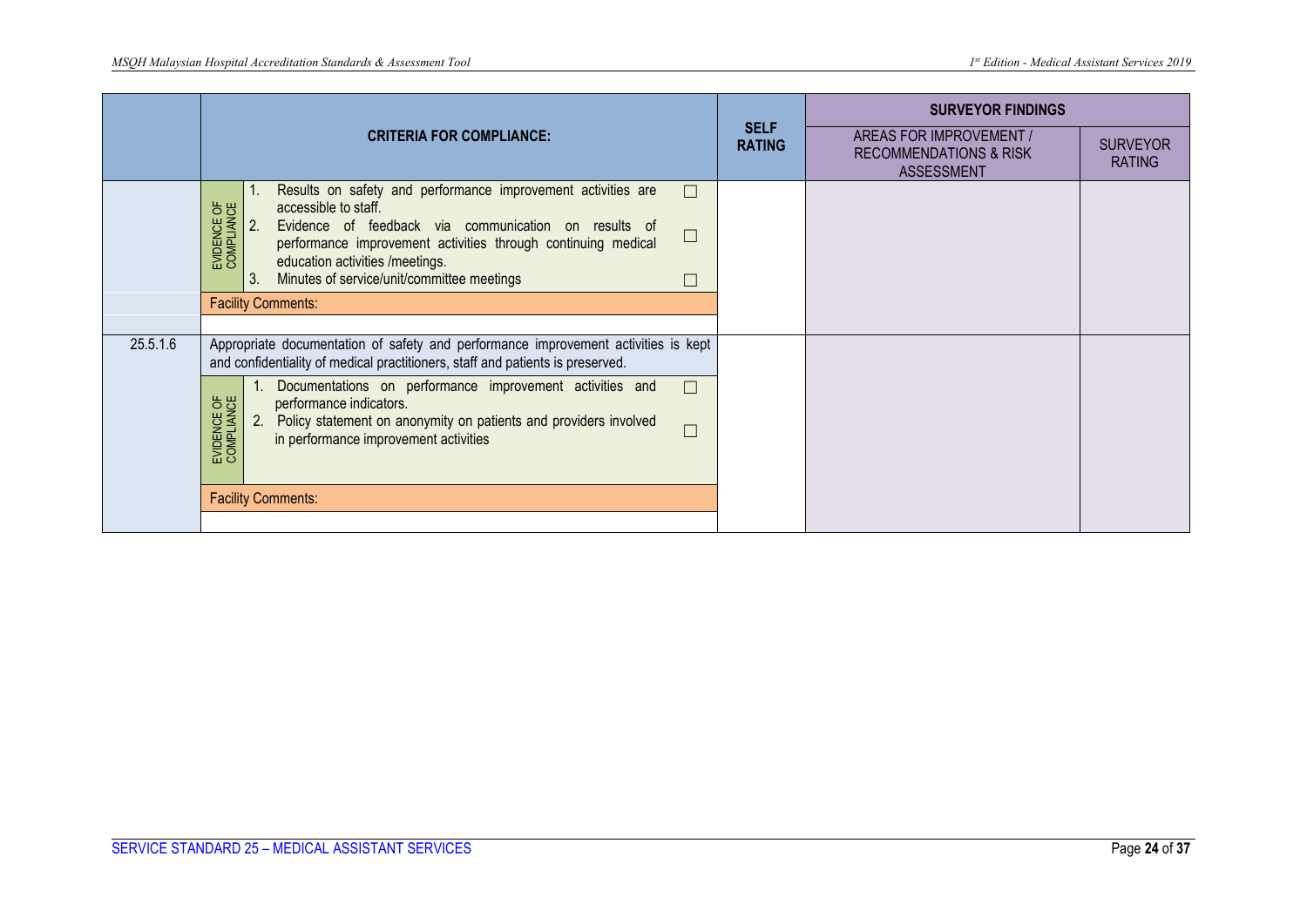|                           | <b>SURVEY ITEM &amp; SELF-ASSESSMENT</b>                                                                                                                                                                                                                                                                                                                                                                                                                                                                                                                                                                                                                                                                              |
|---------------------------|-----------------------------------------------------------------------------------------------------------------------------------------------------------------------------------------------------------------------------------------------------------------------------------------------------------------------------------------------------------------------------------------------------------------------------------------------------------------------------------------------------------------------------------------------------------------------------------------------------------------------------------------------------------------------------------------------------------------------|
| <b>TOPIC</b><br>25.6:     | <b>SPECIAL REQUIREMENTS</b><br>Medical Assistants play roles of specially trained healthcare staff providing a high standard of care for inpatients (where relevant) and<br>ambulatory care to the community in specific clinical disciplines. Medical Assistants also coordinate with other services to provide support<br>for the Environmental and Safety Services of the Facility. The most common areas that Medical Assistants are involved include the<br>following:<br><b>Role in Environmental and Safety Services</b><br>2. Role as Fire Safety Officer<br>Role in External / Internal Disaster Management<br>3.<br><b>Role in Clinical Supervision</b><br><b>Roles in Specific Clinical Services</b><br>5. |
| <b>STANDARD</b><br>25.6.1 | <b>Role in Environmental and Safety Services</b><br>The Chief Medical Assistant shall assign designated Medical Assistant to oversee the activities related to Environmental and Safety<br>Services, working in collaboration with the Head of Environmental and Safety Services and coordinated by appropriate Committees as to<br>provide optimum support to the objectives of the Facility in terms of the safety needs of the Facility, patients, staff and visitors.                                                                                                                                                                                                                                             |

|          | <b>CRITERIA FOR COMPLIANCE:</b>                                                                                                                                                                                                                                                                                                                                                                                            |               | <b>SURVEYOR FINDINGS</b>                                     |                                  |
|----------|----------------------------------------------------------------------------------------------------------------------------------------------------------------------------------------------------------------------------------------------------------------------------------------------------------------------------------------------------------------------------------------------------------------------------|---------------|--------------------------------------------------------------|----------------------------------|
|          |                                                                                                                                                                                                                                                                                                                                                                                                                            | <b>RATING</b> | AREAS FOR IMPROVEMENT /<br>RECOMMENDATIONS & RISK ASSESSMENT | <b>SURVEYOR</b><br><b>RATING</b> |
| 25.6.1.1 | The role of assigned Medical Assistant shall address but not limited to the following:<br>Occupational Safety and Health<br>a)<br><b>Fire Safety</b><br>b)<br>Disaster Management<br>C)<br>i) External Disaster<br><b>Internal Disaster</b><br>$\parallel$<br>Hazardous Material and Recyclable Waste Management<br>d)<br><b>Security Services</b><br>e)<br>Vector and Pest Control<br>$*(a)$ , (e) & (f) where applicable |               |                                                              |                                  |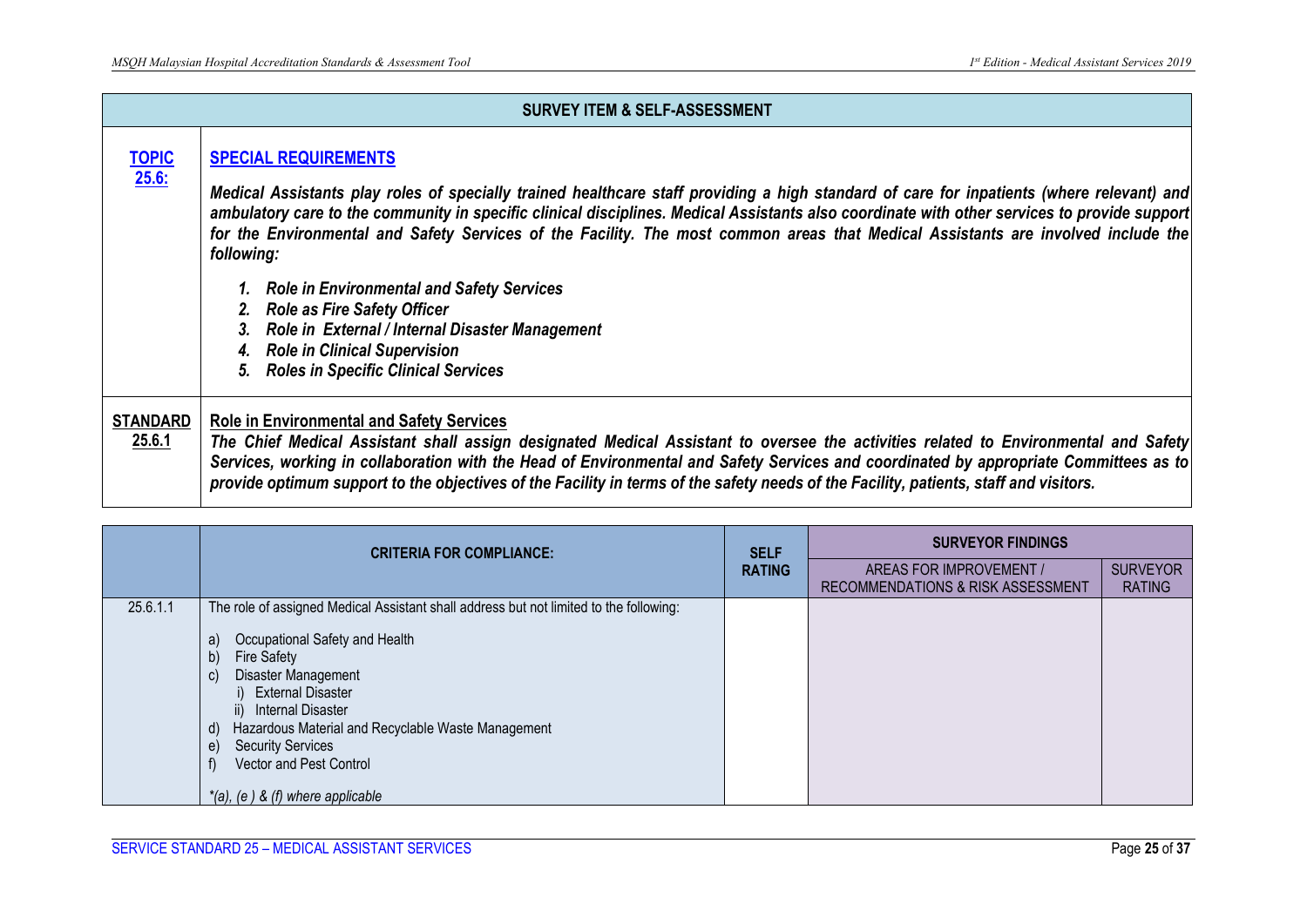|                         | <b>CRITERIA FOR COMPLIANCE:</b>                                                                                                                                                                                                                                                                                                                                                 | <b>SELF</b>   | <b>SURVEYOR FINDINGS</b>                                     |                                  |
|-------------------------|---------------------------------------------------------------------------------------------------------------------------------------------------------------------------------------------------------------------------------------------------------------------------------------------------------------------------------------------------------------------------------|---------------|--------------------------------------------------------------|----------------------------------|
|                         |                                                                                                                                                                                                                                                                                                                                                                                 | <b>RATING</b> | AREAS FOR IMPROVEMENT /<br>RECOMMENDATIONS & RISK ASSESSMENT | <b>SURVEYOR</b><br><b>RATING</b> |
|                         | Operational policies of the Environmental and Safety Services<br>$\Box$<br>EVIDENCE OF<br>COMPLIANCE<br>address activities (a) to (f).<br>Terms of reference on the role and responsibilities of assigned<br>2.<br>$\Box$<br>Medical Assistant to address activities (a) to (f).                                                                                                |               |                                                              |                                  |
|                         | <b>Facility Comments:</b>                                                                                                                                                                                                                                                                                                                                                       |               |                                                              |                                  |
| 25.6.1.2                | There is clear evidence of coordination and cooperation amongst the various Medical<br>Assistants pertaining to Environmental and Safety Services. Records on the coordination<br>meetings and discussions shall be kept and made accessible to relevant staff when<br>required.<br>1. Minutes of meetings of the coordination meetings.<br>$\Box$<br>EVIDENCE OF<br>COMPLIANCE |               |                                                              |                                  |
|                         | <b>Facility Comments:</b>                                                                                                                                                                                                                                                                                                                                                       |               |                                                              |                                  |
| 25.6.1.3<br><b>CORE</b> | The assigned Medical Assistant to the Environmental and Safety Services are<br>appropriately qualified, trained, experienced and/or certified where required.                                                                                                                                                                                                                   |               |                                                              |                                  |
|                         | 1. Attendance to relevant training.<br>$\Box$<br>EVIDENCE OF<br>COMPLIANCE<br>2. Staff training records<br>$\Box$                                                                                                                                                                                                                                                               |               |                                                              |                                  |
|                         | <b>Facility Comments:</b>                                                                                                                                                                                                                                                                                                                                                       |               |                                                              |                                  |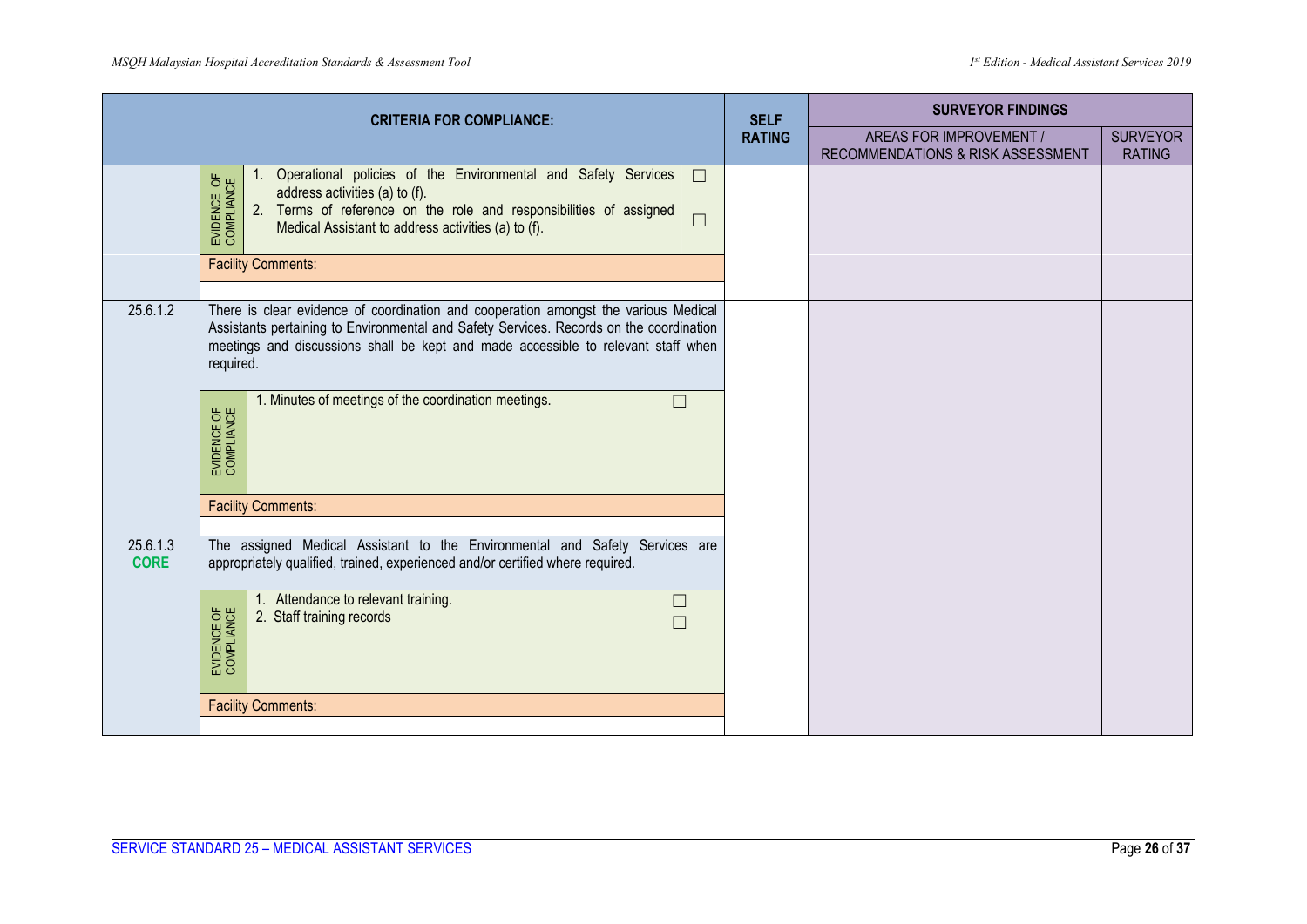| <b>SURVEY ITEM &amp; SELF-ASSESSMENT</b> |                                                                                                                                                                                                                                                                                                                                                                                                                                                                                |               |                                                              |                                  |  |  |  |
|------------------------------------------|--------------------------------------------------------------------------------------------------------------------------------------------------------------------------------------------------------------------------------------------------------------------------------------------------------------------------------------------------------------------------------------------------------------------------------------------------------------------------------|---------------|--------------------------------------------------------------|----------------------------------|--|--|--|
| <b>STANDARD</b><br>25.6.2                | <b>Role as Fire Safety Officer</b><br>The Person In Charge (PIC) of the Facility shall ensure the appointment of the Chief Medical Assistant to the Facility's Fire Safety<br>Committee and as the designated Fire Safety Officer for the Facility as per Circular from Director General of Health Services Malaysia<br>[KKM.600.27/14/39 JLD 2(55)]                                                                                                                           |               |                                                              |                                  |  |  |  |
|                                          | <b>CRITERIA FOR COMPLIANCE:</b>                                                                                                                                                                                                                                                                                                                                                                                                                                                | <b>SELF</b>   | <b>SURVEYOR FINDINGS</b>                                     |                                  |  |  |  |
|                                          |                                                                                                                                                                                                                                                                                                                                                                                                                                                                                | <b>RATING</b> | AREAS FOR IMPROVEMENT /<br>RECOMMENDATIONS & RISK ASSESSMENT | <b>SURVEYOR</b><br><b>RATING</b> |  |  |  |
| 25.6.2.1<br><b>CORE</b>                  | The Chief Medical Assistant shall be assigned as a permanent member to the Facility's<br>Fire Safety Committee and as the Fire Safety Officer for the Facility.<br>Letter of assignment of Chief Medical Assistant as member of Fire<br>$\Box$<br>$\mathbf{1}$ .<br>EVIDENCE OF<br>COMPLIANCE<br>Safety Committee and Fire Safety Officer with Terms of Reference.<br>2.<br>Appropriate training and experience as Fire Safety Officer.<br>$\Box$<br><b>Facility Comments:</b> |               |                                                              |                                  |  |  |  |
| 25.6.2.2<br><b>CORE</b>                  | The Chief Medical Assistant who is the Fire Safety Officer shall prepare, implement and<br>review the Fire Prevention and Surveillance Plan.<br>1. Fire Prevention and Surveillance Plans that have been endorsed<br>$\Box$<br>EVIDENCE OF<br>COMPLIANCE<br>and dated by the Person In Charge (PIC).<br><b>Facility Comments:</b>                                                                                                                                              |               |                                                              |                                  |  |  |  |
| 25.6.2.3                                 | The Chief Medical Assistant who is the Fire Safety Officer shall organise and implement<br>training for fire safety coordinators, firefighting and rescue team members and other<br>personnel involved.                                                                                                                                                                                                                                                                        |               |                                                              |                                  |  |  |  |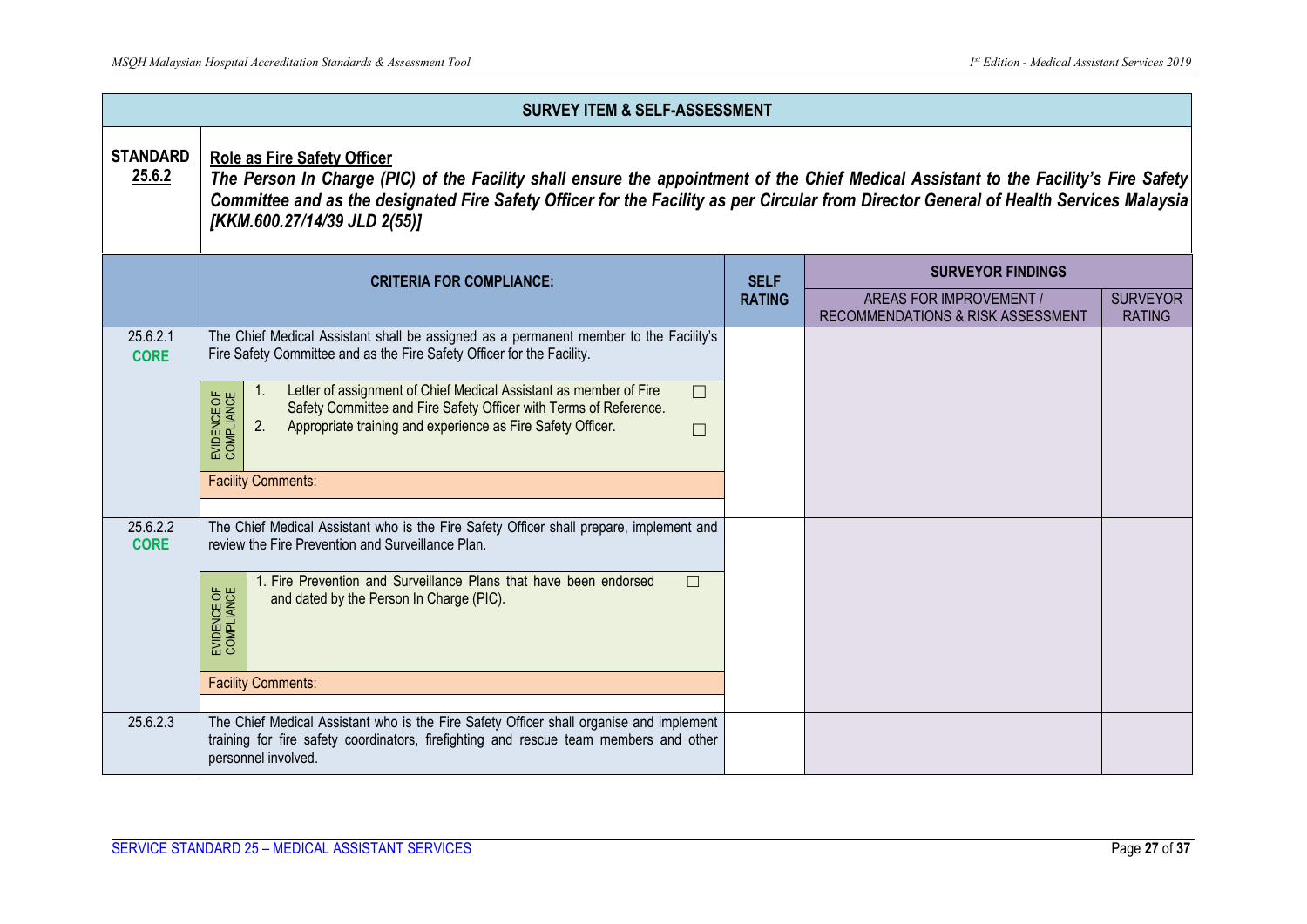|             | <b>CRITERIA FOR COMPLIANCE:</b>                                                                                                                                                                                              | <b>SELF</b>   | <b>SURVEYOR FINDINGS</b>                                     |                                  |
|-------------|------------------------------------------------------------------------------------------------------------------------------------------------------------------------------------------------------------------------------|---------------|--------------------------------------------------------------|----------------------------------|
|             |                                                                                                                                                                                                                              | <b>RATING</b> | AREAS FOR IMPROVEMENT /<br>RECOMMENDATIONS & RISK ASSESSMENT | <b>SURVEYOR</b><br><b>RATING</b> |
|             | 1. Fire Safety training schedules<br>$\Box$<br>EVIDENCE OF<br>COMPLIANCE<br>2. Certification/list of attendance<br>$\Box$                                                                                                    |               |                                                              |                                  |
|             | <b>Facility Comments:</b>                                                                                                                                                                                                    |               |                                                              |                                  |
| 25.6.2.4    | Fire drills are conducted at least once a year based on the fire prevention and control<br>plan.                                                                                                                             |               |                                                              |                                  |
|             | 1. Reports on fire drills<br>$\Box$<br>EVIDENCE OF<br>COMPLIANCE<br>2. Identifying shortfalls<br>$\Box$<br>3. Minutes of meetings of pre and post drills<br>$\Box$<br>$\Box$<br>4. Remedial actions planned and implemented. |               |                                                              |                                  |
|             | <b>Facility Comments:</b>                                                                                                                                                                                                    |               |                                                              |                                  |
| 25.6.2.5    | The Fire Safety Officer shall coordinate manpower to help in rescuing and evacuation of<br>victims and equipment to a safer area.                                                                                            |               |                                                              |                                  |
|             | 1. List of identified personnel for the purpose.<br>$\Box$<br>EVIDENCE OF<br>COMPLIANCE<br>2. Evidence of appropriate training to the selected personnel.<br>П                                                               |               |                                                              |                                  |
|             | <b>Facility Comments:</b>                                                                                                                                                                                                    |               |                                                              |                                  |
| 25.6.2.6    | The Fire Safety Officer shall conduct Fire Audit in the wards/units regularly.                                                                                                                                               |               |                                                              |                                  |
| <b>CORE</b> | <b>Audit Schedules</b><br>1.<br>$\Box$<br>EVIDENCE OF<br>COMPLIANCE<br>2.<br><b>List of Auditors</b><br>$\Box$<br>$\Box$<br>3.<br>Reports of audits                                                                          |               |                                                              |                                  |
|             | <b>Facility Comments:</b>                                                                                                                                                                                                    |               |                                                              |                                  |
|             |                                                                                                                                                                                                                              |               |                                                              |                                  |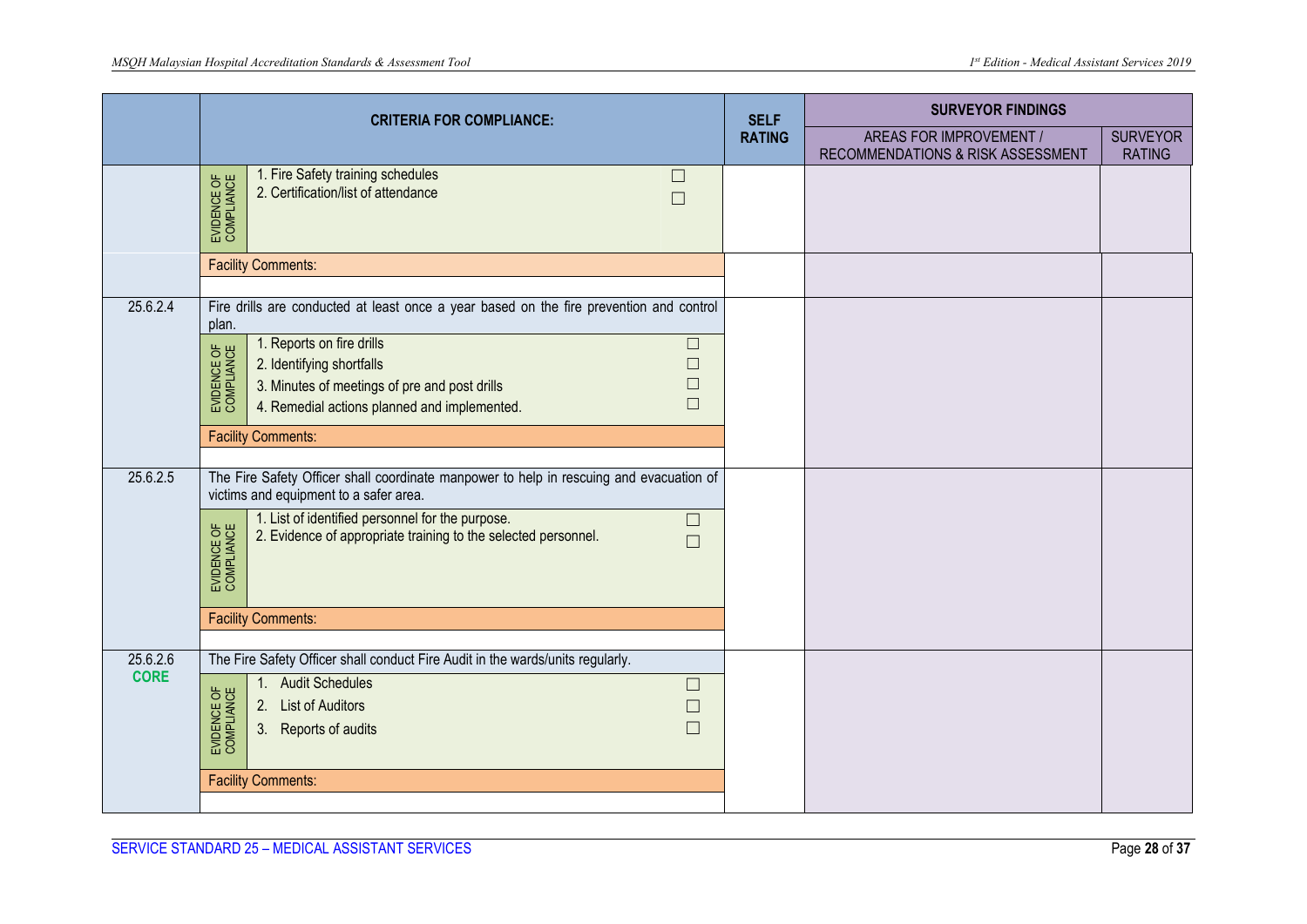|                           | <b>SURVEY ITEM &amp; SELF-ASSESSMENT</b>                                                                                                                                                                                                                                                                                                                                                                                                                                                                                                                                                      |
|---------------------------|-----------------------------------------------------------------------------------------------------------------------------------------------------------------------------------------------------------------------------------------------------------------------------------------------------------------------------------------------------------------------------------------------------------------------------------------------------------------------------------------------------------------------------------------------------------------------------------------------|
| <b>STANDARD</b><br>25.6.3 | Role in External / Internal Disaster Management<br>The Chief Medical Assistant plays a critical role in emergency preparedness and shall be assigned to oversee the activities related to<br>External and Internal Disaster Management, working in collaboration with the Head of Services within the Facility and other relevant<br>agencies. He shall coordinate appropriate Committees as to provide optimum support to the objectives of the Facility in terms of Reduce<br>Damages and Deaths, Reduce Personal Suffering, Speed Recovery and Protect Victims in the event of a disaster. |

|                         | <b>CRITERIA FOR COMPLIANCE:</b>                                                                                                                                                                         | <b>SELF</b>   | <b>SURVEYOR FINDINGS</b>                                     |                                  |
|-------------------------|---------------------------------------------------------------------------------------------------------------------------------------------------------------------------------------------------------|---------------|--------------------------------------------------------------|----------------------------------|
|                         |                                                                                                                                                                                                         | <b>RATING</b> | AREAS FOR IMPROVEMENT /<br>RECOMMENDATIONS & RISK ASSESSMENT | <b>SURVEYOR</b><br><b>RATING</b> |
| 25.6.3.1                | The Person In Charge (PIC) of the Facility shall ensure the assignment of the Chief<br>Medical Assistant as the secretary of the External/Internal Disaster Management<br>Committee (where applicable). |               |                                                              |                                  |
|                         | Valid appointment letters and Terms of Reference as member of<br>$\Box$<br>EVIDENCE OF<br>COMPLIANCE<br>committees stipulated by the Governing Body.<br>Minutes of relevant committee meetings<br>2.    |               |                                                              |                                  |
|                         | <b>Facility Comments:</b>                                                                                                                                                                               |               |                                                              |                                  |
| 25.6.3.2<br><b>CORE</b> | The Chief Medical Assistant shall coordinate in the preparation, implementation and<br>review of the External/Internal Disaster Management Policy.                                                      |               |                                                              |                                  |
|                         | 1. The Internal/External Disaster Management Plans that has been<br>П<br>EVIDENCE OF<br>COMPLIANCE<br>endorsed and dated by the Person In Charge (PIC).                                                 |               |                                                              |                                  |
|                         | <b>Facility Comments:</b>                                                                                                                                                                               |               |                                                              |                                  |
|                         |                                                                                                                                                                                                         |               |                                                              |                                  |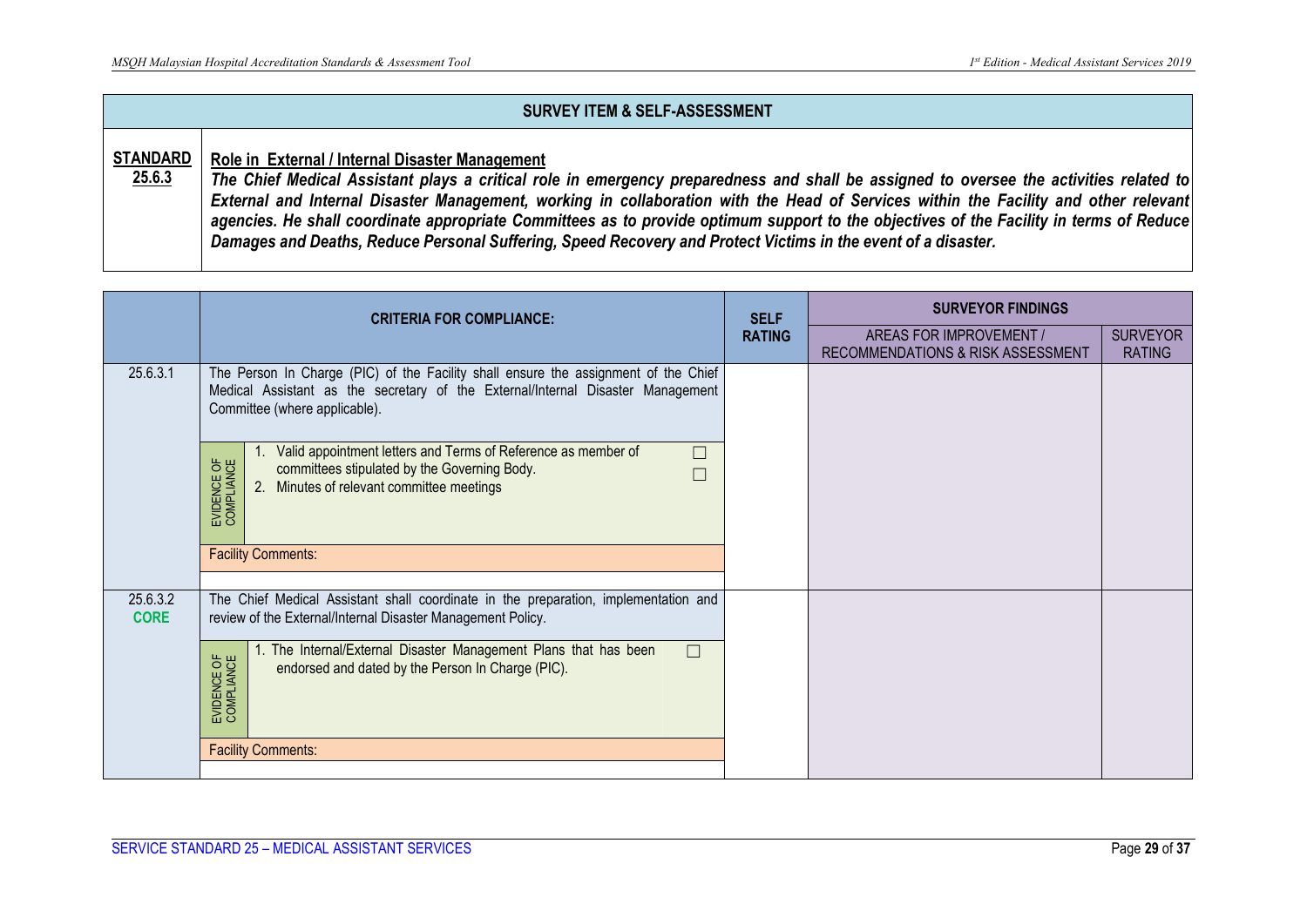|                         | <b>CRITERIA FOR COMPLIANCE:</b>                                                                                                                     |                              | <b>SURVEYOR FINDINGS</b>                                     |                                  |
|-------------------------|-----------------------------------------------------------------------------------------------------------------------------------------------------|------------------------------|--------------------------------------------------------------|----------------------------------|
|                         |                                                                                                                                                     | <b>SELF</b><br><b>RATING</b> | AREAS FOR IMPROVEMENT /<br>RECOMMENDATIONS & RISK ASSESSMENT | <b>SURVEYOR</b><br><b>RATING</b> |
| 25.6.3.3                | The Chief Medical Assistant shall organise and implement training for internal/external<br>disaster management teams.                               |                              |                                                              |                                  |
|                         | Internal/External Disaster Management Training schedules<br>$\Box$<br>EVIDENCE OF<br>COMPLIANCE<br>Certification/list of attendance<br>2.<br>$\Box$ |                              |                                                              |                                  |
|                         | <b>Facility Comments:</b>                                                                                                                           |                              |                                                              |                                  |
| 25.6.3.4                | Internal / External Disaster drills are conducted at least once a year.                                                                             |                              |                                                              |                                  |
|                         |                                                                                                                                                     |                              |                                                              |                                  |
|                         | Reports on disaster drills<br>1.<br>$\Box$                                                                                                          |                              |                                                              |                                  |
|                         | EVIDENCE OF<br>COMPLIANCE<br>Identifying shortfalls<br>2.<br>$\Box$                                                                                 |                              |                                                              |                                  |
|                         | Minutes of meetings of pre and post drills<br>3.<br>$\Box$                                                                                          |                              |                                                              |                                  |
|                         | $\Box$<br>4. Remedial actions planned and implemented.                                                                                              |                              |                                                              |                                  |
|                         | <b>Facility Comments:</b>                                                                                                                           |                              |                                                              |                                  |
| 25.6.3.5<br><b>CORE</b> | The Chief Medical Assistant shall coordinate manpower to help in rescuing and<br>evacuation of victims and equipment to a safer area.               |                              |                                                              |                                  |
|                         |                                                                                                                                                     |                              |                                                              |                                  |
|                         | 1. List of identified personnel for the purpose.<br>$\Box$<br>Evidence of appropriate training to the selected personnel.<br>2.<br>$\Box$           |                              |                                                              |                                  |
|                         | EVIDENCE OF<br>COMPLIANCE                                                                                                                           |                              |                                                              |                                  |
|                         | <b>Facility Comments:</b>                                                                                                                           |                              |                                                              |                                  |
|                         |                                                                                                                                                     |                              |                                                              |                                  |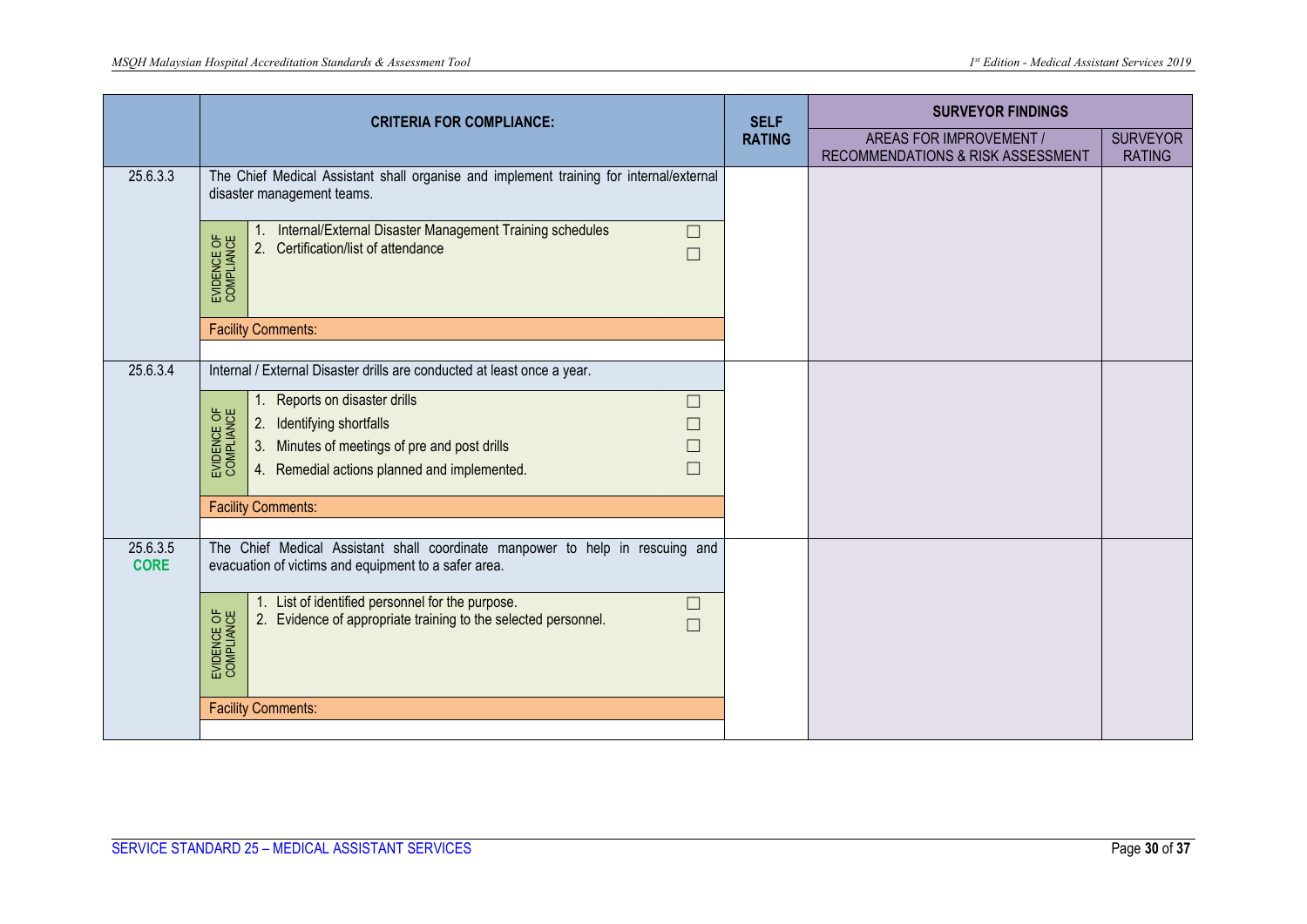|                           | <b>SURVEY ITEM &amp; SELF-ASSESSMENT</b>                                                                                                                                                                                                                                                                                                                                                                                                                                                                                                                                           |
|---------------------------|------------------------------------------------------------------------------------------------------------------------------------------------------------------------------------------------------------------------------------------------------------------------------------------------------------------------------------------------------------------------------------------------------------------------------------------------------------------------------------------------------------------------------------------------------------------------------------|
| <b>STANDARD</b><br>25.6.4 | <b>Role in Clinical Supervision</b><br>The Chief Medical Assistant shall ensure clinical supervision is carried out as part of best practice to facilitate and develop the knowledge<br>and competence of individual practitioners in order to provide high quality care and safety among patients, public, staff and service users.<br>Supervision's objectives are "normative" (e.g. quality control), "restorative" (e.g. encourage emotional processing) and "formative" (e.g.<br>maintaining and facilitating supervisees' competence, capability and general effectiveness). |
|                           | Reference:<br>Milne (2007) defined clinical supervision as: "The formal provision, by approved supervisors, of a relationship-based education and training that is work-<br>focused and which manages, supports, develops and evaluates the work of colleague/s. The main methods that supervisors use are corrective feedback on the<br>supervisee's performance, teaching and collaborative goal-setting. It therefore differs from related activities, such as mentoring and coaching, by incorporating<br>an evaluative component.                                             |

|                         | <b>CRITERIA FOR COMPLIANCE:</b>                                                                                                                                                                                                                                                                                 | <b>SELF</b>   | <b>SURVEYOR FINDINGS</b>                                                |                                  |
|-------------------------|-----------------------------------------------------------------------------------------------------------------------------------------------------------------------------------------------------------------------------------------------------------------------------------------------------------------|---------------|-------------------------------------------------------------------------|----------------------------------|
|                         |                                                                                                                                                                                                                                                                                                                 | <b>RATING</b> | AREAS FOR IMPROVEMENT /<br><b>RECOMMENDATIONS &amp; RISK ASSESSMENT</b> | <b>SURVEYOR</b><br><b>RATING</b> |
| 25.6.4.1<br><b>CORE</b> | The Chief Medical Assistant shall carry out clinical supervision rounds periodically in an<br>appropriate time frame to facilitate and develop the knowledge and competence of<br>individual practitioners in order to provide high quality care and safety among patients,<br>public, staff and service users. |               |                                                                         |                                  |
|                         | An approved supervisory schedule/roster for a year<br>EVIDENCE OF<br>COMPLIANCE<br>2. Records/reports on supervision in clinical areas<br>Evidence of review on records/reports on supervision in clinical areas<br>3.<br>by management.                                                                        |               |                                                                         |                                  |
|                         | <b>Facility Comments:</b>                                                                                                                                                                                                                                                                                       |               |                                                                         |                                  |
| 25.6.4.2                | The Chief Medical Assistant shall ensure that the clinical practice of the Medical<br>Assistants is according to the standard operating procedures.                                                                                                                                                             |               |                                                                         |                                  |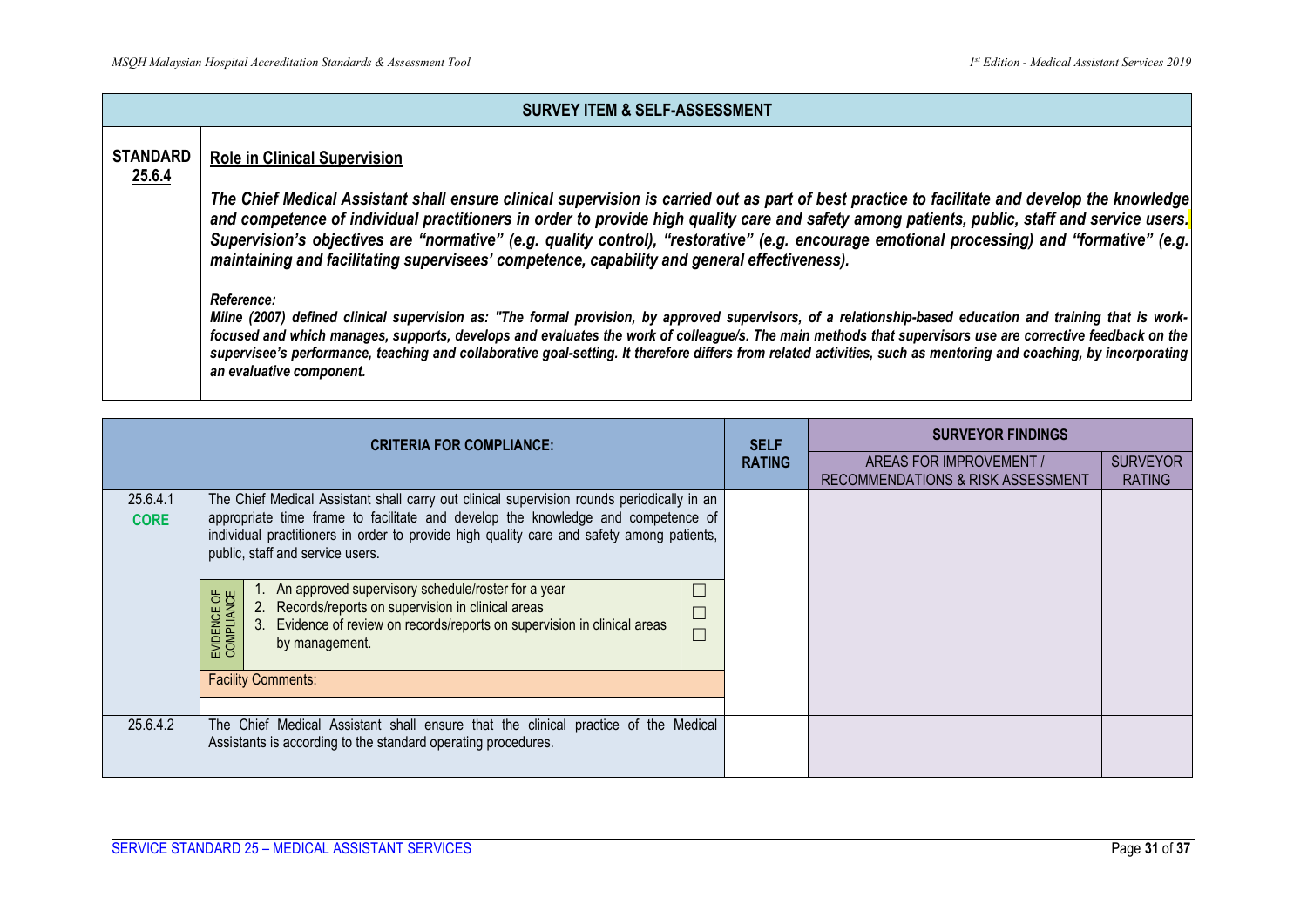| <b>CRITERIA FOR COMPLIANCE:</b> |          | <b>SELF</b>                                                                                                                                                                                            | <b>SURVEYOR FINDINGS</b>   |               |                                                              |                                  |
|---------------------------------|----------|--------------------------------------------------------------------------------------------------------------------------------------------------------------------------------------------------------|----------------------------|---------------|--------------------------------------------------------------|----------------------------------|
|                                 |          |                                                                                                                                                                                                        |                            | <b>RATING</b> | AREAS FOR IMPROVEMENT /<br>RECOMMENDATIONS & RISK ASSESSMENT | <b>SURVEYOR</b><br><b>RATING</b> |
| EVIDENCE OF<br>COMPLIANCE       | 2.<br>3. | Standard operating procedures and guidelines relevant to the<br>clinical practice<br>Evidence of adherence to the standard operating procedures.<br>Records of non-adherence and the remedial actions. | $\Box$<br>$\Box$<br>$\Box$ |               |                                                              |                                  |
|                                 |          | <b>Facility Comments:</b>                                                                                                                                                                              |                            |               |                                                              |                                  |
|                                 |          |                                                                                                                                                                                                        |                            |               |                                                              |                                  |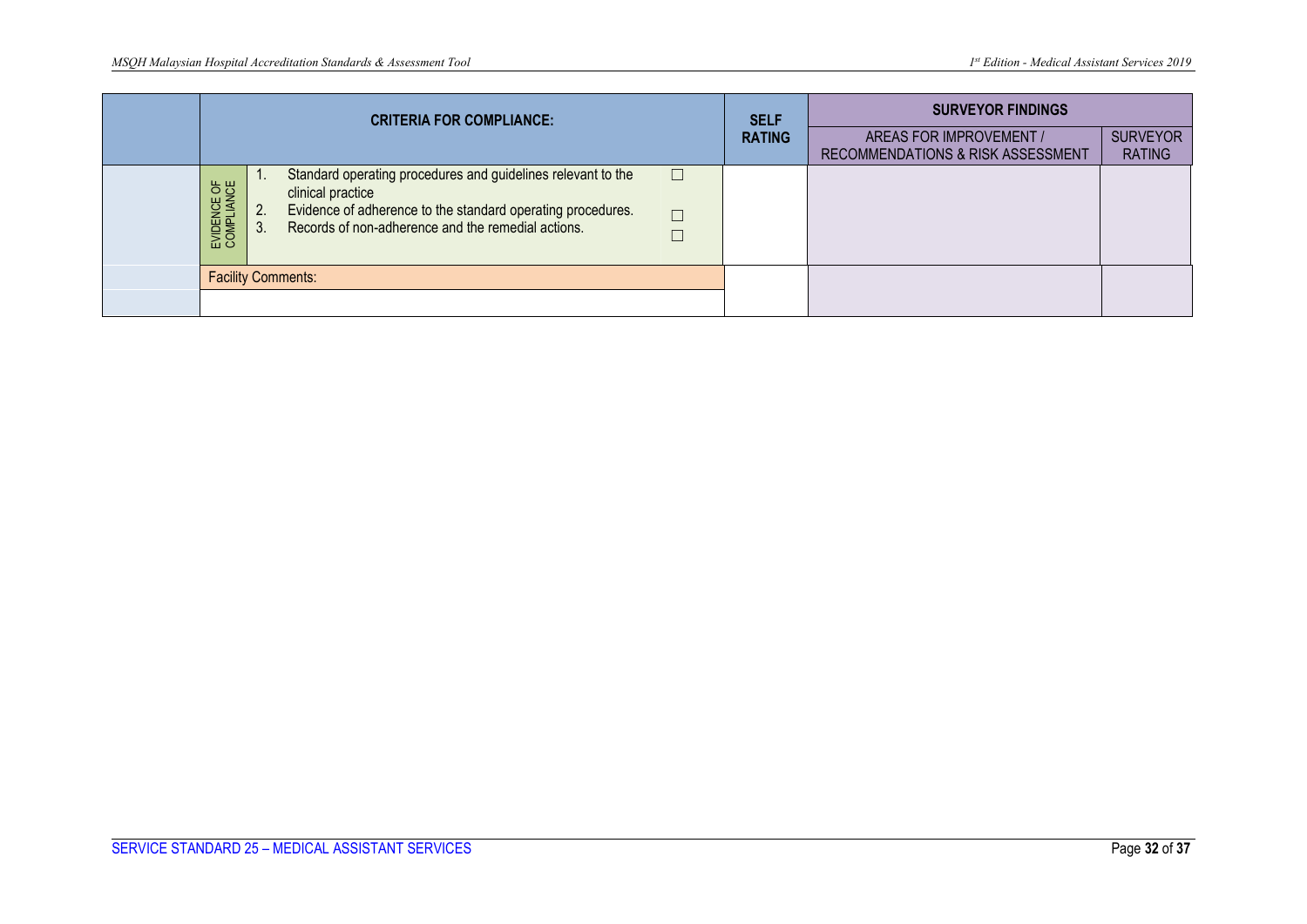|                 | <b>SURVEY ITEM &amp; SELF-ASSESSMENT</b>                                                                                                                                                                                                                                                                                                                                                                                                                                                                                                                                                                                                                                                                                                                                                                                                                                                                                                                                                                |
|-----------------|---------------------------------------------------------------------------------------------------------------------------------------------------------------------------------------------------------------------------------------------------------------------------------------------------------------------------------------------------------------------------------------------------------------------------------------------------------------------------------------------------------------------------------------------------------------------------------------------------------------------------------------------------------------------------------------------------------------------------------------------------------------------------------------------------------------------------------------------------------------------------------------------------------------------------------------------------------------------------------------------------------|
| <b>STANDARD</b> | <b>Roles in Specific Clinical Services</b>                                                                                                                                                                                                                                                                                                                                                                                                                                                                                                                                                                                                                                                                                                                                                                                                                                                                                                                                                              |
| 25.6.5          | The Medical Assistant Services shall also coordinate with other services such as clinical services, nursing services or independently in<br>the Facility to provide a high standard of inpatient care (where relevant) and ambulatory/outpatient services covering appropriateness of<br>clinical care in the following specific disciplines:                                                                                                                                                                                                                                                                                                                                                                                                                                                                                                                                                                                                                                                           |
|                 | <b>Emergency &amp; Trauma Services and Pre Hospital Care</b><br><b>Haemodialysis Services</b><br>2.<br><b>Community Psychiatry Services</b><br>3.<br><b>Hospital Psychiatry Services</b><br>4.<br><b>Intensive Care Services and Hemodynamic Services</b><br>5.<br><b>Orthopaedic Services</b><br>6.<br><b>Ophthalmology Services</b><br><b>Otorhinolaryngology Services</b><br>8.<br>9. Peri-Anaesthesia and Anaesthetic Services (Sabah & Sarawak)<br>10. Forensic/Mortuary Services<br>11. Invasive and Non-Invasive Cardiac Laboratory<br>12. Neurophysiology Services<br><b>Urology Services</b><br>13.<br>14. Cardiothoracic Surgery Services<br>15. Neurology Services - Sleep Laboratory<br>16. Hand & Microsurgery Services<br>17. Hepatobiliary Surgery Services<br>18. Plastic Surgery Services<br>19. Dermatology Services<br>20. Rehabilitation Medicine Services<br>21. Oncology Services<br>22. Nuclear Medicine Services<br>23. Respiratory Medicine Services<br>24. Endoscopy Services |
|                 | In addition to the above, the Medical Assistant Services also conduct teaching and training, research and audit activities where<br>applicable.                                                                                                                                                                                                                                                                                                                                                                                                                                                                                                                                                                                                                                                                                                                                                                                                                                                         |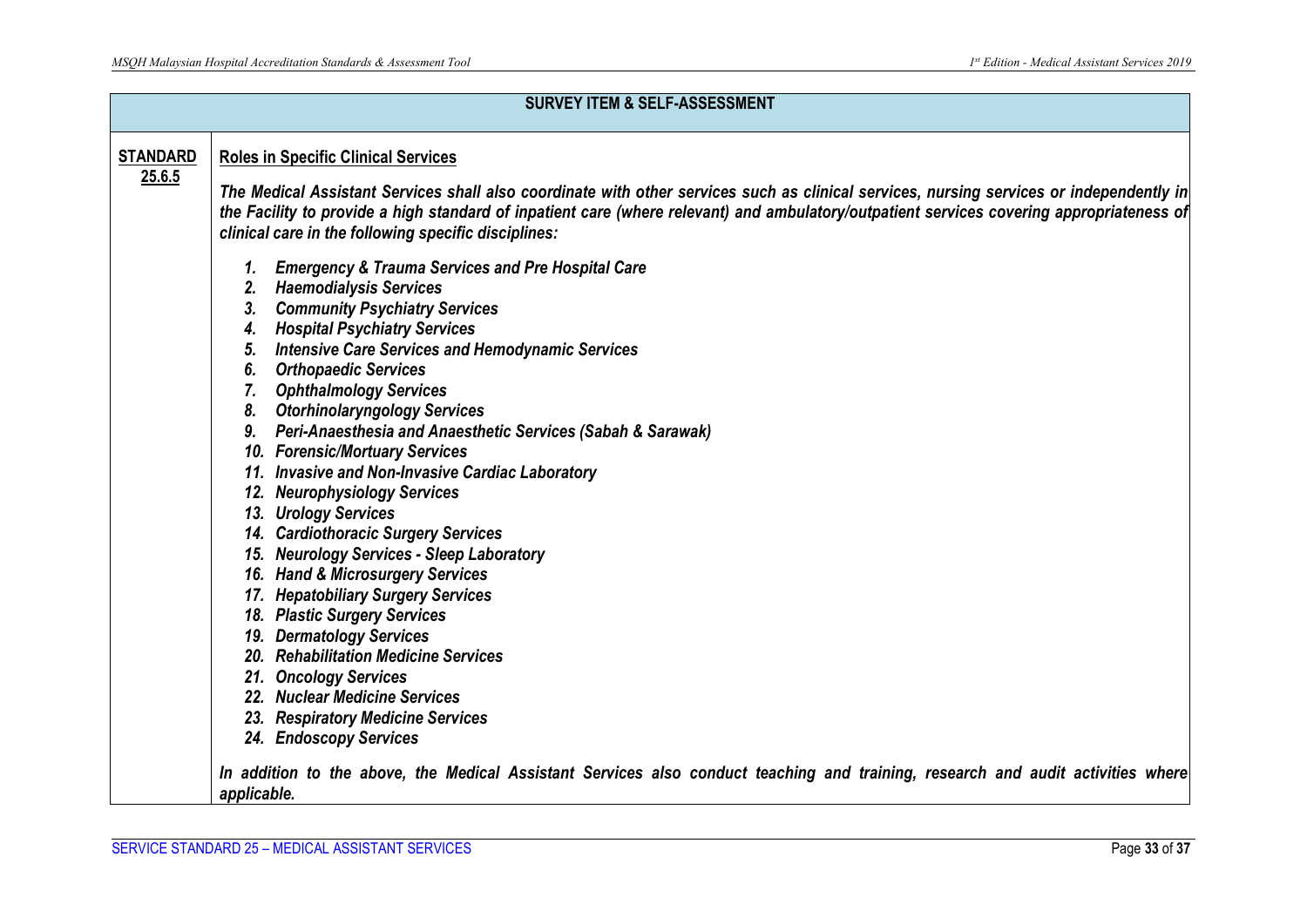|                         | <b>CRITERIA FOR COMPLIANCE:</b>                                                                                                                                                                                                                                                                                                                                                                                                                                                                                                                                                                        | <b>SELF</b>   | <b>SURVEYOR FINDINGS</b>                                     |                                  |
|-------------------------|--------------------------------------------------------------------------------------------------------------------------------------------------------------------------------------------------------------------------------------------------------------------------------------------------------------------------------------------------------------------------------------------------------------------------------------------------------------------------------------------------------------------------------------------------------------------------------------------------------|---------------|--------------------------------------------------------------|----------------------------------|
|                         |                                                                                                                                                                                                                                                                                                                                                                                                                                                                                                                                                                                                        | <b>RATING</b> | AREAS FOR IMPROVEMENT /<br>RECOMMENDATIONS & RISK ASSESSMENT | <b>SURVEYOR</b><br><b>RATING</b> |
| 25.6.5.1<br><b>CORE</b> | The Chief Medical Assistant shall ensure that appropriately qualified and competent<br>Medical Assistants are deployed as per requirements of the specialised services.                                                                                                                                                                                                                                                                                                                                                                                                                                |               |                                                              |                                  |
|                         | 1. Emergency & Trauma Services and Pre Hospital Care                                                                                                                                                                                                                                                                                                                                                                                                                                                                                                                                                   |               |                                                              |                                  |
|                         | All Medical Assistants shall be trained in Basic Life Support (BLS) within two (2)<br>$\ddot{\phantom{1}}$<br>months after being placed in the Emergency Services<br>All Medical Assistants in the Emergency Services shall continuously participate<br>ii)<br>in Advanced Life Saving and Trauma Programme [Malaysian Trauma Life<br>Support (MTLS)/Advanced Trauma Life Support (ATLS)/Advanced Cardiac Life<br>Support (ACLS)/Pediatric Advanced Life Support (PALS)] or any advanced<br>programme done by Emergency Services within two (2) years after being<br>placed in the Emergency Services. |               |                                                              |                                  |
|                         | 2. Haemodialysis Services                                                                                                                                                                                                                                                                                                                                                                                                                                                                                                                                                                              |               |                                                              |                                  |
|                         | All Medical Assistants assigned to work in Hemodialysis Unit should undergo at<br>$\ddot{\phantom{1}}$<br>least three (3) months of tagging and shall be trained in Basic Life Support<br>(BLS) within two (2) months after being placed in the Hemodialysis Unit.                                                                                                                                                                                                                                                                                                                                     |               |                                                              |                                  |
|                         | 3. Psychiatry Services                                                                                                                                                                                                                                                                                                                                                                                                                                                                                                                                                                                 |               |                                                              |                                  |
|                         | All Medical Assistants shall attend post basic (Advanced Dip in Mental Health<br>$\vert$<br>Care) within three (3) years posted to a Psychiatric Unit/Department. Medical<br>Assistants who assist in Electro convulsive therapy (ECT) shall possess a post<br>basic certificate in Peri Anaesthesia/Anaesthesia                                                                                                                                                                                                                                                                                       |               |                                                              |                                  |
|                         | 4. Anaesthesia and Intensive Care Services                                                                                                                                                                                                                                                                                                                                                                                                                                                                                                                                                             |               |                                                              |                                  |
|                         | All Medical Assistants shall be trained in Basic Life Support (BLS) within one (1)<br>i)<br>year after being placed in the Anaesthesia and Intensive Care Services.<br>All Medical Assistants who works more than three (3) years in the Anaesthesia<br>ii)<br>and Intensive Care Services should attend post basic training in Peri-<br>Anaesthesia or Advance Diploma Intensive Care (Technology) or Anaesthesia<br>(Sabah & Sarawak)<br>All Medical Assistants (Intensive Care Technologists, Anaesthetic Assistant and<br>iii)                                                                     |               |                                                              |                                  |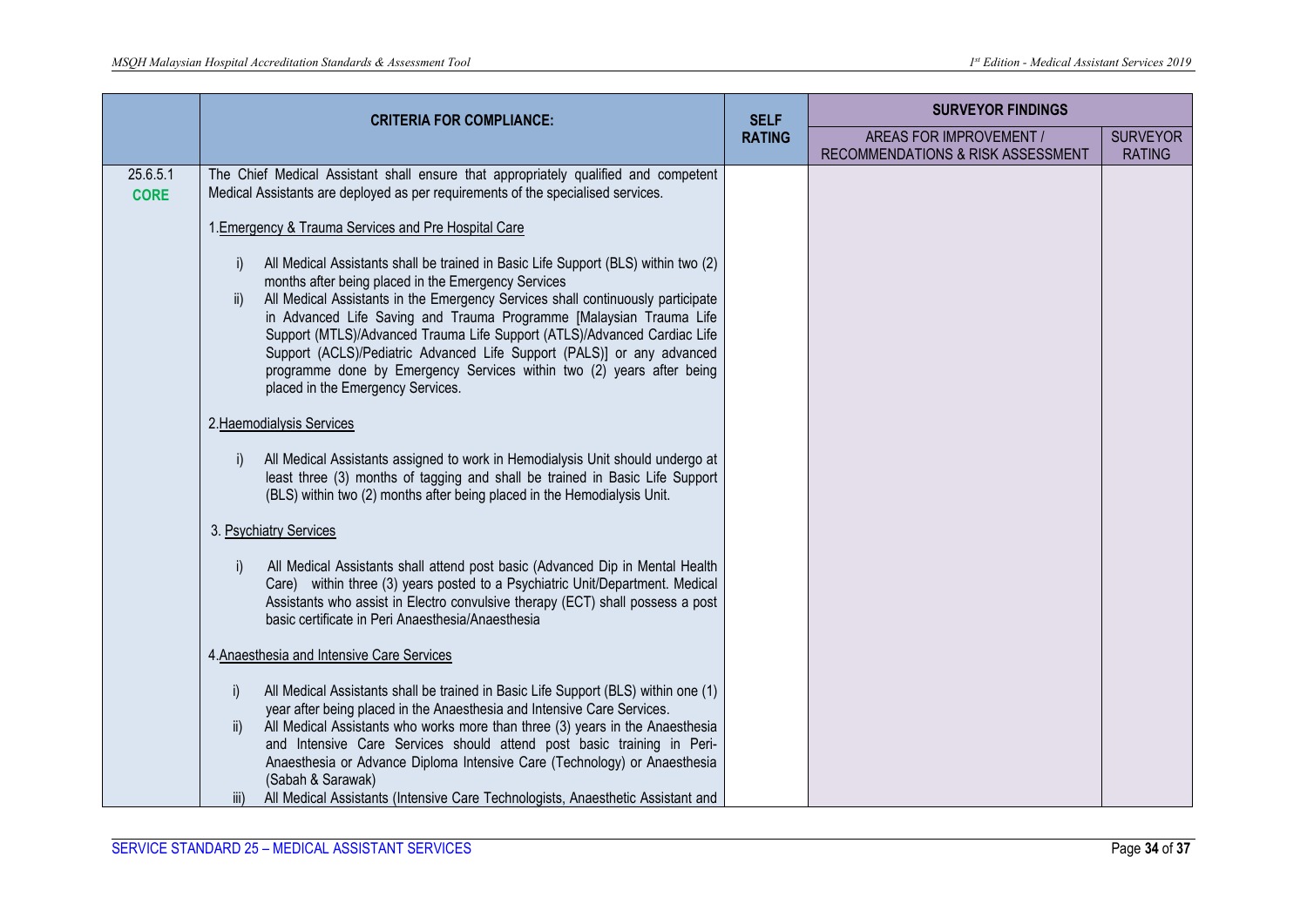|  | <b>CRITERIA FOR COMPLIANCE:</b>                                                                                                                                                                                                                                                                                                                                                                                         | <b>SELF</b><br><b>RATING</b> | <b>SURVEYOR FINDINGS</b>                                     |                                  |
|--|-------------------------------------------------------------------------------------------------------------------------------------------------------------------------------------------------------------------------------------------------------------------------------------------------------------------------------------------------------------------------------------------------------------------------|------------------------------|--------------------------------------------------------------|----------------------------------|
|  |                                                                                                                                                                                                                                                                                                                                                                                                                         |                              | AREAS FOR IMPROVEMENT /<br>RECOMMENDATIONS & RISK ASSESSMENT | <b>SURVEYOR</b><br><b>RATING</b> |
|  | Technologists) who work more than three (3) years in the Anaesthesia and<br>Intensive Care Services shall be credentialed at the Ministry of Health (MOH)<br>level by National Credentialing Committee.<br>All Medical Assistants shall be privileged at the hospital level after completion of<br>iv)<br>log books (within 6 months - 12 months) after being placed in the Anaesthesia<br>and Intensive Care Services. |                              |                                                              |                                  |
|  | 5. Orthopaedic, Ophthalmology and Otorhinolaryngology Services                                                                                                                                                                                                                                                                                                                                                          |                              |                                                              |                                  |
|  | All Medical Assistants shall participate in Departmental/State/National level<br>orthopaedic courses or any post basic programme organised by the Ministry of<br>Health.                                                                                                                                                                                                                                                |                              |                                                              |                                  |
|  | All Medical Assistants shall be trained in Basic Life Support (BLS) within three<br>ii)<br>(3) months after being placed in the Ophthalmology Services especially those<br>who are involved in Fundus photo Angiogram procedures.<br>All Medical Assistants shall attend post basic course in Ophthalmic Nursing<br>iii)<br>within two (2) years of being posted in the Ophthalmology Services                          |                              |                                                              |                                  |
|  | 6.Neurophysiology/Neurophysiology Services                                                                                                                                                                                                                                                                                                                                                                              |                              |                                                              |                                  |
|  | All Medical Assistants assigned to work in the specialist department should<br>undergo at least three (3) months of tagging and attend a post basic course in<br>Neurophysiology Clinical within three (3) years.                                                                                                                                                                                                       |                              |                                                              |                                  |
|  | 7. Cardiothoracic Surgery Services                                                                                                                                                                                                                                                                                                                                                                                      |                              |                                                              |                                  |
|  | All Medical Assistants assigned to work in Cardiothoracic Unit should undergo at<br>least three (3) months of tagging and shall be trained in Basic Life Support (BLS)<br>within two (2) months after being placed in the Cardiothoracic Surgery<br>Department/Unit.                                                                                                                                                    |                              |                                                              |                                  |
|  | 8. Endoscopy Services                                                                                                                                                                                                                                                                                                                                                                                                   |                              |                                                              |                                  |
|  | All Medical Assistants shall be trained in Gastrointestinal Endoscopy at least<br>two (2) months after being placed in the Endoscopy Unit.<br>All Medical Assistants assigned to work in an endoscopic unit should undergo                                                                                                                                                                                              |                              |                                                              |                                  |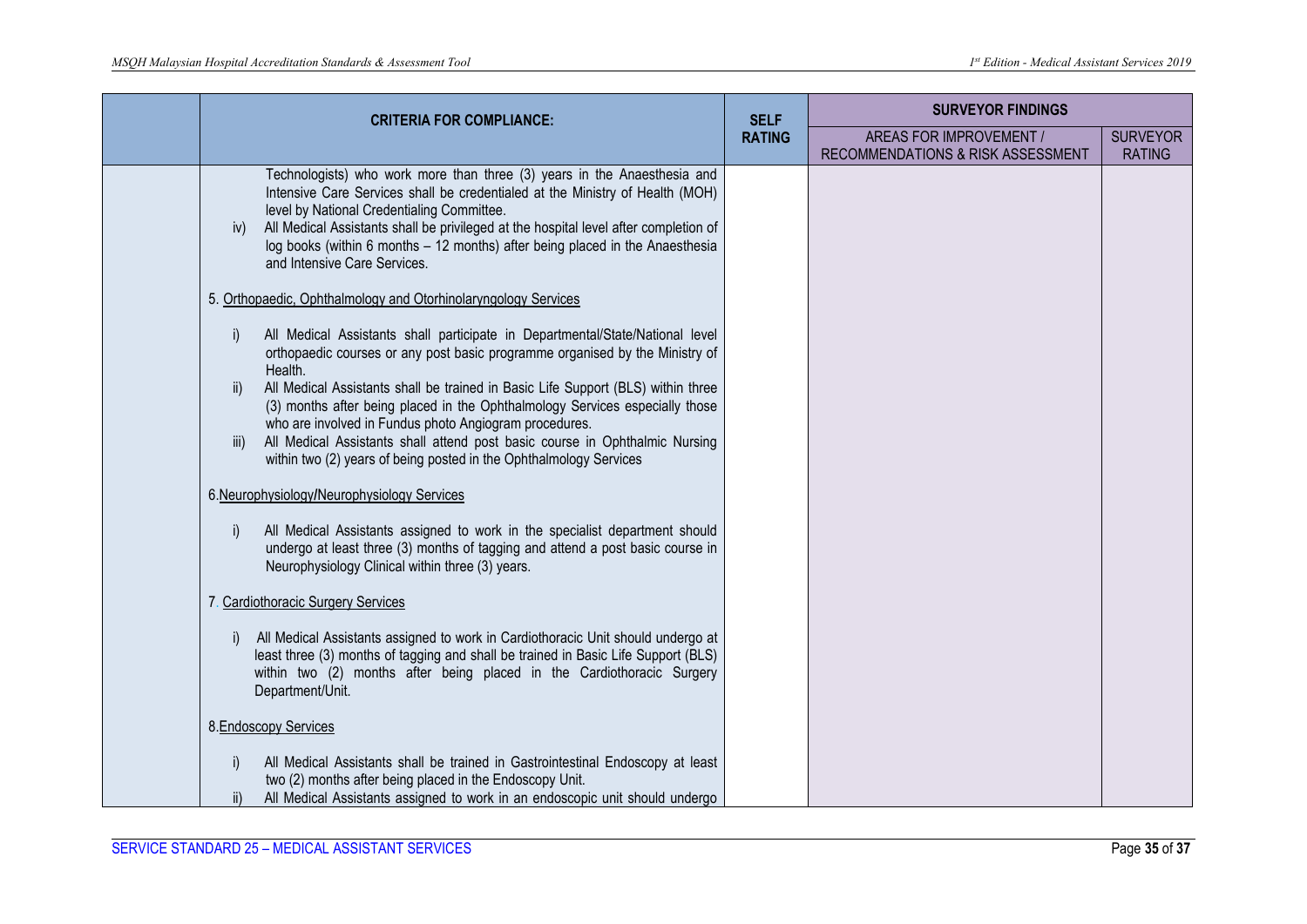|                         | <b>CRITERIA FOR COMPLIANCE:</b>                                                                                                                                                                                                                                                                                                                                                                                                                                                                                                                                                                                                                                                                                                                                                                                           |                              | <b>SURVEYOR FINDINGS</b>                                     |                                  |
|-------------------------|---------------------------------------------------------------------------------------------------------------------------------------------------------------------------------------------------------------------------------------------------------------------------------------------------------------------------------------------------------------------------------------------------------------------------------------------------------------------------------------------------------------------------------------------------------------------------------------------------------------------------------------------------------------------------------------------------------------------------------------------------------------------------------------------------------------------------|------------------------------|--------------------------------------------------------------|----------------------------------|
|                         |                                                                                                                                                                                                                                                                                                                                                                                                                                                                                                                                                                                                                                                                                                                                                                                                                           | <b>SELF</b><br><b>RATING</b> | AREAS FOR IMPROVEMENT /<br>RECOMMENDATIONS & RISK ASSESSMENT | <b>SURVEYOR</b><br><b>RATING</b> |
|                         | at least three (3) months of tagging and attend a post basic course in<br>Endoscopy Clinical within three (3) years.<br>All Medical Assistants in the Endoscopy Unit shall continuously participate in<br>iii)<br>any programme organised by the Malaysian Society of Gastrointestinal and<br>Hepatobilliary.<br>1. Written policies on the specific requirements for specialised training<br>$\Box$<br>for Medical Assistants.<br>$\Box$<br>2. Records of training/tagging log books of Medical Assistants.<br>EVIDENCE OF<br>COMPLIANCE<br>$\Box$<br>3.<br><b>Post Basic Certificates</b><br>$\Box$<br>Reports of Chief Medical Assistant's supervision of Medical Assistants<br>4.<br>deployed to specific clinical disciplines.<br>Documentation on remedial actions found during the supervision and<br>5.<br>$\Box$ |                              |                                                              |                                  |
|                         | audit on clinical practice.<br><b>Facility Comments:</b>                                                                                                                                                                                                                                                                                                                                                                                                                                                                                                                                                                                                                                                                                                                                                                  |                              |                                                              |                                  |
| 25.6.5.2<br><b>CORE</b> | Forensic Services/Mortuary Services<br>The Chief Medical Assistant shall ensure that Medical Assistants working in the Forensic<br>Services have adequate experience in the services before being allowed to work<br>independently and they are made aware of medico legal implications that may arise in the<br>course of their work.<br>All Medical Assistants assigned to work in the Forensic Services of non-specialist facility<br>should undergo at least two (2) weeks of attachment in a specialist facility.<br>1. Records on attachment training in facility with specialist services<br>$\Box$                                                                                                                                                                                                                |                              |                                                              |                                  |
|                         | 2. Approval by the relevant authority to confirm that the Medical<br>EVIDENCE OF<br>COMPLIANCE<br>Assistants allowed to work independently in the Forensic Services of<br>non-specialist facility.                                                                                                                                                                                                                                                                                                                                                                                                                                                                                                                                                                                                                        |                              |                                                              |                                  |
|                         | <b>Facility Comments:</b>                                                                                                                                                                                                                                                                                                                                                                                                                                                                                                                                                                                                                                                                                                                                                                                                 |                              |                                                              |                                  |
|                         |                                                                                                                                                                                                                                                                                                                                                                                                                                                                                                                                                                                                                                                                                                                                                                                                                           |                              |                                                              |                                  |